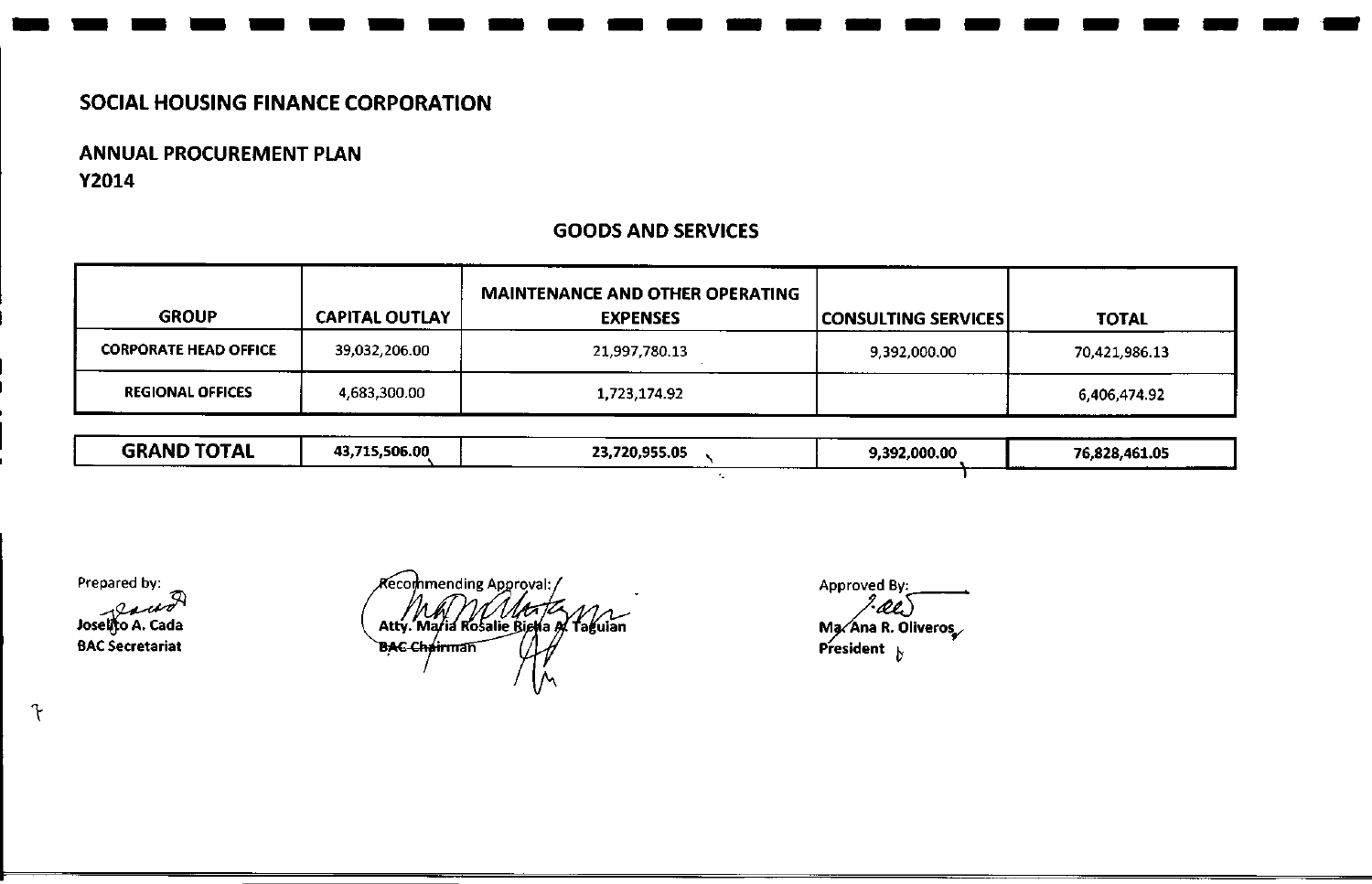# ANNUAL PROCUREMENT PLAN Y2014

| <b>GROUP</b>                 | <b>OFFICE SUPPLIES</b> | <b>MAINTENANCE</b><br><b>SUPPLIES</b><br><b>EXPENSES</b> | <b>IT SUPPLIES AND</b><br><b>ACCESSORIES</b> | <b>ACCOUNTABLE</b><br><b>FORMS</b> | <b>TOTAL</b> |
|------------------------------|------------------------|----------------------------------------------------------|----------------------------------------------|------------------------------------|--------------|
| <b>CORPORATE HEAD OFFICE</b> | 2,158,540.48           | 1,143,903.98                                             | 1,557,516.61                                 | 800,000.00                         | 5,659,961.07 |
| <b>REGIONAL OFFICES</b>      | 1,050,844.92           |                                                          | 672,330.00                                   |                                    | 1,723,174.92 |

## MAINTENANCE AND OTHER OPERATING EXPENSES

**-----------------------**

| <b>GRAND TOTAL</b> | 3,209,385.40 | --------<br>1,143,903.98 | ---<br>2,229,846.61 | 800,000.00 | 7,383,135.99 |
|--------------------|--------------|--------------------------|---------------------|------------|--------------|
|                    |              |                          | -----               |            |              |

Prepared by:

 $\zeta$ 

Josefito A. Cada BAC Secretariat

Recommending Approval: Atty MAY MAYZANI **BAC Chairman** 

Approved by:

Ma<sub>ri</sub>Ana R. Olivero<br>Ma<sub>ri</sub>Ana R. Olivero President *L*

*I*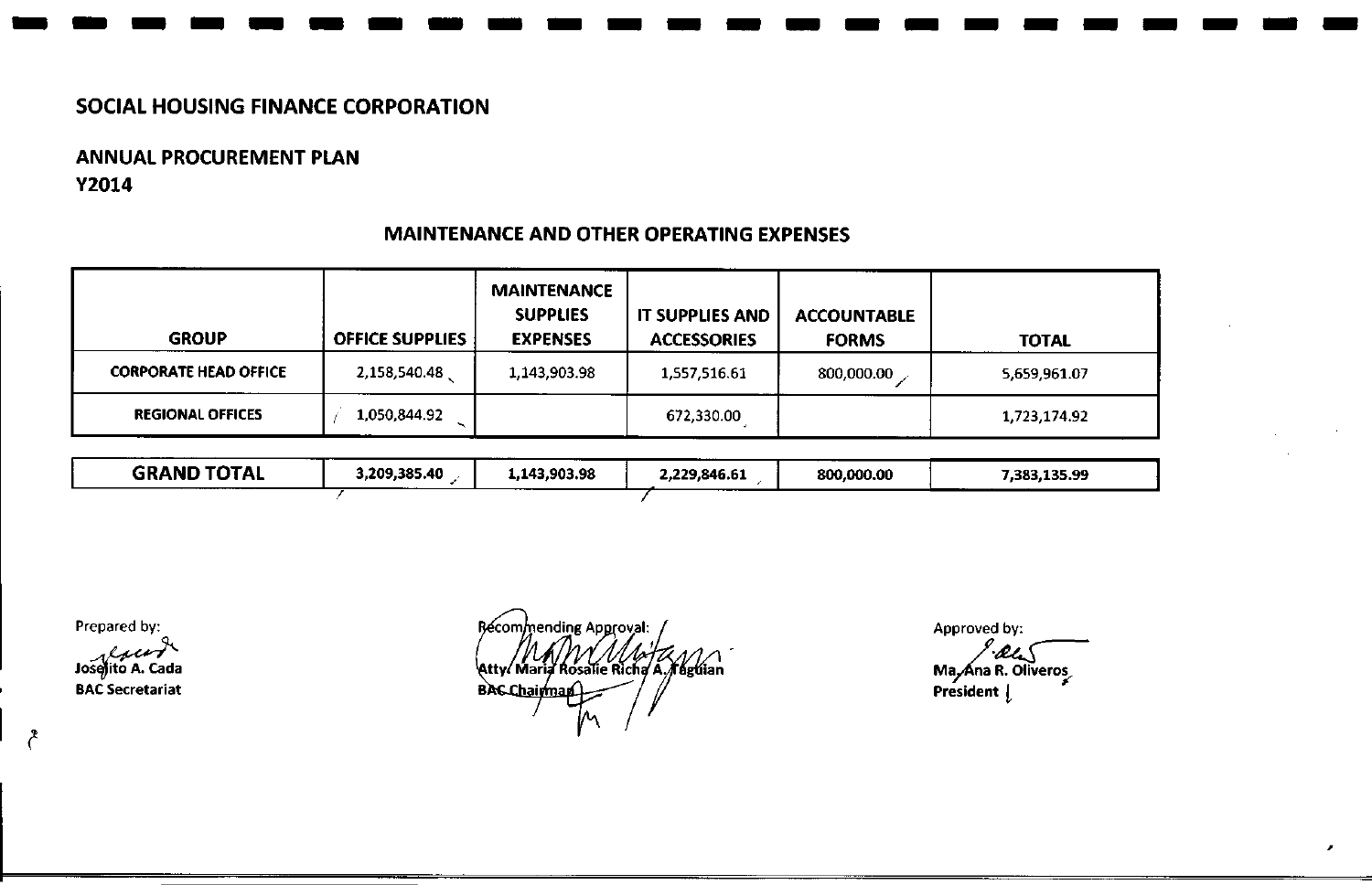# ANNUAL PROCUREMENT PLAN Y2014

| <b>GROUP</b>            | <b>REPAIR &amp; MAINTENANCE</b><br>(CORP. VEHICLE & OFFICE<br><b>EQUIPMENT)</b> | <b>RENT EXPENSES</b> | <b>ADVERTISING</b><br><b>EXPENSES</b> | <b>OTHERS EXPENSES</b> | <b>TOTAL</b>  |
|-------------------------|---------------------------------------------------------------------------------|----------------------|---------------------------------------|------------------------|---------------|
| CORPORATE HEAD OFFICE   | 2,100,788.03                                                                    | 4,164,335.55         |                                       | 5,072,695.48           | 16,337,819.06 |
| <b>REGIONAL OFFICES</b> |                                                                                 |                      | 5,000,000.00                          |                        | 0.00          |

# MAINTENANCE AND OTHER OPERATING EXPENSES

,- ------------- ----- -- - -

GRAND TOTAL 2,100,788.03 4,164,335.55 5,000,000.00 5,072,695.48 16,337,819.06

Prepared by:

 $184$ Joselito A. Cada BAC Secretariat

ع

Redommending Approval: AM MM HZ<br>Atty. Maria Rosalie Richa A. Haguian BAC Chairma

Approved by: /~ ,}'(a. Ana R. Oliveros  $\hat{}$  President  $\,\Delta'$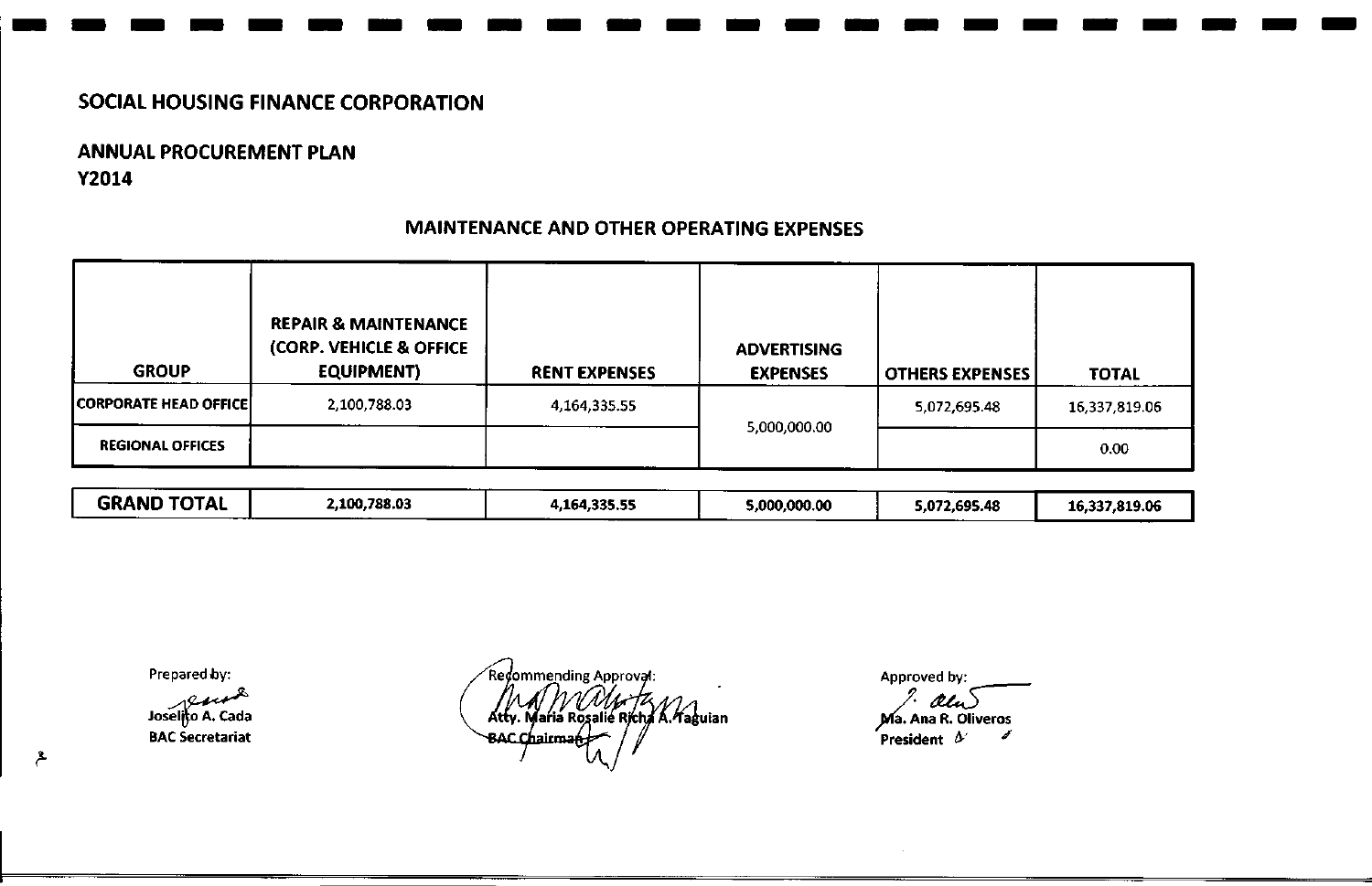$\bullet$ 

 $\sim$ 

 $\bullet$ 

## ANNUAL PROCUREMENT PLAN Y2014

## CAPITALOUTLAY

------ ---------------.- -

| <b>GROUP</b>                 | OFFICE MACHINE AND<br>OTHER EQUIPMENT | <b>FURNITURE AND</b><br><b>FIXTURE</b> | <b>IT EQUIPMENT &amp;  </b><br><b>SOFTWARE</b> | <b>OFFICE</b><br><b>IMPROVEMENT</b> | <b>TRANSPORTATION</b><br><b>EQUIPMENT</b> | <b>BOOKS</b>          | <b>TOTAL</b>  |
|------------------------------|---------------------------------------|----------------------------------------|------------------------------------------------|-------------------------------------|-------------------------------------------|-----------------------|---------------|
| <b>CORPORATE HEAD OFFICE</b> | 1,318,500.00                          | 2,782,700.00                           | 23,432,006.00                                  | 7.799.000.00                        | 3,600,000.00                              | $100,000.00$ $\angle$ | 39,032,206.00 |
| <b>REGIONAL OFFICES</b>      | 1,092,500.00                          | 1.558.300.00                           | 802,500.00                                     | 1,230,000.00                        |                                           |                       | 4,683,300.00  |
|                              |                                       |                                        |                                                |                                     |                                           |                       |               |
| <b>GRAND TOTAL</b>           | 2,411,000,00                          | 4,341,000.00                           | 24,234,506.00                                  | 9,029,000.00                        | 3,600,000.00                              | 100,000.00            | 43,715,506.00 |

 $\mathcal{L}$ 

Prepared by:

JOSE BAC S<del>e</del>cretaria

Recommending Approva Atty. Marja Rosalie Richa/A. Taguian **BAC Chairma** 

Approved By:

Þ Ma. Ana R. Oliveros

۶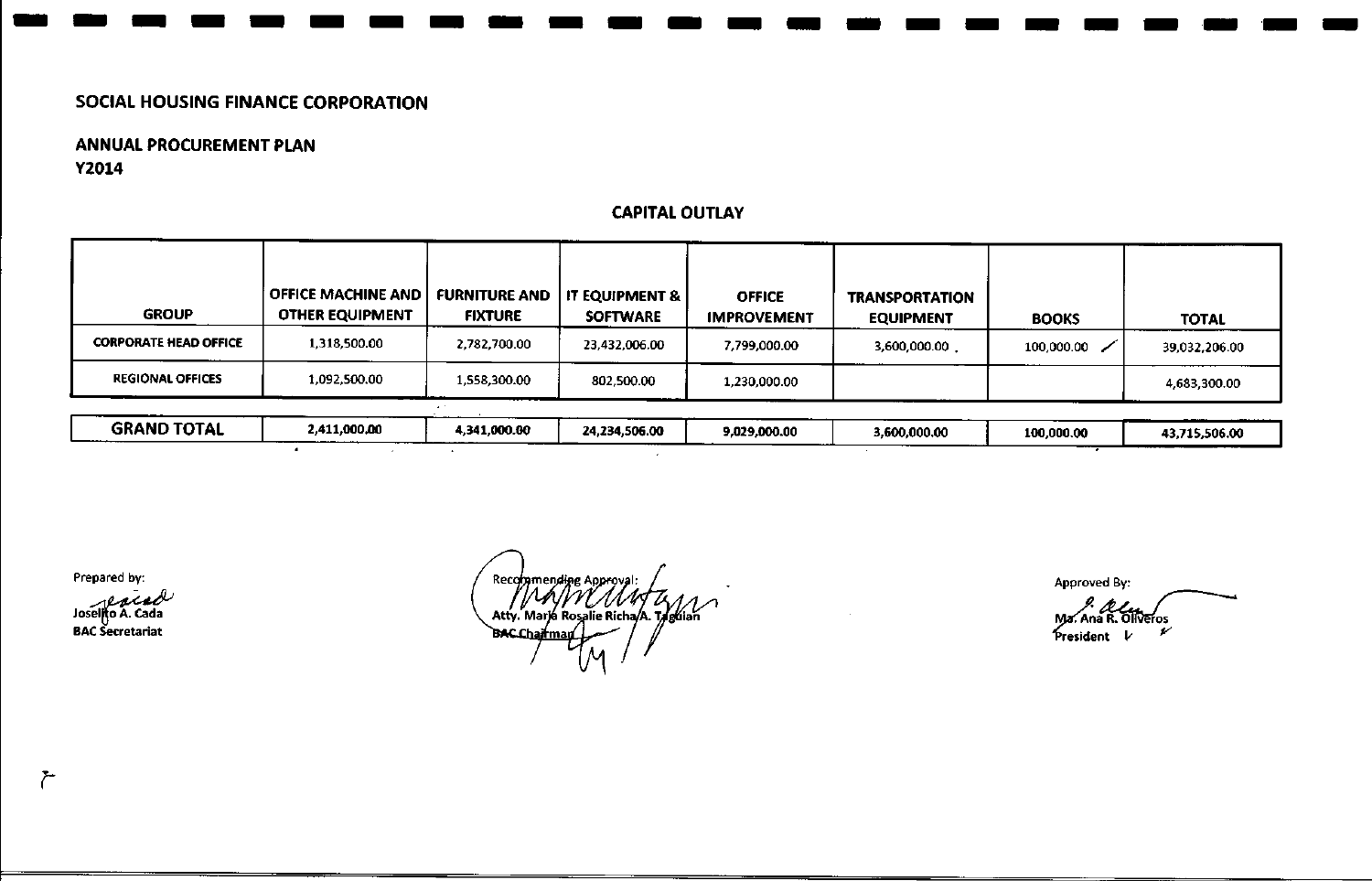# ANNUAL PROCUREMENT PLAN Y2014

## CONSULTING SERVICES

**-----------------------**

| <b>GROUP</b>                 | <b>CONSULTING SERVICES</b> | <b>TOTAL</b> |
|------------------------------|----------------------------|--------------|
| <b>CORPORATE HEAD OFFICE</b> | 9,392,000.00               | 9,392,000.00 |
| <b>REGIONAL OFFICES</b>      |                            |              |

| -----<br><b>GRAND TOTAL</b> | 9,392,000.00 | 9,392,000.00 |
|-----------------------------|--------------|--------------|
|                             |              | ---          |

Prepared by:

Joselijo A. Cada

BAC Secretariat

**Recommending Approval:** 

Atty. Maria Rosalie Richa A. Taguian **BAC Chairm** 

Approved By:

 $^{\circ}$ , oet

Ma⁄Ana R. Olivero President  $\sqrt[n]{\ }$ 

 $\sim$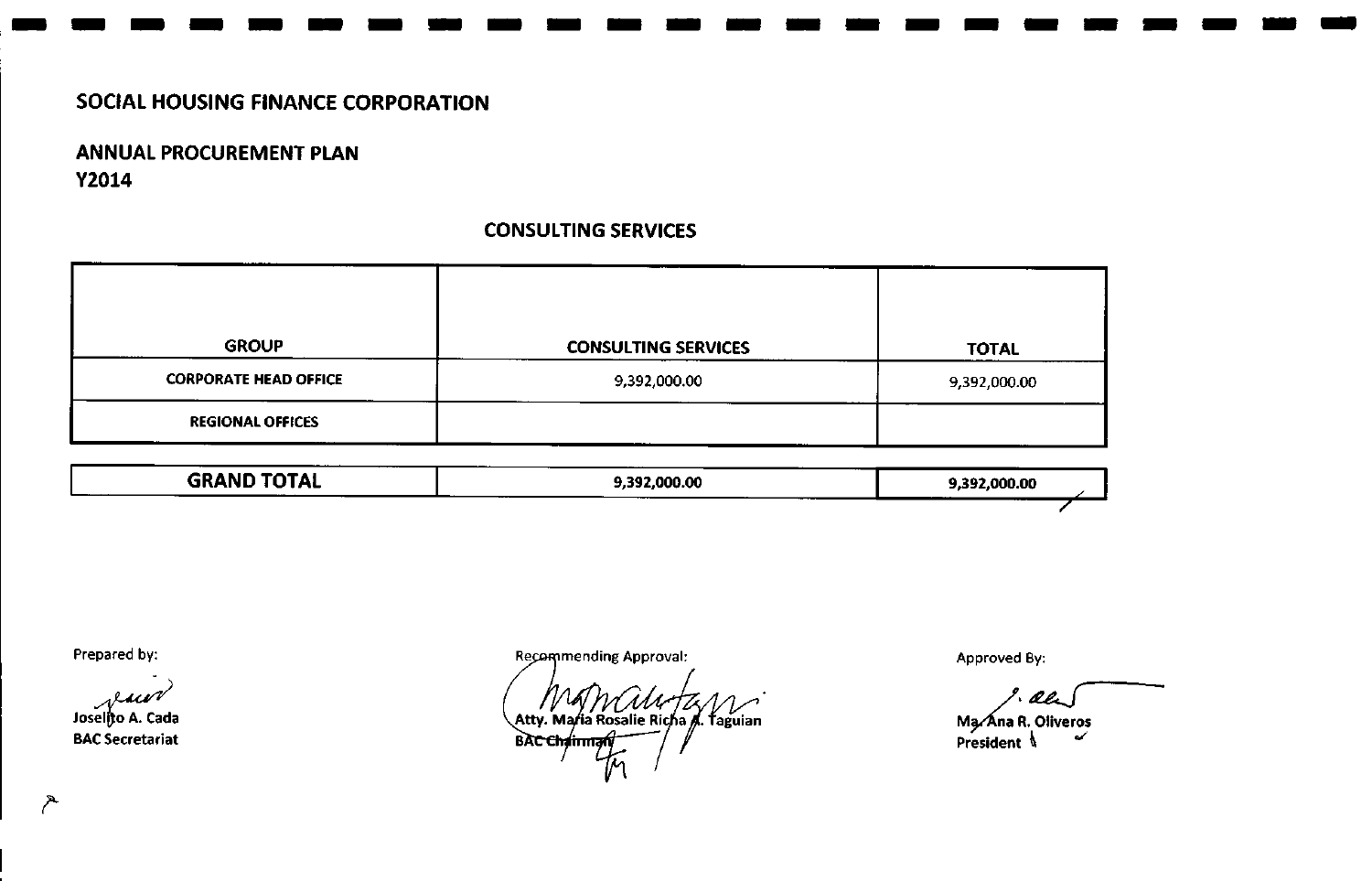|       | SOCIAL HOUSING FINANCE CORPORATION                                 |                 |          |                     |                        |                                  |                 |                             |                     |                   |                                               | -----              |                     |                      |                |                                         |              |       |                        |     |                       |
|-------|--------------------------------------------------------------------|-----------------|----------|---------------------|------------------------|----------------------------------|-----------------|-----------------------------|---------------------|-------------------|-----------------------------------------------|--------------------|---------------------|----------------------|----------------|-----------------------------------------|--------------|-------|------------------------|-----|-----------------------|
|       | ANNUAL PROCUREMENT PLAN Y 2014                                     |                 |          |                     |                        |                                  |                 |                             |                     |                   |                                               |                    |                     |                      |                |                                         |              |       |                        |     |                       |
|       |                                                                    |                 |          |                     |                        |                                  |                 |                             |                     |                   |                                               |                    |                     |                      |                |                                         |              |       |                        |     |                       |
|       | <b>REGIONAL OFFICE</b>                                             |                 |          |                     |                        |                                  |                 |                             |                     |                   |                                               |                    |                     |                      |                |                                         |              |       |                        |     |                       |
|       | OFFICE SUPPLIES                                                    |                 |          |                     |                        |                                  |                 |                             |                     | $- -$             |                                               |                    |                     |                      |                |                                         |              |       |                        |     |                       |
| Code  | Procurement Program/Project                                        | <b>ITEMS</b>    | PMOV     | Mode of             |                        |                                  |                 |                             |                     |                   | <b>Schedule for Each Procurement Activity</b> |                    |                     |                      |                |                                         | Source of    |       | Estimated Budget (PhP) |     | <b>Remarks</b>        |
| (PAP) |                                                                    |                 | End-User | Procurement         |                        |                                  |                 |                             |                     |                   |                                               |                    |                     |                      |                |                                         | <b>Funds</b> |       |                        |     | (brief description of |
|       |                                                                    |                 |          |                     | Pre-Proc<br>Conference | <b>AdaPost of</b><br><b>IAEB</b> | Pre-bid<br>Conf | <b>Eligibility</b><br>Check | SublOpen<br>of Bids | Bld<br>Evaluation | Post Qual                                     | Nation of<br>Award | Contract<br>Signing | Notice to<br>Proceed | l Completion ! | Delivery! Acceptance<br><b>Tunnover</b> |              | Total | ۰                      | CO. | Program/Project)      |
|       |                                                                    |                 |          |                     |                        |                                  |                 |                             |                     |                   |                                               |                    |                     |                      |                |                                         |              |       | o                      |     |                       |
|       |                                                                    |                 |          |                     |                        |                                  |                 |                             |                     |                   |                                               |                    |                     |                      |                |                                         |              |       |                        |     |                       |
|       |                                                                    |                 |          |                     |                        |                                  |                 |                             |                     |                   |                                               |                    |                     |                      |                |                                         |              |       |                        |     |                       |
| 2014  | Common Office Supplies                                             |                 |          |                     |                        |                                  |                 |                             |                     |                   |                                               |                    |                     |                      |                |                                         |              |       |                        |     |                       |
|       | 1 ALCOHOL, 70%, ethyl                                              | 663             |          | SHOPPING 52         |                        |                                  |                 |                             |                     |                   |                                               |                    |                     |                      |                |                                         |              |       |                        |     |                       |
|       | 2 BALLPEN, black                                                   | 1135            |          | SHOPPING 52         |                        |                                  |                 |                             |                     |                   |                                               |                    |                     |                      |                |                                         |              |       |                        |     |                       |
|       | 3 BALLPEN, blue                                                    | 273             |          | SHOPPING 52         |                        |                                  |                 |                             |                     |                   |                                               |                    |                     |                      |                |                                         |              |       |                        |     |                       |
|       | 4 BALLPEN, red                                                     | 65              |          | SHOPPING 52         |                        |                                  |                 |                             |                     |                   |                                               |                    |                     |                      |                |                                         |              |       |                        |     |                       |
|       | s TAPE, blank, for micro-cassette recorder, 60mlns. recording time | 85              |          | SHOPPING 52         |                        |                                  |                 |                             |                     |                   |                                               |                    |                     |                      |                |                                         |              |       |                        |     |                       |
|       | <b>6 CALCULATOR</b>                                                | 17              |          | SHOPPING 52         |                        |                                  |                 |                             |                     |                   |                                               |                    |                     |                      |                |                                         |              |       |                        |     |                       |
|       | 7 CALCULATOR, DM                                                   |                 |          | SHOPPING 52         |                        |                                  |                 |                             |                     |                   |                                               |                    |                     |                      |                |                                         |              |       |                        |     |                       |
|       | <b>BICALUNG CARD</b>                                               | 56              |          | SHOPPING 52         |                        |                                  |                 |                             |                     |                   |                                               |                    |                     |                      |                |                                         |              |       |                        |     |                       |
|       | 9 CARBON FILM, polyethylene, black, 216mm x 330mm, 100s/box        | 51              |          | SHOPPING 52         |                        |                                  |                 |                             |                     |                   |                                               |                    |                     |                      |                |                                         |              |       |                        |     |                       |
|       | to CARTOLINA, assorted color, 20s/pack                             | -57 I           |          | SHOPPING 52         |                        |                                  |                 |                             |                     |                   |                                               |                    |                     |                      |                |                                         |              |       |                        |     |                       |
|       | 11 CLIP, bulldog, 73mm, (3")                                       | Δ               |          | SHOPPING 52         |                        |                                  |                 |                             |                     |                   |                                               |                    |                     |                      |                |                                         |              |       |                        |     |                       |
|       | 12 CLIP, backfold, 1", 12s/box                                     | 12 <sup>1</sup> |          | <b>SHOPPING 52</b>  |                        |                                  |                 |                             |                     |                   |                                               |                    |                     |                      |                |                                         |              |       |                        |     |                       |
|       | 13 CLIP, backfold, 2" 12s/box                                      | 24              |          | <b>SHOPPING 52</b>  |                        |                                  |                 |                             |                     |                   |                                               |                    |                     |                      |                |                                         |              |       |                        |     |                       |
|       | 14 CLIP, backfold, 15/8", 125/box                                  | 15              |          | SHOPPING 52         |                        |                                  |                 |                             |                     |                   |                                               |                    |                     |                      |                |                                         |              |       |                        |     |                       |
|       | 15 CLIP, backfold, 3/4", 12s/box                                   | 25              |          | SHOPPING 52         |                        |                                  |                 |                             |                     |                   |                                               |                    |                     |                      |                |                                         |              |       |                        |     |                       |
|       | 16 CUP, backfold, 1 (/4", 12s/box                                  | 201             |          | <b>ISHOPPING 52</b> |                        |                                  |                 |                             |                     |                   |                                               |                    |                     |                      |                |                                         |              |       |                        |     |                       |
|       | 17 COLUMNAR PAD, 4cols, 50gsm min.                                 |                 |          | SHOPPING 52         |                        |                                  |                 |                             |                     |                   |                                               |                    |                     |                      |                |                                         |              |       |                        |     |                       |
|       | 18 COLUMNAR PAD, 20cols, 50gsm min.                                |                 |          | Ishopping 52        |                        |                                  |                 |                             |                     |                   |                                               |                    |                     |                      |                |                                         |              |       |                        |     |                       |
|       | 19 COLUMNAR NOTEBOOK, 12cols                                       |                 |          | SHOPPING 52         |                        |                                  |                 |                             |                     |                   |                                               |                    |                     |                      |                |                                         |              |       |                        |     |                       |
|       | 20 CORRECTION TAPE ROLLER type, 6m length 5mm width                | 69.             |          | SHOPPING 52         |                        |                                  |                 |                             |                     |                   |                                               |                    |                     |                      |                |                                         |              |       |                        |     |                       |
|       | 21 DAILY TIME RECORD CARD, two-sided format, monthly attendance    |                 |          | SHOPPING 52         |                        |                                  |                 |                             |                     |                   |                                               |                    |                     |                      |                |                                         |              |       |                        |     |                       |
|       | 22 DATA FILE BOX, (5"x9" x 15-3/4") (125mm x 230mm x 400mm)        | 68.             |          | SHOPPING 52         |                        |                                  |                 |                             |                     |                   |                                               |                    |                     |                      |                |                                         |              |       |                        |     |                       |
|       | 23 DATA BINDER, 2"                                                 | 420             |          | SHOPPING 52         |                        |                                  |                 |                             |                     |                   |                                               |                    |                     |                      |                |                                         |              |       |                        |     |                       |
|       | 24 DATA BINDER, 3"                                                 | 255             |          | ISHOPPING 52        |                        |                                  |                 |                             |                     |                   |                                               |                    |                     |                      |                |                                         |              |       |                        |     |                       |
|       | 25 ENVELOPE, documentary for legal, kraft, 150gsm, 500s/box        | 1143            |          | <b>SHOPPING 52</b>  |                        |                                  |                 |                             |                     |                   |                                               |                    |                     |                      |                |                                         |              |       |                        |     |                       |
|       | 26 ENVELOPE, expanding, kraft, legal size, 100s/box                | 1121            |          | SHOPPING 52         |                        |                                  |                 |                             |                     |                   |                                               |                    |                     |                      |                |                                         |              |       |                        |     |                       |
|       | 27 ENVELOPE, mailing white, 105mm x 241mm, 70gsm, 500s/box         |                 |          | <b>SHOPPING 52</b>  |                        |                                  |                 |                             |                     |                   |                                               |                    |                     |                      |                |                                         |              |       |                        |     |                       |
|       | 28 ENVELOPE, mailing white with window and SHFC logo               | 151             |          | SHOPPING 52         |                        |                                  |                 |                             |                     |                   |                                               |                    |                     |                      |                |                                         |              |       |                        |     |                       |
|       | 29 ENVELOPE, mailing white without window and with SHFC logo       |                 |          | <b>ISHOPPING 52</b> |                        |                                  |                 |                             |                     |                   |                                               |                    |                     |                      |                |                                         |              |       |                        |     |                       |
|       | 30 ENVELOPE, expanding, plastic, legal size                        | 109             |          | SHOPPING 12         |                        |                                  |                 |                             |                     |                   |                                               |                    |                     |                      |                |                                         |              |       |                        |     |                       |
|       | 31 ENVELOPE, documentary for A4, kraft, 150gsm, 500s/box           | 5431            |          | SHOPPING 52         |                        |                                  |                 |                             |                     |                   |                                               |                    |                     |                      |                |                                         |              |       |                        |     |                       |
|       | 32 ERASER, blackboard/whiteboard                                   | -11             |          | SHOPPING 52         |                        |                                  |                 |                             |                     |                   |                                               |                    |                     |                      |                |                                         |              |       |                        |     |                       |
|       | 33 ERASER, rubber                                                  | 331             |          | SHOPPING 52         |                        |                                  |                 |                             |                     |                   |                                               |                    |                     |                      |                |                                         |              |       |                        |     |                       |
|       | 34 FILE TAB DIVIDER, BRISTOL BOARD, FOR A4                         | 213             |          | SHOPPING 52         |                        |                                  |                 |                             |                     |                   |                                               |                    |                     |                      |                |                                         |              |       |                        |     |                       |
|       | 35 FILE TAB DIVIDER, BRISTOL BOARD, FOR LEGAL                      | 53              |          | SHOPPING 52         |                        |                                  |                 |                             |                     |                   |                                               |                    |                     |                      |                |                                         |              |       |                        |     |                       |
|       | 36 FOLDER, pressboard, plain, legal, 100s/box                      | 2496            |          | SHOPPING 52         |                        |                                  |                 |                             |                     |                   |                                               |                    |                     |                      |                |                                         |              |       |                        |     |                       |

 $\blacksquare$ 

٠

 $\mathbf{r}$ 

4

ma a

ſ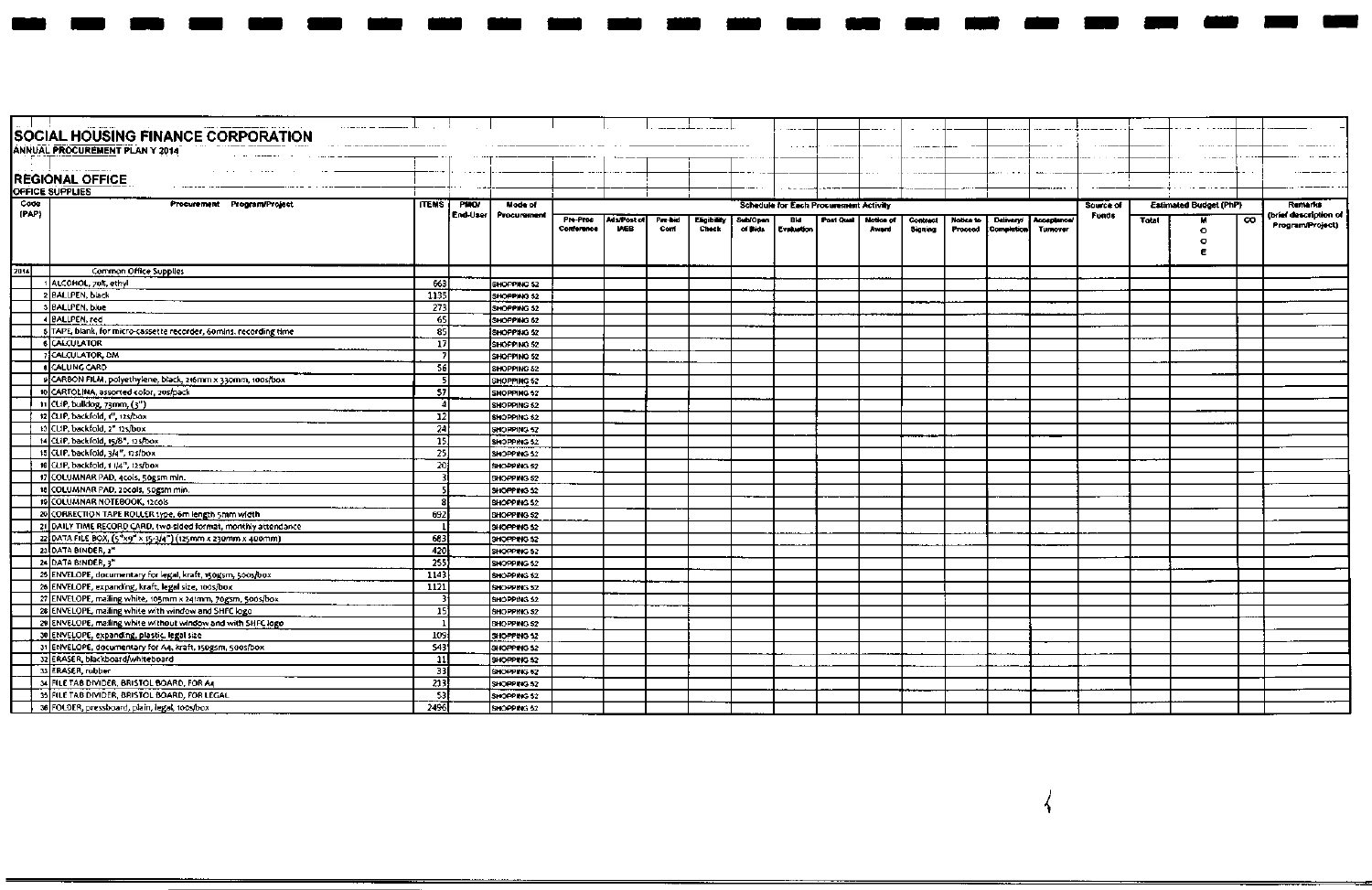|       | SOCIAL HOUSING FINANCE CORPORATION                              |              |             |              |                        |                            |                 |                             |                     |                          |                                               |           |          |           |                   |                   |           |       |                        |             |                                         |
|-------|-----------------------------------------------------------------|--------------|-------------|--------------|------------------------|----------------------------|-----------------|-----------------------------|---------------------|--------------------------|-----------------------------------------------|-----------|----------|-----------|-------------------|-------------------|-----------|-------|------------------------|-------------|-----------------------------------------|
|       | <b>ANNUAL PROCUREMENT PLAN Y 2014</b>                           |              |             |              |                        |                            |                 |                             |                     |                          |                                               |           |          |           |                   |                   |           |       |                        |             |                                         |
|       |                                                                 |              |             |              |                        |                            |                 |                             |                     |                          |                                               |           |          |           |                   |                   |           |       |                        |             |                                         |
|       |                                                                 |              |             |              |                        |                            |                 |                             |                     |                          |                                               |           |          |           |                   |                   |           |       |                        |             |                                         |
|       | <b>REGIONAL OFFICE</b>                                          |              |             |              |                        |                            |                 |                             |                     |                          |                                               |           |          |           |                   |                   |           |       |                        |             |                                         |
|       | <b>OFFICE SUPPLIES</b>                                          |              |             |              |                        |                            |                 |                             |                     |                          |                                               |           |          |           |                   |                   |           |       |                        |             |                                         |
| Code  | Procurement Program/Project                                     | <b>ITEMS</b> | <b>PMOT</b> | Mode of      |                        |                            |                 |                             |                     |                          | <b>Schedule for Each Procurement Activity</b> |           |          |           |                   |                   |           |       |                        |             |                                         |
| (PAP) |                                                                 |              | End-User    | Procurement  |                        |                            |                 |                             |                     |                          |                                               |           |          |           |                   |                   | Source of |       | Estimated Budget (PhP) |             | <b>Remarks</b><br>(brief description of |
|       |                                                                 |              |             |              | Pre-Proc<br>Conference | Ads/Post of<br><b>IAEB</b> | Pre-bid<br>Conf | <b>Eligibility</b><br>Check | Sub/Open<br>of Bids | <b>Bid</b><br>Evaluation | Post Qual                                     | Notice of | Contract | Notice to | <b>Delivery!</b>  | <b>Acceptance</b> | Funds     | Total |                        | $_{\rm co}$ | Program/Project)                        |
|       |                                                                 |              |             |              |                        |                            |                 |                             |                     |                          |                                               | Award     | Signing  | Proceed   | <b>Completion</b> | <b>Turnover</b>   |           |       | $\bullet$              |             |                                         |
|       |                                                                 |              |             |              |                        |                            |                 |                             |                     |                          |                                               |           |          |           |                   |                   |           |       | $\bullet$              |             |                                         |
|       |                                                                 |              |             |              |                        |                            |                 |                             |                     |                          |                                               |           |          |           |                   |                   |           |       |                        |             |                                         |
|       | 37 FOLDER, tagboard, legal size, toos/box                       | 5713         |             | SHOPPING 52  |                        |                            |                 |                             |                     |                          |                                               |           |          |           |                   |                   |           |       |                        |             |                                         |
|       | 38 FOLDER, tagboard, A4 size, 1005/box                          | 460          |             | SHOPPING 52  |                        |                            |                 |                             |                     |                          |                                               |           |          |           |                   |                   |           |       |                        |             |                                         |
|       | 39 FOLDER, morocco/fancy, legal size, 50s/pack                  | 228          |             | SHOPPING 52  |                        |                            |                 |                             |                     |                          |                                               |           |          |           |                   |                   |           |       |                        |             |                                         |
|       | 40 FOLDER, morocco/fancy, A4 size, 50s/pack                     | 148          |             | SHOPPING 52  |                        |                            |                 |                             |                     |                          |                                               |           |          |           |                   |                   |           |       |                        |             |                                         |
|       | 41 FOLDER, clear plastic, L-type, legal size, 50s/pack          | 13           |             | SHOPPING 52  |                        |                            |                 |                             |                     |                          |                                               |           |          |           |                   |                   |           |       |                        |             |                                         |
|       | 42 GLUE, all purpose, 300grams min.                             | 33           |             | SHOPPING 52  |                        |                            |                 |                             |                     |                          |                                               |           |          |           |                   |                   |           |       |                        |             |                                         |
|       | 44 INDEX CARD BOX, 5-3/8"x8-7/8" x 6"(5"x8")                    |              |             | SHOPPING 52  |                        |                            |                 |                             |                     |                          |                                               |           |          |           |                   |                   |           |       |                        |             |                                         |
|       | 45 INDEX TABS, self-adhesive, 5sets/box                         | 56           |             | SHOPPING 52  |                        |                            |                 |                             |                     |                          |                                               |           |          |           |                   |                   |           |       |                        |             |                                         |
|       | 48 LAMINATING FILM ROLL.                                        |              |             | SHOPPING 52  |                        |                            |                 |                             |                     |                          |                                               |           |          |           |                   |                   |           |       |                        |             |                                         |
|       | 47 LOOSELEAF COVER, 216mm x 355mm, 50pcs/bundle                 | 151          |             | Ishopping 52 |                        |                            |                 |                             |                     |                          |                                               |           |          |           |                   |                   |           |       |                        |             |                                         |
|       | 48 MANILA PAPER, 1200mm x 900mm), 10sheets per sleeve           | 44           |             | SHOPPING 52  |                        |                            |                 |                             |                     |                          |                                               |           |          |           |                   |                   |           |       |                        |             |                                         |
|       | 49 MARKER, fluorescent, 3colors/set                             | 1392         |             | SHOPPING 52  |                        |                            |                 |                             |                     |                          |                                               |           |          |           |                   |                   |           |       |                        |             |                                         |
|       | 50 MARKING PEN, whiteboard, black                               | 55           |             | SHOPPING 52  |                        |                            |                 |                             |                     |                          |                                               |           |          |           |                   |                   |           |       |                        |             |                                         |
|       | 51 MARKING PEN, whiteboard, blue                                | 24           |             | SHOPPING 52  |                        |                            |                 |                             |                     |                          |                                               |           |          |           |                   |                   |           |       |                        |             |                                         |
|       | 52 MARKING PEN, whiteboard, red                                 | 29           |             | SHOPPING 52  |                        |                            |                 |                             |                     |                          |                                               |           |          |           |                   |                   |           |       |                        |             |                                         |
|       | 53 MARKER, permanent, black                                     | 177          |             | SHOPPING 52  |                        |                            |                 |                             |                     |                          |                                               |           |          |           |                   |                   |           |       |                        |             |                                         |
|       | salMARKER, permanent, blue                                      | 61           |             | SHOPPING 52  |                        |                            |                 |                             |                     |                          |                                               |           |          |           |                   |                   |           |       |                        |             |                                         |
|       | 55 MARKER, permanent, red                                       | 15]          |             | SHOPPING 52  |                        |                            |                 |                             |                     |                          |                                               |           |          |           |                   |                   |           |       |                        |             |                                         |
|       | 56 MEMO PAD with SHFC logo                                      | 11           |             | SHOPPING 52  |                        |                            |                 |                             |                     |                          |                                               |           |          |           |                   |                   |           |       |                        |             |                                         |
|       | 57 NOTARIAL SEAL, #15                                           | 67           |             | SHOPPING 52  |                        |                            |                 |                             |                     |                          |                                               |           |          |           |                   |                   |           |       |                        |             |                                         |
|       | 58 NOTEBOOK, stenographer's, 40leaves                           | 169          |             | SHOPPING 52  |                        |                            |                 |                             |                     |                          |                                               |           |          |           |                   |                   |           |       |                        |             |                                         |
|       | se NOTE PAD, 3"x3" (76mm x 76mm), 100sheets/pad                 | 341          |             | SHOPPING 52  |                        |                            |                 |                             |                     |                          |                                               |           |          |           |                   |                   |           |       |                        |             |                                         |
|       | 60 NOTE PAD, 2"x2" (50mm x 50mm), 400sheets/pad                 | 21           |             | SHOPPING 52  |                        |                            |                 |                             |                     |                          |                                               |           |          |           |                   |                   |           |       |                        |             |                                         |
|       | <b>61 NUMBERING INK MACHINE, black</b>                          |              |             | SHOPPING 52  |                        |                            |                 |                             |                     |                          |                                               |           |          |           |                   |                   |           |       |                        |             |                                         |
|       | 62 PAPER, multicopy, A4 size, 80gsm                             | 1872         |             | SHOPPING 52  |                        |                            |                 |                             |                     |                          |                                               |           |          |           |                   |                   |           |       |                        |             |                                         |
|       | 63 PAPER, multicopy, legal size, 80gsm                          | 2784         |             | SHOPPING 52  |                        |                            |                 |                             |                     |                          |                                               |           |          |           |                   |                   |           |       |                        |             |                                         |
|       | 64 PAPER, bond, premium grade, short, 70gsm                     | 679          |             | SHOPPING 52  |                        |                            |                 |                             |                     |                          |                                               |           |          |           |                   |                   |           |       |                        |             |                                         |
|       | 65 PAPER, bond with SHFC letterhead, A4, 70gsm                  | 19           |             | SHOPPING 52  |                        |                            |                 |                             |                     |                          |                                               |           |          |           |                   |                   |           |       |                        |             |                                         |
|       | 66 PAPER, bond with SHFC letterhead, legal size, 70gsm          |              |             | SHOPPING 52  |                        |                            |                 |                             |                     |                          |                                               |           |          |           |                   |                   |           |       |                        |             |                                         |
|       | 67 PAPER, bond with SHFC letterhead, short size, 70gsm          | 25           |             | SHOPPING 52  |                        |                            |                 |                             |                     |                          |                                               |           |          |           |                   |                   |           |       |                        |             |                                         |
|       | 68 PAPER, 8.5" x 13", Prairie color, 90gsm (beckett expression) | 11333        |             | SHOPPING 52  |                        |                            |                 |                             |                     |                          |                                               |           |          |           |                   |                   |           |       |                        |             |                                         |
|       | 69 PAPER, thermal, 210mm x 30M, 1/2" core                       | 93           |             | SHOPPING 52  |                        |                            |                 |                             |                     |                          |                                               |           |          |           |                   |                   |           |       |                        |             |                                         |
|       | 70 PAPER PAD, ruled, 216mm x 330mm, 55gsm                       | -20          |             | SHOPPING 52  |                        |                            |                 |                             |                     |                          |                                               |           |          |           |                   |                   |           |       |                        |             |                                         |
|       | 71 PAPER STICKER, A4                                            | 1027         |             | SHOPPING 52  |                        |                            |                 |                             |                     |                          |                                               |           |          |           |                   |                   |           |       |                        |             |                                         |
|       | 72 PARCHMENT PAPER, A4 size, 80gsm, 100sheets/pack              | -40          |             | SHOPPING 52  |                        |                            |                 |                             |                     |                          |                                               |           |          |           |                   |                   |           |       |                        |             |                                         |
|       | 73 PAPER FASTENER, for paper, metal, 50sets/box                 | 276          |             | SHOPPING 52  |                        |                            |                 |                             |                     |                          |                                               |           |          |           |                   |                   |           |       |                        |             |                                         |
|       | 74 PAPER CLIP, gem type, jumbo, 48mm, 1005/box                  | 133          |             | SHOPPING 52  |                        |                            |                 |                             |                     |                          |                                               |           |          |           |                   |                   |           |       |                        |             |                                         |
|       | 75 PAPER CLIP, gem type, 32mm, 100s/box                         | 201          |             | SHOPPING 52  |                        |                            |                 |                             |                     |                          |                                               |           |          |           |                   |                   |           |       |                        |             |                                         |
|       | <b>76 PASTE JAR</b>                                             | 49           |             | SHOPPING 52  |                        |                            |                 |                             |                     |                          |                                               |           |          |           |                   |                   |           |       |                        |             |                                         |
|       | 77 PENCIL, lead, w/eraser, one(1) dozen per box                 | 624          |             | SHOPPING 52  |                        |                            |                 |                             |                     |                          |                                               |           |          |           |                   |                   |           |       |                        |             |                                         |
|       | 79 PLASTIC JACKET, legal size                                   | 15827        |             | SHOPPING 52  |                        |                            |                 |                             |                     |                          |                                               |           |          |           |                   |                   |           |       |                        |             |                                         |
|       |                                                                 |              |             |              |                        |                            |                 |                             |                     |                          |                                               |           |          |           |                   |                   |           |       |                        |             |                                         |

**The State** 

an ary

man a  $\sim$  10

 $\blacksquare$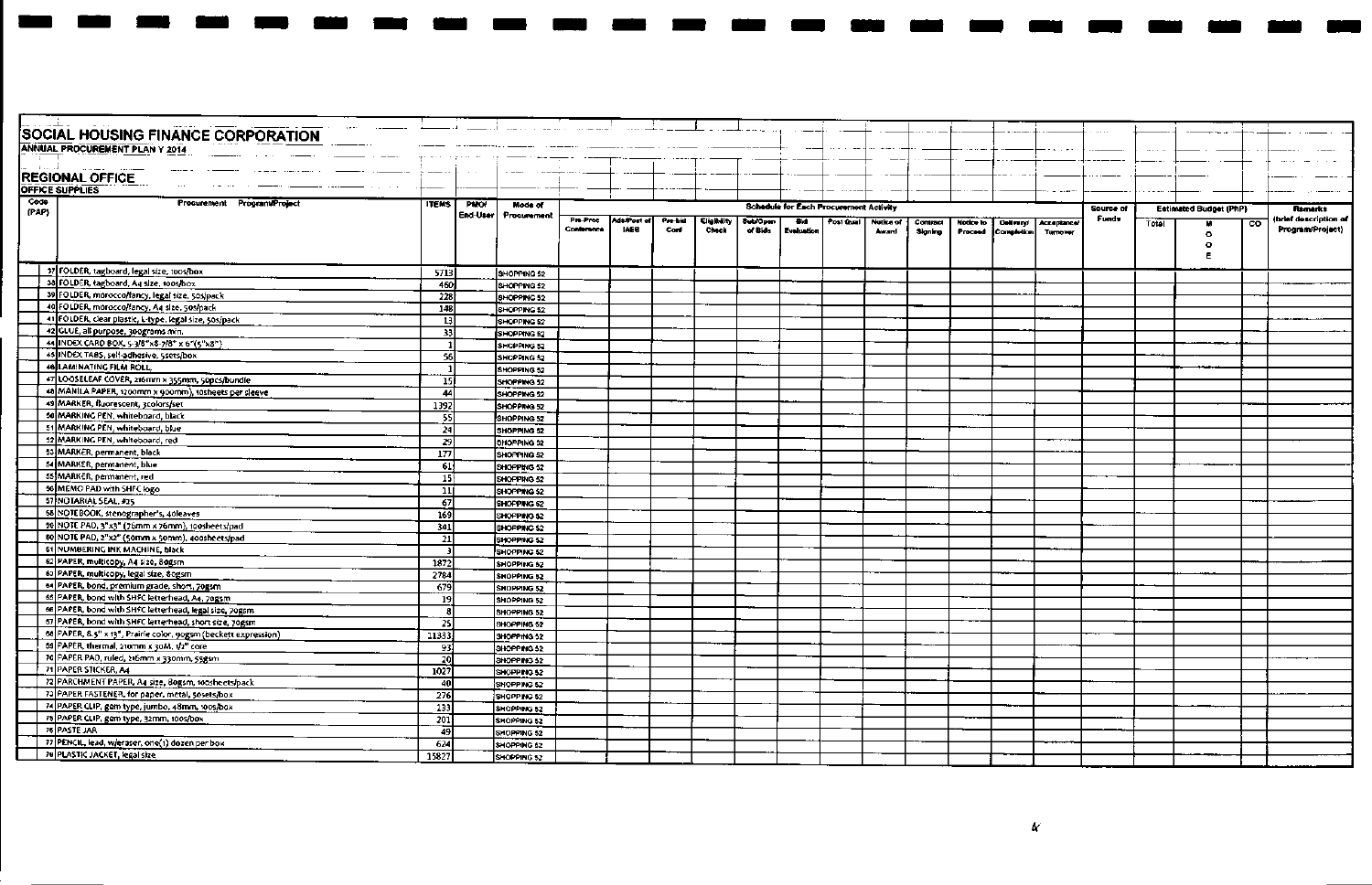|       | $\alpha$ , $\alpha$ , and $\alpha$ , and<br>SOCIAL HOUSING FINANCE CORPORATION   |                  |             |                    |                        |                           |                 |                                   |                      |                         |                                        |                    |                            |                      |                                |                        |              |       |                               |    |                      |
|-------|----------------------------------------------------------------------------------|------------------|-------------|--------------------|------------------------|---------------------------|-----------------|-----------------------------------|----------------------|-------------------------|----------------------------------------|--------------------|----------------------------|----------------------|--------------------------------|------------------------|--------------|-------|-------------------------------|----|----------------------|
|       |                                                                                  |                  |             |                    |                        |                           |                 |                                   |                      |                         |                                        | $--- -$            |                            |                      |                                |                        |              |       |                               |    |                      |
|       | ANNUAL PROCUREMENT PLAN Y 2014                                                   |                  |             |                    |                        |                           |                 |                                   |                      |                         |                                        |                    |                            |                      |                                |                        |              |       |                               |    |                      |
|       |                                                                                  |                  |             |                    |                        |                           |                 |                                   |                      |                         |                                        |                    |                            |                      |                                |                        |              |       |                               |    |                      |
|       | <b>REGIONAL OFFICE</b>                                                           |                  |             |                    |                        |                           |                 |                                   | $100 - 100$          |                         |                                        |                    |                            |                      |                                |                        |              |       |                               |    |                      |
|       | <b>OFFICE SUPPLIES</b>                                                           |                  |             |                    |                        |                           |                 |                                   |                      |                         |                                        |                    |                            |                      |                                |                        |              |       |                               |    |                      |
| Code  | Procurement Program/Project                                                      | <b>ITEMS</b>     | <b>PMO/</b> | Mode of            |                        |                           |                 |                                   |                      |                         | Schedule for Each Procurement Activity |                    |                            |                      |                                |                        | Source of    |       | <b>Estimated Budget (PhP)</b> |    | <b>Remarks</b>       |
| (PAP) |                                                                                  |                  | End-Vser    | Procurement        |                        |                           |                 |                                   |                      |                         |                                        |                    |                            |                      |                                |                        | <b>Funds</b> |       |                               |    | brief description of |
|       |                                                                                  |                  |             |                    | Pre-Proc<br>Conference | MakPost of<br><b>IAEB</b> | Pre-bid<br>Conf | <b>Elipholity</b><br><b>Check</b> | Sub/Open<br>of Bids. | <b>BM</b><br>Evaluation | Post Qual                              | Nolice of<br>Award | <b>Contract</b><br>Signing | Notice to<br>Proceed | <b>Delivery!</b><br>Completion | Acceptance<br>Turnover |              | Total |                               | co | Program/Project)     |
|       |                                                                                  |                  |             |                    |                        |                           |                 |                                   |                      |                         |                                        |                    |                            |                      |                                |                        |              |       | $\bullet$<br>$\bullet$        |    |                      |
|       |                                                                                  |                  |             |                    |                        |                           |                 |                                   |                      |                         |                                        |                    |                            |                      |                                |                        |              |       | Е                             |    |                      |
|       |                                                                                  |                  |             |                    |                        |                           |                 |                                   |                      |                         |                                        |                    |                            |                      |                                |                        |              |       |                               |    |                      |
|       | 80 PUSH PIN, flat head type, assorted colors, 100s/box                           | -sl              |             | SHOPPING 52        |                        |                           |                 |                                   |                      |                         |                                        |                    |                            |                      |                                |                        |              |       |                               |    |                      |
|       | <b>61 RECHARGEABLE BATTERY,</b>                                                  | 29               |             | SHOPPING 52        |                        |                           |                 |                                   |                      |                         |                                        |                    |                            |                      |                                |                        |              |       |                               |    |                      |
|       | 82 RECORD BOOK, 300pages, 214mm x 278mm, smyth sewn                              | 75               |             | SHOPPING 52        |                        |                           |                 |                                   |                      |                         |                                        |                    |                            |                      |                                |                        |              |       |                               |    |                      |
|       | 83 RECORD BOOK, 500pages, 214mm x 278mm, smyth sewn                              | 61               |             | SHOPPING 52        |                        |                           |                 |                                   |                      |                         |                                        |                    |                            |                      |                                |                        |              |       |                               |    |                      |
|       | <b>B4</b> RIBBON, electric typewriter                                            | 21               |             | SHOPPING 52        |                        |                           |                 |                                   |                      |                         |                                        |                    |                            |                      |                                |                        |              |       |                               |    |                      |
|       | 85 RIBBON, calculator                                                            | -51              |             | SHOPPING 52        |                        |                           |                 |                                   |                      |                         |                                        |                    |                            |                      |                                |                        |              |       |                               |    |                      |
|       | 86 RING BINDER, (1/2"x44"), plastic                                              | 25               |             | SHOPPING 52        |                        |                           |                 |                                   |                      |                         |                                        |                    |                            |                      |                                |                        |              |       |                               |    |                      |
|       | 87 RING BINDER, (3/4"x44"), plastic                                              | 27               |             | SHOPPING 52        |                        |                           |                 |                                   |                      |                         |                                        |                    |                            |                      |                                |                        |              |       |                               |    |                      |
|       | es RING BINDER, (1"x44"), plastic                                                | 12               |             | SHOPPING 52        |                        |                           |                 |                                   |                      |                         |                                        |                    |                            |                      |                                |                        |              |       |                               |    |                      |
|       | 89 RING BINDER, (2"x44"), plastic                                                | 33               |             | SHOPPING 52        |                        |                           |                 |                                   |                      |                         |                                        |                    |                            |                      |                                |                        |              |       |                               |    |                      |
|       | 90 RUBBER BAND, (#18), natural color, 350grams/box or approx 220pcs              | 76               |             | SHOPPING 52        |                        |                           |                 |                                   |                      |                         |                                        |                    |                            |                      |                                |                        |              |       |                               |    |                      |
|       | 91 RUBBER BAND, (#16), natural and assorted colors, 50grams/box or approx 220pcs | 13               |             | SHOPPING 52        |                        |                           |                 |                                   |                      |                         |                                        |                    |                            |                      |                                |                        |              |       |                               |    |                      |
|       | 92 RULER, plastic, 12"                                                           | 21               |             | SHOPPING 52        |                        |                           |                 |                                   |                      |                         |                                        |                    |                            |                      |                                |                        |              |       |                               |    |                      |
|       | 93 RULER, plastic, 18*                                                           | R                |             | SHOPPING 52        |                        |                           |                 |                                   |                      |                         |                                        |                    |                            |                      |                                |                        |              |       |                               |    |                      |
|       | 94 SIGN PEN, black                                                               | 357              |             | SHOPPING 52        |                        |                           |                 |                                   |                      |                         |                                        |                    |                            |                      |                                |                        |              |       |                               |    |                      |
|       | 95 SIGN PEN, blue                                                                | 107              |             | SHOPPING 52        |                        |                           |                 |                                   |                      |                         |                                        |                    |                            |                      |                                |                        |              |       |                               |    |                      |
|       | 98 SIGN PEN, red                                                                 | 24               |             | SHOPPING 52        |                        |                           |                 |                                   |                      |                         |                                        |                    |                            |                      |                                |                        |              |       |                               |    |                      |
|       | 97 STAMP PAD INK, violet, somL                                                   | 29               |             | SHOPPING 52        |                        |                           |                 |                                   |                      |                         |                                        |                    |                            |                      |                                |                        |              |       |                               |    |                      |
|       | 98 STAMP PAD, felt pad, min 60mm x 100mm                                         | 47               |             | SHOPPING 52        |                        |                           |                 |                                   |                      |                         |                                        |                    |                            |                      |                                |                        |              |       |                               |    |                      |
|       | 99 STAPLE WIRE, standard, #35                                                    | 207              |             | SHOPPING 52        |                        |                           |                 |                                   |                      |                         |                                        |                    |                            |                      |                                |                        |              |       |                               |    |                      |
|       | 100 STORAGE BOX, peer lees type                                                  | 653              |             | SHOPPING 52        |                        |                           |                 |                                   |                      |                         |                                        |                    |                            |                      |                                |                        |              |       |                               |    |                      |
|       | 101-STORAGE 80X, document legal size                                             | 931              |             | SHOPPING 52        |                        |                           |                 |                                   |                      |                         |                                        |                    |                            |                      |                                |                        |              |       |                               |    |                      |
|       | 102 TAPE, adding machine, GSP bond                                               | ัม               |             | <b>SHOPPING 52</b> |                        |                           |                 |                                   |                      |                         |                                        |                    |                            |                      |                                |                        |              |       |                               |    |                      |
|       | 103 TAPE, masking, 24mm, 50meters length                                         | 59               |             |                    |                        |                           |                 |                                   |                      |                         |                                        |                    |                            |                      |                                |                        |              |       |                               |    |                      |
|       | 104 TAPE, masking, 48mm, 50meters length                                         | 12               |             | SHOPPING 52        |                        |                           |                 |                                   |                      |                         |                                        |                    |                            |                      |                                |                        |              |       |                               |    |                      |
|       | 105 TAPE, transparent, 24mm, 50meters                                            |                  |             | SHOPPING 52        |                        |                           |                 |                                   |                      |                         |                                        |                    |                            |                      |                                |                        |              |       |                               |    |                      |
|       | 106 TAPE, transparent, 48mm, 50meters                                            | 377              |             | SHOPPING 52        |                        |                           |                 |                                   |                      |                         |                                        |                    |                            |                      |                                |                        |              |       |                               |    |                      |
|       |                                                                                  | -59              |             | SHOPPING 52        |                        |                           |                 |                                   |                      |                         |                                        |                    |                            |                      |                                |                        |              |       |                               |    |                      |
|       | 107 TAPE, packaging, 48mm, 50meters<br>106 TAPE, double sided, 1"                | 113<br>к,        |             | SHOPPING 52        |                        |                           |                 |                                   |                      |                         |                                        |                    |                            |                      |                                |                        |              |       |                               |    |                      |
|       |                                                                                  |                  |             | SHOPPING 52        |                        |                           |                 |                                   |                      |                         |                                        |                    |                            |                      |                                |                        |              |       |                               |    |                      |
|       | 109 TAPE, doube adhesive with foam, 1"                                           | 27               |             | SHOPPING 52        |                        |                           |                 |                                   |                      |                         |                                        |                    |                            |                      |                                |                        |              |       |                               |    |                      |
|       | 110 TOILET TISSUE, 12rolls/pack                                                  | 913              |             | SHOPPING 52        |                        |                           |                 |                                   |                      |                         |                                        |                    |                            |                      |                                |                        |              |       |                               |    |                      |
|       | 111 TWINE, plastic, one kilo per roll                                            | 17               |             | SHOPPING 52        |                        |                           |                 |                                   |                      |                         |                                        |                    |                            |                      |                                |                        |              |       |                               |    |                      |
|       | 112 WRAPPING PAPER, kraft, 65gsm, approx. 40m                                    | ঽ                |             | SHOPPING 52        |                        |                           |                 |                                   |                      |                         |                                        |                    |                            |                      |                                |                        |              |       |                               |    |                      |
|       | 113 BLADE, heavy duty cutter, 10pcs./pack                                        | -31              |             | SHOPPING 52        |                        |                           |                 |                                   |                      |                         |                                        |                    |                            |                      |                                |                        |              |       |                               |    |                      |
|       | 114 CUTTER, heavy duty                                                           | 9                |             | SHOPPING 52        |                        |                           |                 |                                   |                      |                         |                                        |                    |                            |                      |                                |                        |              |       |                               |    |                      |
|       | 115 PUNCHER, heavy duty                                                          | 231              |             | SHOPPING 52        |                        |                           |                 |                                   |                      |                         |                                        |                    |                            |                      |                                |                        |              |       |                               |    |                      |
|       | 116 SCISSORS, (6")                                                               | 335              |             | SHOPPING 52        |                        |                           |                 |                                   |                      |                         |                                        |                    |                            |                      |                                |                        |              |       |                               |    |                      |
|       | 117 SHARPENER, single cutterhead                                                 | 196              |             | SHOPPING 52        |                        |                           |                 |                                   |                      |                         |                                        |                    |                            |                      |                                |                        |              |       |                               |    |                      |
|       | 119 STAPLER, heavy duty, standard                                                | 673              |             | SHOPPING 52        |                        |                           |                 |                                   |                      |                         |                                        |                    |                            |                      |                                |                        |              |       |                               |    |                      |
|       | 120 STAPLE REMOVER, twin jaws                                                    | $\overline{375}$ |             | SHOPPING 52        |                        |                           |                 |                                   |                      |                         |                                        |                    |                            |                      |                                |                        |              |       |                               |    |                      |
|       | 121 TAPE DISPENSER, heavy duty, for 24mm(1")                                     | $\overline{121}$ |             | SHOPPING 52        |                        |                           |                 |                                   |                      |                         |                                        |                    |                            |                      |                                |                        |              |       |                               |    |                      |
|       | 122 COMPACT DISC RECORDABLE(CD-R), 700MB speed, 80mins. Recording time           | 2524             |             | SHOPPING 52        |                        |                           |                 |                                   |                      |                         |                                        |                    |                            |                      |                                |                        |              |       |                               |    |                      |

 $\overline{\mathbf{1}}$ 

ika k

- 1

ma d

 $\blacksquare$ 

**Second**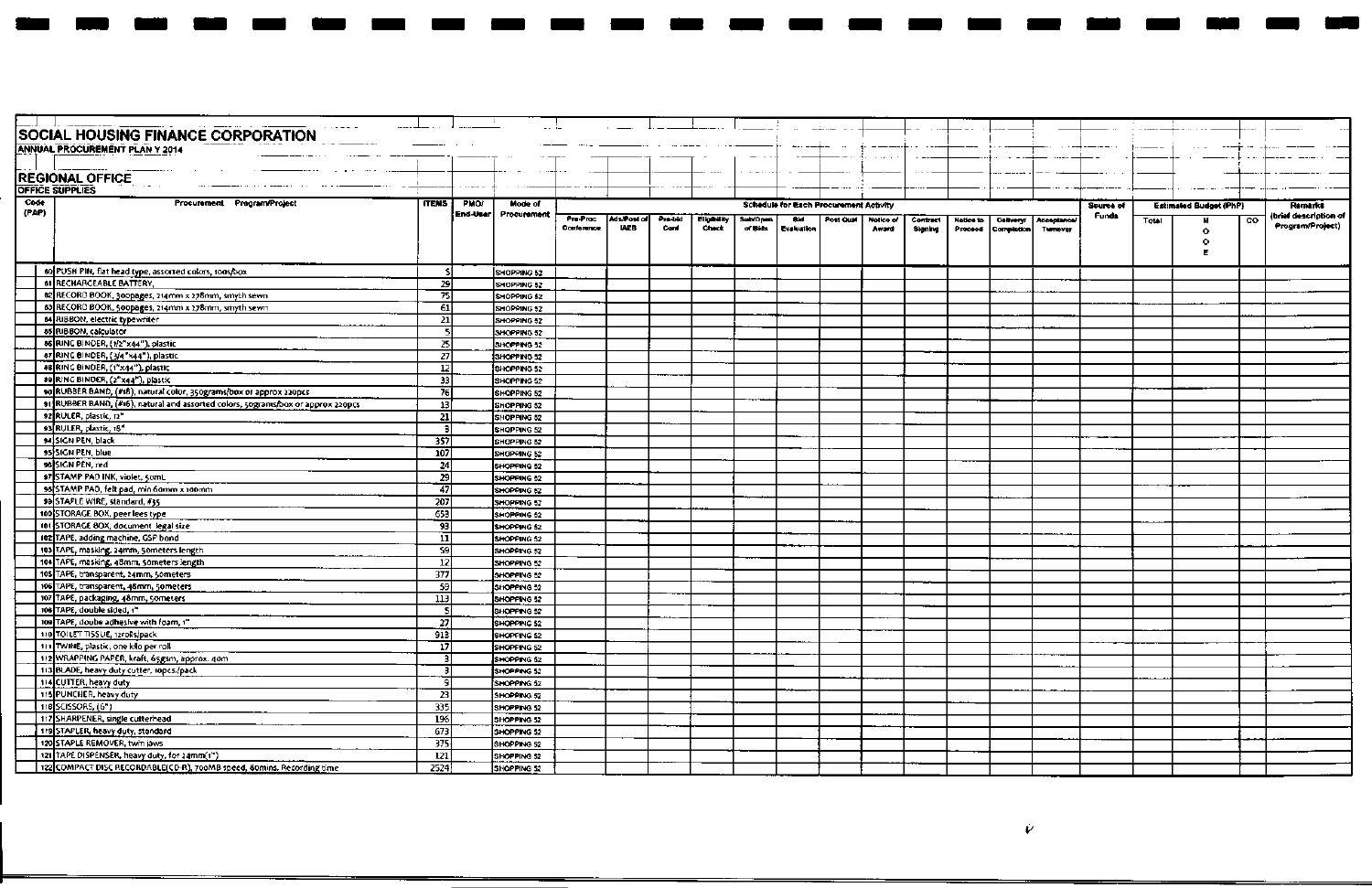|               | <b>SOCIAL HOUSING FINANCE CORPORATION</b><br>ANNUAL PROCUREMENT PLAN Y 2014   |                  |                        |                        |                            |                 |                             |                     |                                        |            | $\cdots$           |          |           |                   |             |           | $\cdot$ $ -$ | ------ - -----                |     |                                           |
|---------------|-------------------------------------------------------------------------------|------------------|------------------------|------------------------|----------------------------|-----------------|-----------------------------|---------------------|----------------------------------------|------------|--------------------|----------|-----------|-------------------|-------------|-----------|--------------|-------------------------------|-----|-------------------------------------------|
|               | <b>REGIONAL OFFICE</b>                                                        |                  |                        |                        |                            |                 |                             |                     |                                        |            |                    |          |           |                   |             |           |              |                               |     |                                           |
|               | <b>OFFICE SUPPLIES</b>                                                        |                  |                        |                        |                            |                 |                             |                     |                                        |            |                    |          |           |                   |             |           |              |                               |     |                                           |
| Code<br>(PAP) | Procurement Program/Project<br><b>ITEMS</b>                                   | PNOY<br>End-User | Mode of<br>Procurement |                        |                            |                 |                             |                     | Schedule for Each Procurement Activity |            |                    |          |           |                   |             | Source of |              | <b>Estimated Budget (PhP)</b> |     | <b>Remarks</b>                            |
|               |                                                                               |                  |                        | Pre-Proc<br>Conference | Ads/Post of<br><b>IAED</b> | Pro-bid<br>Conf | Eligibility<br><b>Check</b> | Sub/Open<br>of Bids | <b>Evaluation</b>                      | Port Out I | Notice of<br>Award | Contract | Notice to | <b>Dolivery</b>   | Acceptance/ | Funds     | Total        |                               | CO. | (brief description of<br>Program/Project) |
|               |                                                                               |                  |                        |                        |                            |                 |                             |                     |                                        |            |                    | Signing  | Proceed   | <b>Completion</b> | Tumover     |           |              | C.                            |     |                                           |
|               |                                                                               |                  |                        |                        |                            |                 |                             |                     |                                        |            |                    |          |           |                   |             |           |              |                               |     |                                           |
|               | 124 COMPUTER CONTINUOUS FORMS, 1 ply, 11" x 9-1/2 (280x241mm), 2000<br>15199  |                  | SHOPPING 52            |                        |                            |                 |                             |                     |                                        |            |                    |          |           |                   |             |           |              |                               |     |                                           |
|               | 125 COMPUTER CONTINUOUS FORMS, 1 ply, 11" x 14-7/8 (280x378mm), 2000<br>13853 |                  | SHOPPING 52            |                        |                            |                 |                             |                     |                                        |            |                    |          |           |                   |             |           |              |                               |     |                                           |
|               | 126 COMPUTER CONTINUOUS FORMS, 2 ply, 11" x 9-1/2 (280x241mm), 1000<br>19179  |                  | SHOPPING 52            |                        |                            |                 |                             |                     |                                        |            |                    |          |           |                   |             |           |              |                               |     |                                           |
|               | 127 COMPUTER CONTINUOUS FORMS, 2 ply, 11" x 14-7/8 (280x378mm), 1000<br>9695  |                  | SHOPPING 52            |                        |                            |                 |                             |                     |                                        |            |                    |          |           |                   |             |           |              |                               |     |                                           |
|               | 128 COMPUTER CONTINUOUS FORMS, 3 ply, 11" x 14-7/8 (280x378mm), 500<br>7011   |                  | SHOPPING 52            |                        |                            |                 |                             |                     |                                        |            |                    |          |           |                   |             |           |              |                               |     |                                           |
|               | 129 DISKETTE 3.5 DS.HD, 3.5", 1.44MB, 10pcs./pack<br>607                      |                  | SHOPPING 52            |                        |                            |                 |                             |                     |                                        |            |                    |          |           |                   |             |           |              |                               |     |                                           |
|               | 131 DVO RE-WRITABLE, 4x speed, 4.7GB capacity<br>192                          |                  | SHOPPING 52            |                        |                            |                 |                             |                     |                                        |            |                    |          |           |                   |             |           |              |                               |     |                                           |
|               | 132 EXTERNAL HARD DRIVE, 1tb<br>5211                                          |                  | SHOPPING 52            |                        |                            |                 |                             |                     |                                        |            |                    |          |           |                   |             |           |              |                               |     |                                           |
|               | 133 BATTERY, size AA, alkaline, 2pcs./packet<br>$\overline{218}$              |                  | SHOPPING 52            |                        |                            |                 |                             |                     |                                        |            |                    |          |           |                   |             |           |              |                               |     |                                           |
|               | 134 BATTERY, size AAA, alkaline, 2pcs./packet<br>384                          |                  | SHOPPING 52            |                        |                            |                 |                             |                     |                                        |            |                    |          |           |                   |             |           |              | 1,014,694.92                  |     |                                           |
|               | 135 LEASE PURCHASE AGREEMENT<br>100                                           |                  | NEGO 53                |                        |                            |                 |                             |                     |                                        |            |                    |          |           |                   |             |           |              | 25,000.00                     |     |                                           |
|               | 136 PAPER DRAWERS, (4 LAYERS)                                                 |                  | SHOPPING 52            |                        |                            |                 |                             |                     |                                        |            |                    |          |           |                   |             |           |              | 4,000.00                      |     |                                           |
|               | 137 DOCUMENT TRAY, 3-tray, metal                                              |                  | SHOPPING 52            |                        |                            |                 |                             |                     |                                        |            |                    |          |           |                   |             |           |              | 2,500.00                      |     |                                           |
|               | 138 REM                                                                       |                  | NEGO 53                |                        |                            |                 |                             |                     |                                        |            |                    |          |           |                   |             |           |              | 250.00                        |     |                                           |
|               | 139 LOAN ACREEMENT                                                            |                  | NEGO 53                |                        |                            |                 |                             |                     |                                        |            |                    |          |           |                   |             |           |              | 250.00                        |     |                                           |
|               | 140 DEED OF ASSIGNMENT 05                                                     |                  | inego sa               |                        |                            |                 |                             |                     |                                        |            |                    |          |           |                   |             |           |              | 250.00                        |     |                                           |
|               | 141 DEED OF ASSIGNMENT 03                                                     |                  | NEGO 53                |                        |                            |                 |                             |                     |                                        |            |                    |          |           |                   |             |           |              | 250.00                        |     |                                           |
|               | 142 COLLECTION AGREEMENT                                                      |                  | NEGO 53                |                        |                            |                 |                             |                     |                                        |            |                    |          |           |                   |             |           |              | 250.00                        |     |                                           |
|               | 143 PROMISSORY NOTE                                                           |                  | NEGO 53                |                        |                            |                 |                             |                     |                                        |            |                    |          |           |                   |             |           |              | 250.00                        |     |                                           |
|               | 144 LASER POINTER                                                             |                  | <b>SHOPPING 52</b>     |                        |                            |                 |                             |                     |                                        |            |                    |          |           |                   |             |           |              | 550.00                        |     |                                           |
|               | 145 POLO SHIRT                                                                |                  | NEGO 53                |                        |                            |                 |                             |                     |                                        |            |                    |          |           |                   |             |           |              |                               |     |                                           |
|               |                                                                               |                  |                        |                        |                            |                 |                             |                     |                                        |            |                    |          |           |                   |             |           |              | 2,400 00                      |     |                                           |
|               |                                                                               |                  |                        |                        |                            |                 |                             |                     |                                        |            |                    |          |           |                   |             |           |              |                               |     |                                           |
|               |                                                                               |                  |                        |                        |                            |                 |                             |                     |                                        |            |                    |          |           |                   |             |           |              | 1,050,344.92                  |     |                                           |
|               |                                                                               |                  |                        |                        |                            |                 |                             |                     |                                        |            |                    |          |           |                   |             |           |              |                               |     |                                           |

 $\blacksquare$ 

 $\blacksquare$ J.

- -

 $\mathbf{v}$ 

 $\blacksquare$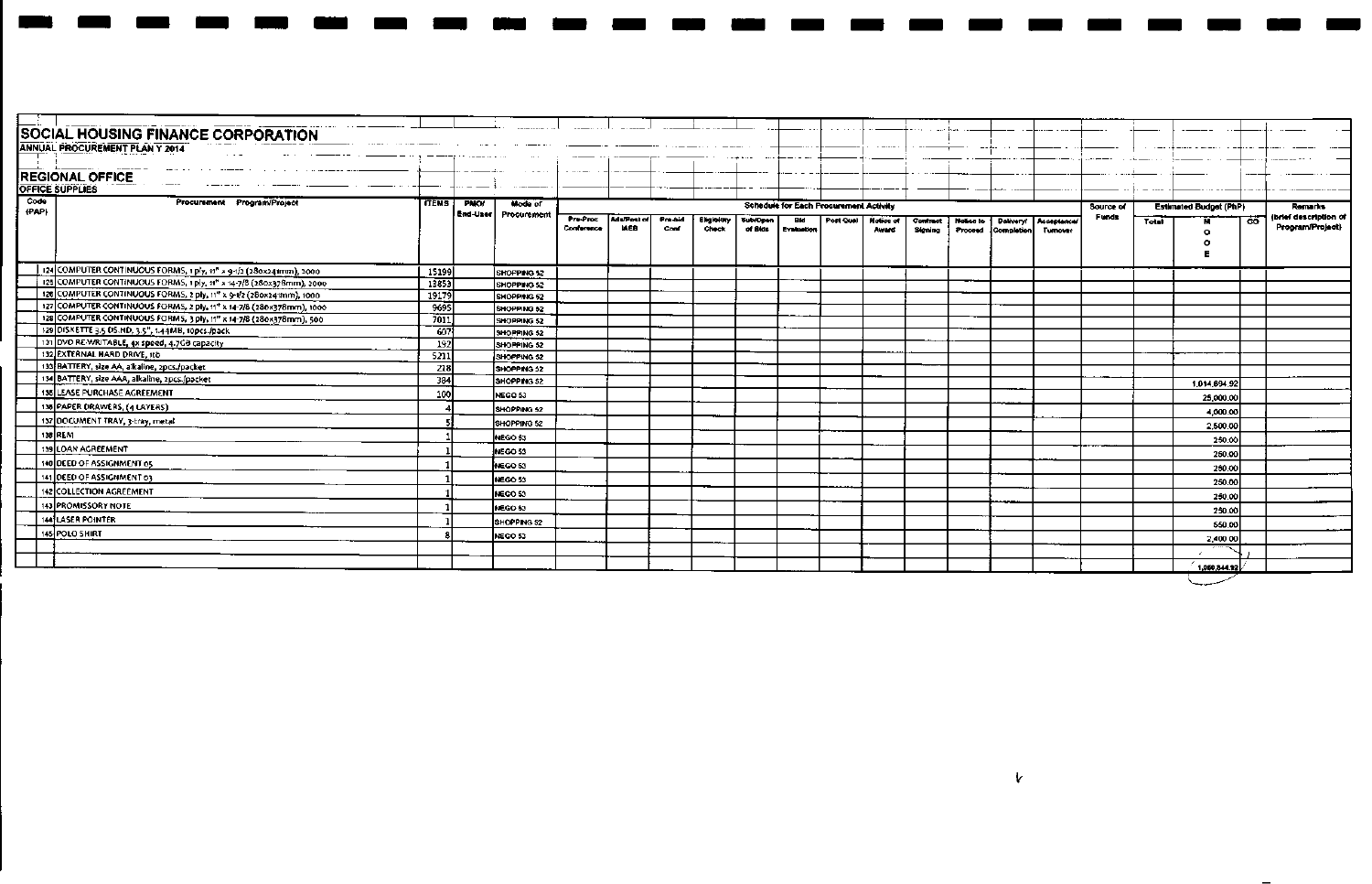|       | <b>SOCIAL HOUSING FINANCE CORPORATION</b>                                    |                 |             |               |                        |                          |                 |                      |                     |                                               |           |                    |                     |                      |                                |                          |                |                               |    |                |
|-------|------------------------------------------------------------------------------|-----------------|-------------|---------------|------------------------|--------------------------|-----------------|----------------------|---------------------|-----------------------------------------------|-----------|--------------------|---------------------|----------------------|--------------------------------|--------------------------|----------------|-------------------------------|----|----------------|
|       | ANNUAL PROCUREMENT PLAN Y 2014                                               |                 |             |               |                        |                          |                 |                      |                     |                                               |           |                    |                     |                      |                                |                          |                |                               |    |                |
|       | <b>CORPORATE MAIN OFFICE</b>                                                 |                 |             |               | n s <del>ta</del>      | ator da <del>taa</del> n |                 |                      |                     |                                               |           |                    |                     |                      |                                |                          |                |                               |    |                |
|       | OFFICE SUPPLIES                                                              |                 |             |               |                        |                          |                 |                      |                     |                                               |           |                    |                     |                      |                                |                          |                |                               |    |                |
| Code  | Procurement<br><b>Program/Project</b>                                        | <b>ITEMS</b>    | <b>PMOT</b> | Mode of       |                        |                          |                 |                      |                     | <b>Schedule for Each Procurement Activity</b> |           |                    |                     |                      |                                |                          | Source         | <b>Estimated Budget (PhP)</b> |    | <b>Remarks</b> |
| (PAP) | .                                                                            |                 | End-        | Procurement   |                        |                          |                 |                      |                     |                                               |           |                    |                     |                      |                                |                          | of Funds Total |                               |    | (brief         |
|       |                                                                              |                 | User        |               | Pre-Proc<br>Conference | Ads/Post<br>of IAEB      | Pre-bid<br>Conf | Eligibility<br>Check | Sub/Open<br>of Bids | Bid<br>Evaluation                             | Post Qual | Notice of<br>Award | Contract<br>Signing | Notice to<br>Proceed | <b>Delivery!</b><br>Completion | Acceptance<br>/ Turnover |                | м                             | CO | description    |
|       |                                                                              |                 |             |               |                        |                          |                 |                      |                     |                                               |           |                    |                     |                      |                                |                          |                | $\circ$<br>۰                  |    | οf             |
|       |                                                                              |                 |             |               |                        |                          |                 |                      |                     |                                               |           |                    |                     |                      |                                |                          |                |                               |    | Program/Pr     |
| 2014  | <b>Common Office Supplies</b>                                                |                 |             |               |                        |                          |                 |                      |                     |                                               |           |                    |                     |                      |                                |                          |                |                               |    | oject)         |
|       | 146 ALCOHOL, 70%, ethyl                                                      | 663             |             | <b>PS-DBM</b> |                        |                          |                 |                      |                     |                                               |           |                    |                     |                      |                                |                          |                |                               |    |                |
|       | 147 BALLPEN, black                                                           | 2813            |             | SHOPPING 52   |                        |                          |                 |                      |                     |                                               |           |                    |                     |                      |                                |                          |                |                               |    |                |
|       | 148 BALLPEN, blue                                                            | 677             |             | SHOPPING 52   |                        |                          |                 |                      |                     |                                               |           |                    |                     |                      |                                |                          |                |                               |    |                |
|       | 149 BALLPEN, red                                                             | 45              |             | SHOPPING 52   |                        |                          |                 |                      |                     |                                               |           |                    |                     |                      |                                |                          |                |                               |    |                |
|       | 150 AUDIO CASSETTE TAPE, 90min. recording time                               | 64              |             | PS-DBM        |                        |                          |                 |                      |                     |                                               |           |                    |                     |                      |                                |                          |                |                               |    |                |
|       | <b>151 CALCULATOR</b>                                                        | -11)            |             | PS-DBM        |                        |                          |                 |                      |                     |                                               |           |                    |                     |                      |                                |                          |                |                               |    |                |
|       | <b>152 CALLING CARD</b>                                                      | 56              |             | NEGO 53       |                        |                          |                 |                      |                     |                                               |           |                    |                     |                      |                                |                          |                |                               |    |                |
|       | 153 CARBON FILM, polyethylene, black, 216mm x 330mm, 100s/box                | -SI             |             | PS-DBM        |                        |                          |                 |                      |                     |                                               |           |                    |                     |                      |                                |                          |                |                               |    |                |
|       | 154 CARTOLINA, assorted color, 20s/pack                                      | 20              |             | PS-DBM        |                        |                          |                 |                      |                     |                                               |           |                    |                     |                      |                                |                          |                |                               |    |                |
|       | 155 CLIP, buildog, 73mm, (3")                                                | 126             |             | PS-DBM        |                        |                          |                 |                      |                     |                                               |           |                    |                     |                      |                                |                          |                |                               |    |                |
|       | 156 CLIP, backfold, 1", 12s/box                                              | 17 <sup>1</sup> |             | PS-DBM        |                        |                          |                 |                      |                     |                                               |           |                    |                     |                      |                                |                          |                |                               |    |                |
|       | 157 CLIP, backfold, 2" 125/box                                               | 36              |             | PS-DBM        |                        |                          |                 |                      |                     |                                               |           |                    |                     |                      |                                |                          |                |                               |    |                |
|       | 158 CLIP, backfold, 15/8", 125/box                                           | <b>15</b>       |             | PS-DBM        |                        |                          |                 |                      |                     |                                               |           |                    |                     |                      |                                |                          |                |                               |    |                |
|       | 159 CLIP, backfold, 3/4", 125/box                                            | 54              |             | PS-DBM        |                        |                          |                 |                      |                     |                                               |           |                    |                     |                      |                                |                          |                |                               |    |                |
|       | 160 CLIP, backfold, 1 1/4", 125/box                                          | 54              |             | PS-DBM        |                        |                          |                 |                      |                     |                                               |           |                    |                     |                      |                                |                          |                |                               |    |                |
|       | 161 COLUMNAR NOTEBOOK, 4cols                                                 |                 |             | SHOPPING 52   |                        |                          |                 |                      |                     |                                               |           |                    |                     |                      |                                |                          |                |                               |    |                |
|       | 162 COLUMNAR PAD, 4cols                                                      |                 |             | SHOPPING 52   |                        |                          |                 |                      |                     |                                               |           |                    |                     |                      |                                |                          |                |                               |    |                |
|       | 163 COMMUNITY MORTGAGE RECEIPT, 2000S                                        | 2000s           |             | NEGO 53       |                        |                          |                 |                      |                     |                                               |           |                    |                     |                      |                                |                          |                |                               |    |                |
|       | 164 CORRECTION TAPE ROLLER type, 6m length 5mm width                         | 750             |             | PS-DBM        |                        |                          |                 |                      |                     |                                               |           |                    |                     |                      |                                |                          |                |                               |    |                |
|       | 165 DAILY TIME RECORD CARD, two-sided format, monthly attendance             | 4               |             | SHOPPING 52   |                        |                          |                 |                      |                     |                                               |           |                    |                     |                      |                                |                          |                |                               |    |                |
|       | 166 DATA FILE BOX, (5"x9" x 15-3/4") (125mm x 230mm x 400mm)                 | -73             |             | PS-DBM        |                        |                          |                 |                      |                     |                                               |           |                    |                     |                      |                                |                          |                |                               |    |                |
|       | 167 DATA FILLER WITH 3 HOLES, 340MM X 245MM, HOLES DISTANCE 60MM 170MM 280MM | 2000            |             | SHOPPING 52   |                        |                          |                 |                      |                     |                                               |           |                    |                     |                      |                                |                          |                |                               |    |                |
|       | 168 DATA FOLDER                                                              | 60              |             | PS-DBM        |                        |                          |                 |                      |                     |                                               |           |                    |                     |                      |                                |                          |                |                               |    |                |
|       | 169 DATA 8INDER, 2"                                                          | 247             |             | SHOPPING 52   |                        |                          |                 |                      |                     |                                               |           |                    |                     |                      |                                |                          |                |                               |    |                |
|       | 170 DATA BINDER, 3"                                                          | 63              |             | SHOPPING 52   |                        |                          |                 |                      |                     |                                               |           |                    |                     |                      |                                |                          |                |                               |    |                |
|       | 171 DOCUMENT TRAY, 2-tray, metal                                             | 25              |             | SHOPPING 52   |                        |                          |                 |                      |                     |                                               |           |                    |                     |                      |                                |                          |                |                               |    |                |
|       | 172 ENVELOPE, documentary for legal, kraft, 150gsm, 5005/box                 | 6082            |             | PS-DBM        |                        |                          |                 |                      |                     |                                               |           |                    |                     |                      |                                |                          |                |                               |    |                |
|       | 173 ENVELOPE, expanding, kraft, legal size, 1005/box                         | 4569            |             | PS-DBM        |                        |                          |                 |                      |                     |                                               |           |                    |                     |                      |                                |                          |                |                               |    |                |
|       | 174 ENVELOPE, mailing white, 105mm x 241mm, 70gsm, 500s/box                  | 6               |             | PS-DBM        |                        |                          |                 |                      |                     |                                               |           |                    |                     |                      |                                |                          |                |                               |    |                |
|       | 175 ENVELOPE, mailing white with window and SHFC logo                        | 62              |             | SHOPPING 52   |                        |                          |                 |                      |                     |                                               |           |                    |                     |                      |                                |                          |                |                               |    |                |
|       | 176 ENVELOPE, mailing white without window and with SHFC logo                | 23              |             | SHOPPING 52   |                        |                          |                 |                      |                     |                                               |           |                    |                     |                      |                                |                          |                |                               |    |                |
|       | 177 ENVELOPE, expanding, plastic, legal size                                 | 81              |             | PS-DBM        |                        |                          |                 |                      |                     |                                               |           |                    |                     |                      |                                |                          |                |                               |    |                |
|       | 178 ENVELOPE, documentary for A4, kraft, 150gsm, 500s/box                    | 1620            |             | PS-DBM        |                        |                          |                 |                      |                     |                                               |           |                    |                     |                      |                                |                          |                |                               |    |                |
|       | 179 ERASER, blackboard/whiteboard                                            | 18              |             | PS-OBM        |                        |                          |                 |                      |                     |                                               |           |                    |                     |                      |                                |                          |                |                               |    |                |

يست

- 1

an a - 1

 $\cdots$ 

 $\mathbf{r}$ 

 $\blacksquare$ 

 $\blacksquare$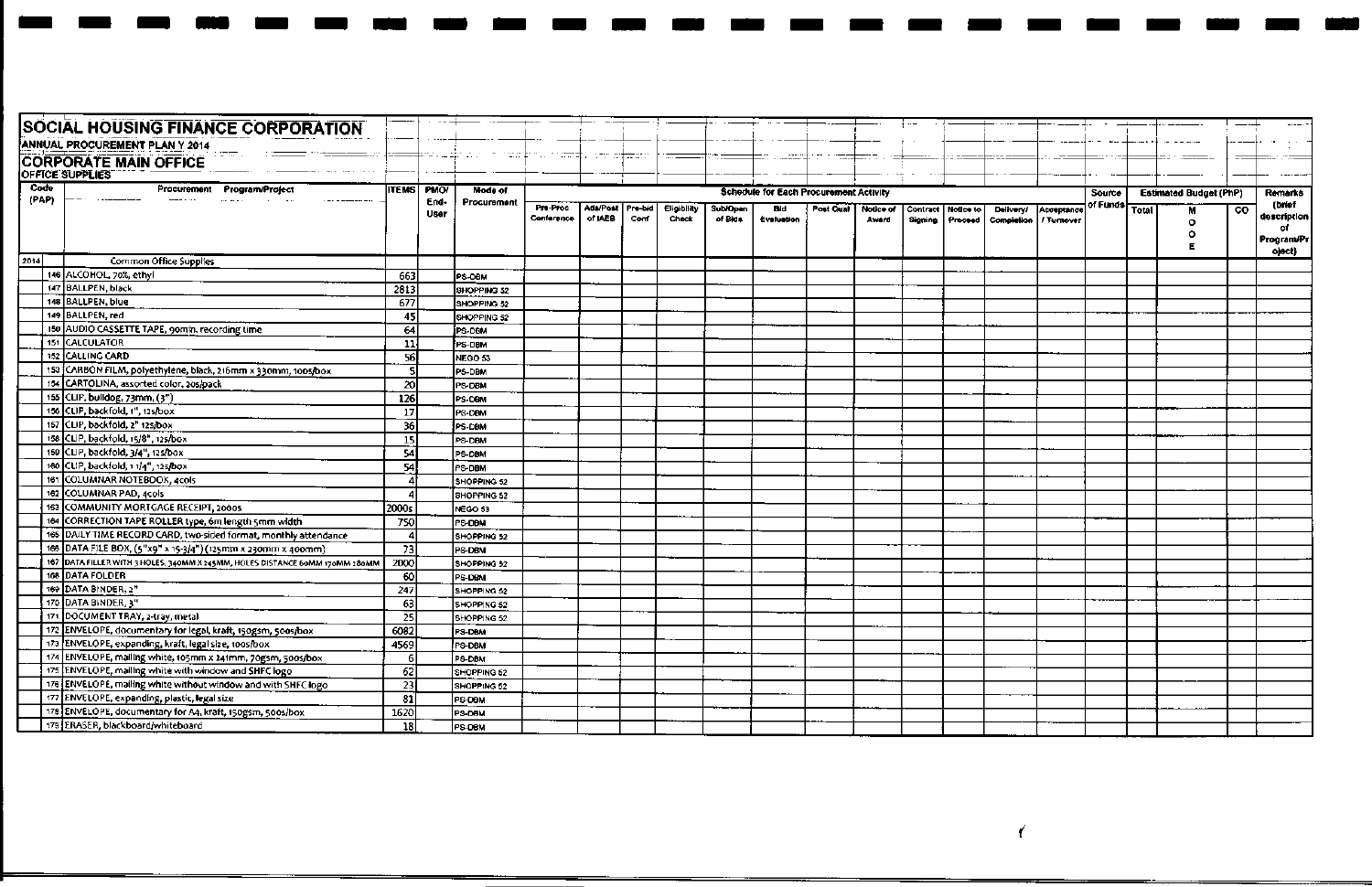| of Funds <br>(brief<br>Pre-Proc<br>Ads/Post Pre-bid<br>Eligibility<br><b>Sub/Open</b><br><b>Bid</b><br>Post Qual<br>Notice of<br>Contract<br>Notice to<br>Acceptance<br><b>Total</b><br><b>Delivery/</b><br>$\overline{c}$<br>User<br>description<br>Conference<br>of IAEB<br>Conf<br>Check<br>of Bids<br>Evaluation<br>Award<br>Signing   Proceed<br>  Completion  <br>/ Tumover<br>$\Omega$<br>of<br>о<br>oject)<br>180 ERASER, rubber<br>118<br>PS-DBM<br>181 FACE MASK<br>$\overline{I}$<br>PS-DBM<br>182 FILE DIVIDER, short, assorted colors, 5pcs/set<br>250<br>PS-DBM<br>183 FILE DIVIDER, legal, assorted colors, spcs/set<br>334<br>PS-DBM<br>184 FOLDER, pressboard, plain, legal, 100s/box<br>1700<br>PS DBM<br>185 FOLDER, tagboard, legal size, 100s/box<br>5568<br>PS-DBM<br>166 FOLDER, tagboard, A4 size, 100s/box<br>284<br>PS-DBM<br>187 FOLDER, morocco/fancy, legal size, 50s/pack<br>136<br>PS-DBM<br>188 FOLDER, morocco/fancy, A4 size, 50s/pack<br>306<br>PS-DBM<br>189 FOLDER, clear plastic, L-type, legal size, 50s/pack<br>40<br>PS-DBM<br>190 GLUE, all purpose, 300grams min.<br>91<br>PS-DBM<br>191 ILLUSTRATION BOARD, (30"x40")(760mm x 1000mm), 2ply<br>PS DBM<br>193 INDEX CARD, 5"x8", ruled both sides, 500s/pack<br>PS DBM<br>195   INDEX CARD BOX, 5-3/8"x8-7/8" x 6"(5"x8")<br>4<br>PS-DBM<br>196   INDEX TABS, self-adhesive, Ssets/box<br>73<br>PS-DBM<br>197 LAMINATING FILM ROLL.<br>-31<br>SHOPPING 52.1B<br>198 LOOSELEAF COVER, 216mm x 355mm, 50pcs/bundle<br>51<br>PS-DBM<br>199 MANILA PAPER, 1200mm x 900mm), 10sheets per sleeve<br>44<br>PS-DBM<br>200 MARKER, fluorescent, 3colors/set<br>$\overline{327}$<br>PS-DBM<br>201 MARKING PEN, whiteboard, black<br>118<br>PS-DBM<br>202 MARKING PEN, whiteboard, blue<br>214<br>PS-DBM<br>203 MARKING PEN, whiteboard, red<br>158<br>PS-DBM<br>204 MARKER, permanent, black<br>76<br>PS-DBM<br>205 MARKER, permanent, blue<br>-97<br>PS-DBM<br>206 MARKER, permanent, red<br>-571<br>PS-DBM<br>207 MEMO PAD with SHFC logo<br>72<br>SHOPPING 52<br>208 NOTARIAL SEAL, #25<br>318<br>SHOPPING 52<br>209 NOTEBOOK, stenographer's, 40leaves<br>291<br>PS-DBM<br>210 NOTE PAD, 3"x3" (76mm x 76mm), 100sheets/pad<br>341<br>PS-DBM<br>211 NOTE PAD, 2"x2" (50mm x 50mm), 400sheets/pad<br>$\overline{21}$<br>PS-DBM<br>212 NUMBERING INK MACHINE, black<br>$\boldsymbol{\Lambda}$<br>SHOPPING 52<br>213 PAPER, multicopy, A4 size, 80gsm<br>2240<br>PS-DBM<br>214 PAPER, multicopy, legal size, 80gsm<br>2810<br>PS-DBM<br>215 PAPER, bond, premium grade, short, 70gsm<br>610<br>SHOPPING 52<br>216 PAPER, bond with SHFC letterhead, A4, 70gsm<br>111<br>SHOPPING 52<br>217 PAPER, bond with SHFC letterhead, legal size, 70gsm<br>130<br>SHOPPING 52<br>218 PAPER, bond with SHFC letterhead, short size, 70gsm<br>104<br>SHOPPING 52<br>219 PAPER, short, Prairie color, 90gsm (beckett expression)<br>3503<br>SHOPPING 52<br>220 PAPER, long, Prairie color, 90gsm (beckett expression)<br>2735<br>SHOPPING 52 | Code<br>(PAP) | Procurement Program/Project                | пемs I | <b>PMO/</b> | Mode of     |  |  | Schedule for Each Procurement Activity |  |  |  | <b>Source</b> | <b>Estimated Budget (PhP)</b> | Remarks           |
|--------------------------------------------------------------------------------------------------------------------------------------------------------------------------------------------------------------------------------------------------------------------------------------------------------------------------------------------------------------------------------------------------------------------------------------------------------------------------------------------------------------------------------------------------------------------------------------------------------------------------------------------------------------------------------------------------------------------------------------------------------------------------------------------------------------------------------------------------------------------------------------------------------------------------------------------------------------------------------------------------------------------------------------------------------------------------------------------------------------------------------------------------------------------------------------------------------------------------------------------------------------------------------------------------------------------------------------------------------------------------------------------------------------------------------------------------------------------------------------------------------------------------------------------------------------------------------------------------------------------------------------------------------------------------------------------------------------------------------------------------------------------------------------------------------------------------------------------------------------------------------------------------------------------------------------------------------------------------------------------------------------------------------------------------------------------------------------------------------------------------------------------------------------------------------------------------------------------------------------------------------------------------------------------------------------------------------------------------------------------------------------------------------------------------------------------------------------------------------------------------------------------------------------------------------------------------------------------------------------------------------------------------------------------------------------------------------------------------------------------------------------------------------------------------------------------------------------------------------------------------------------------------------------------------------------------------------------------------------------------------------------------|---------------|--------------------------------------------|--------|-------------|-------------|--|--|----------------------------------------|--|--|--|---------------|-------------------------------|-------------------|
|                                                                                                                                                                                                                                                                                                                                                                                                                                                                                                                                                                                                                                                                                                                                                                                                                                                                                                                                                                                                                                                                                                                                                                                                                                                                                                                                                                                                                                                                                                                                                                                                                                                                                                                                                                                                                                                                                                                                                                                                                                                                                                                                                                                                                                                                                                                                                                                                                                                                                                                                                                                                                                                                                                                                                                                                                                                                                                                                                                                                                    |               |                                            |        | End-        | Procurement |  |  |                                        |  |  |  |               |                               |                   |
|                                                                                                                                                                                                                                                                                                                                                                                                                                                                                                                                                                                                                                                                                                                                                                                                                                                                                                                                                                                                                                                                                                                                                                                                                                                                                                                                                                                                                                                                                                                                                                                                                                                                                                                                                                                                                                                                                                                                                                                                                                                                                                                                                                                                                                                                                                                                                                                                                                                                                                                                                                                                                                                                                                                                                                                                                                                                                                                                                                                                                    |               |                                            |        |             |             |  |  |                                        |  |  |  |               |                               |                   |
|                                                                                                                                                                                                                                                                                                                                                                                                                                                                                                                                                                                                                                                                                                                                                                                                                                                                                                                                                                                                                                                                                                                                                                                                                                                                                                                                                                                                                                                                                                                                                                                                                                                                                                                                                                                                                                                                                                                                                                                                                                                                                                                                                                                                                                                                                                                                                                                                                                                                                                                                                                                                                                                                                                                                                                                                                                                                                                                                                                                                                    |               |                                            |        |             |             |  |  |                                        |  |  |  |               |                               | <b>Program/Pr</b> |
|                                                                                                                                                                                                                                                                                                                                                                                                                                                                                                                                                                                                                                                                                                                                                                                                                                                                                                                                                                                                                                                                                                                                                                                                                                                                                                                                                                                                                                                                                                                                                                                                                                                                                                                                                                                                                                                                                                                                                                                                                                                                                                                                                                                                                                                                                                                                                                                                                                                                                                                                                                                                                                                                                                                                                                                                                                                                                                                                                                                                                    |               |                                            |        |             |             |  |  |                                        |  |  |  |               |                               |                   |
|                                                                                                                                                                                                                                                                                                                                                                                                                                                                                                                                                                                                                                                                                                                                                                                                                                                                                                                                                                                                                                                                                                                                                                                                                                                                                                                                                                                                                                                                                                                                                                                                                                                                                                                                                                                                                                                                                                                                                                                                                                                                                                                                                                                                                                                                                                                                                                                                                                                                                                                                                                                                                                                                                                                                                                                                                                                                                                                                                                                                                    |               |                                            |        |             |             |  |  |                                        |  |  |  |               |                               |                   |
|                                                                                                                                                                                                                                                                                                                                                                                                                                                                                                                                                                                                                                                                                                                                                                                                                                                                                                                                                                                                                                                                                                                                                                                                                                                                                                                                                                                                                                                                                                                                                                                                                                                                                                                                                                                                                                                                                                                                                                                                                                                                                                                                                                                                                                                                                                                                                                                                                                                                                                                                                                                                                                                                                                                                                                                                                                                                                                                                                                                                                    |               |                                            |        |             |             |  |  |                                        |  |  |  |               |                               |                   |
|                                                                                                                                                                                                                                                                                                                                                                                                                                                                                                                                                                                                                                                                                                                                                                                                                                                                                                                                                                                                                                                                                                                                                                                                                                                                                                                                                                                                                                                                                                                                                                                                                                                                                                                                                                                                                                                                                                                                                                                                                                                                                                                                                                                                                                                                                                                                                                                                                                                                                                                                                                                                                                                                                                                                                                                                                                                                                                                                                                                                                    |               |                                            |        |             |             |  |  |                                        |  |  |  |               |                               |                   |
|                                                                                                                                                                                                                                                                                                                                                                                                                                                                                                                                                                                                                                                                                                                                                                                                                                                                                                                                                                                                                                                                                                                                                                                                                                                                                                                                                                                                                                                                                                                                                                                                                                                                                                                                                                                                                                                                                                                                                                                                                                                                                                                                                                                                                                                                                                                                                                                                                                                                                                                                                                                                                                                                                                                                                                                                                                                                                                                                                                                                                    |               |                                            |        |             |             |  |  |                                        |  |  |  |               |                               |                   |
|                                                                                                                                                                                                                                                                                                                                                                                                                                                                                                                                                                                                                                                                                                                                                                                                                                                                                                                                                                                                                                                                                                                                                                                                                                                                                                                                                                                                                                                                                                                                                                                                                                                                                                                                                                                                                                                                                                                                                                                                                                                                                                                                                                                                                                                                                                                                                                                                                                                                                                                                                                                                                                                                                                                                                                                                                                                                                                                                                                                                                    |               |                                            |        |             |             |  |  |                                        |  |  |  |               |                               |                   |
|                                                                                                                                                                                                                                                                                                                                                                                                                                                                                                                                                                                                                                                                                                                                                                                                                                                                                                                                                                                                                                                                                                                                                                                                                                                                                                                                                                                                                                                                                                                                                                                                                                                                                                                                                                                                                                                                                                                                                                                                                                                                                                                                                                                                                                                                                                                                                                                                                                                                                                                                                                                                                                                                                                                                                                                                                                                                                                                                                                                                                    |               |                                            |        |             |             |  |  |                                        |  |  |  |               |                               |                   |
|                                                                                                                                                                                                                                                                                                                                                                                                                                                                                                                                                                                                                                                                                                                                                                                                                                                                                                                                                                                                                                                                                                                                                                                                                                                                                                                                                                                                                                                                                                                                                                                                                                                                                                                                                                                                                                                                                                                                                                                                                                                                                                                                                                                                                                                                                                                                                                                                                                                                                                                                                                                                                                                                                                                                                                                                                                                                                                                                                                                                                    |               |                                            |        |             |             |  |  |                                        |  |  |  |               |                               |                   |
|                                                                                                                                                                                                                                                                                                                                                                                                                                                                                                                                                                                                                                                                                                                                                                                                                                                                                                                                                                                                                                                                                                                                                                                                                                                                                                                                                                                                                                                                                                                                                                                                                                                                                                                                                                                                                                                                                                                                                                                                                                                                                                                                                                                                                                                                                                                                                                                                                                                                                                                                                                                                                                                                                                                                                                                                                                                                                                                                                                                                                    |               |                                            |        |             |             |  |  |                                        |  |  |  |               |                               |                   |
|                                                                                                                                                                                                                                                                                                                                                                                                                                                                                                                                                                                                                                                                                                                                                                                                                                                                                                                                                                                                                                                                                                                                                                                                                                                                                                                                                                                                                                                                                                                                                                                                                                                                                                                                                                                                                                                                                                                                                                                                                                                                                                                                                                                                                                                                                                                                                                                                                                                                                                                                                                                                                                                                                                                                                                                                                                                                                                                                                                                                                    |               |                                            |        |             |             |  |  |                                        |  |  |  |               |                               |                   |
|                                                                                                                                                                                                                                                                                                                                                                                                                                                                                                                                                                                                                                                                                                                                                                                                                                                                                                                                                                                                                                                                                                                                                                                                                                                                                                                                                                                                                                                                                                                                                                                                                                                                                                                                                                                                                                                                                                                                                                                                                                                                                                                                                                                                                                                                                                                                                                                                                                                                                                                                                                                                                                                                                                                                                                                                                                                                                                                                                                                                                    |               |                                            |        |             |             |  |  |                                        |  |  |  |               |                               |                   |
|                                                                                                                                                                                                                                                                                                                                                                                                                                                                                                                                                                                                                                                                                                                                                                                                                                                                                                                                                                                                                                                                                                                                                                                                                                                                                                                                                                                                                                                                                                                                                                                                                                                                                                                                                                                                                                                                                                                                                                                                                                                                                                                                                                                                                                                                                                                                                                                                                                                                                                                                                                                                                                                                                                                                                                                                                                                                                                                                                                                                                    |               |                                            |        |             |             |  |  |                                        |  |  |  |               |                               |                   |
|                                                                                                                                                                                                                                                                                                                                                                                                                                                                                                                                                                                                                                                                                                                                                                                                                                                                                                                                                                                                                                                                                                                                                                                                                                                                                                                                                                                                                                                                                                                                                                                                                                                                                                                                                                                                                                                                                                                                                                                                                                                                                                                                                                                                                                                                                                                                                                                                                                                                                                                                                                                                                                                                                                                                                                                                                                                                                                                                                                                                                    |               |                                            |        |             |             |  |  |                                        |  |  |  |               |                               |                   |
|                                                                                                                                                                                                                                                                                                                                                                                                                                                                                                                                                                                                                                                                                                                                                                                                                                                                                                                                                                                                                                                                                                                                                                                                                                                                                                                                                                                                                                                                                                                                                                                                                                                                                                                                                                                                                                                                                                                                                                                                                                                                                                                                                                                                                                                                                                                                                                                                                                                                                                                                                                                                                                                                                                                                                                                                                                                                                                                                                                                                                    |               |                                            |        |             |             |  |  |                                        |  |  |  |               |                               |                   |
|                                                                                                                                                                                                                                                                                                                                                                                                                                                                                                                                                                                                                                                                                                                                                                                                                                                                                                                                                                                                                                                                                                                                                                                                                                                                                                                                                                                                                                                                                                                                                                                                                                                                                                                                                                                                                                                                                                                                                                                                                                                                                                                                                                                                                                                                                                                                                                                                                                                                                                                                                                                                                                                                                                                                                                                                                                                                                                                                                                                                                    |               |                                            |        |             |             |  |  |                                        |  |  |  |               |                               |                   |
|                                                                                                                                                                                                                                                                                                                                                                                                                                                                                                                                                                                                                                                                                                                                                                                                                                                                                                                                                                                                                                                                                                                                                                                                                                                                                                                                                                                                                                                                                                                                                                                                                                                                                                                                                                                                                                                                                                                                                                                                                                                                                                                                                                                                                                                                                                                                                                                                                                                                                                                                                                                                                                                                                                                                                                                                                                                                                                                                                                                                                    |               |                                            |        |             |             |  |  |                                        |  |  |  |               |                               |                   |
|                                                                                                                                                                                                                                                                                                                                                                                                                                                                                                                                                                                                                                                                                                                                                                                                                                                                                                                                                                                                                                                                                                                                                                                                                                                                                                                                                                                                                                                                                                                                                                                                                                                                                                                                                                                                                                                                                                                                                                                                                                                                                                                                                                                                                                                                                                                                                                                                                                                                                                                                                                                                                                                                                                                                                                                                                                                                                                                                                                                                                    |               |                                            |        |             |             |  |  |                                        |  |  |  |               |                               |                   |
|                                                                                                                                                                                                                                                                                                                                                                                                                                                                                                                                                                                                                                                                                                                                                                                                                                                                                                                                                                                                                                                                                                                                                                                                                                                                                                                                                                                                                                                                                                                                                                                                                                                                                                                                                                                                                                                                                                                                                                                                                                                                                                                                                                                                                                                                                                                                                                                                                                                                                                                                                                                                                                                                                                                                                                                                                                                                                                                                                                                                                    |               |                                            |        |             |             |  |  |                                        |  |  |  |               |                               |                   |
|                                                                                                                                                                                                                                                                                                                                                                                                                                                                                                                                                                                                                                                                                                                                                                                                                                                                                                                                                                                                                                                                                                                                                                                                                                                                                                                                                                                                                                                                                                                                                                                                                                                                                                                                                                                                                                                                                                                                                                                                                                                                                                                                                                                                                                                                                                                                                                                                                                                                                                                                                                                                                                                                                                                                                                                                                                                                                                                                                                                                                    |               |                                            |        |             |             |  |  |                                        |  |  |  |               |                               |                   |
|                                                                                                                                                                                                                                                                                                                                                                                                                                                                                                                                                                                                                                                                                                                                                                                                                                                                                                                                                                                                                                                                                                                                                                                                                                                                                                                                                                                                                                                                                                                                                                                                                                                                                                                                                                                                                                                                                                                                                                                                                                                                                                                                                                                                                                                                                                                                                                                                                                                                                                                                                                                                                                                                                                                                                                                                                                                                                                                                                                                                                    |               |                                            |        |             |             |  |  |                                        |  |  |  |               |                               |                   |
|                                                                                                                                                                                                                                                                                                                                                                                                                                                                                                                                                                                                                                                                                                                                                                                                                                                                                                                                                                                                                                                                                                                                                                                                                                                                                                                                                                                                                                                                                                                                                                                                                                                                                                                                                                                                                                                                                                                                                                                                                                                                                                                                                                                                                                                                                                                                                                                                                                                                                                                                                                                                                                                                                                                                                                                                                                                                                                                                                                                                                    |               |                                            |        |             |             |  |  |                                        |  |  |  |               |                               |                   |
|                                                                                                                                                                                                                                                                                                                                                                                                                                                                                                                                                                                                                                                                                                                                                                                                                                                                                                                                                                                                                                                                                                                                                                                                                                                                                                                                                                                                                                                                                                                                                                                                                                                                                                                                                                                                                                                                                                                                                                                                                                                                                                                                                                                                                                                                                                                                                                                                                                                                                                                                                                                                                                                                                                                                                                                                                                                                                                                                                                                                                    |               |                                            |        |             |             |  |  |                                        |  |  |  |               |                               |                   |
|                                                                                                                                                                                                                                                                                                                                                                                                                                                                                                                                                                                                                                                                                                                                                                                                                                                                                                                                                                                                                                                                                                                                                                                                                                                                                                                                                                                                                                                                                                                                                                                                                                                                                                                                                                                                                                                                                                                                                                                                                                                                                                                                                                                                                                                                                                                                                                                                                                                                                                                                                                                                                                                                                                                                                                                                                                                                                                                                                                                                                    |               |                                            |        |             |             |  |  |                                        |  |  |  |               |                               |                   |
|                                                                                                                                                                                                                                                                                                                                                                                                                                                                                                                                                                                                                                                                                                                                                                                                                                                                                                                                                                                                                                                                                                                                                                                                                                                                                                                                                                                                                                                                                                                                                                                                                                                                                                                                                                                                                                                                                                                                                                                                                                                                                                                                                                                                                                                                                                                                                                                                                                                                                                                                                                                                                                                                                                                                                                                                                                                                                                                                                                                                                    |               |                                            |        |             |             |  |  |                                        |  |  |  |               |                               |                   |
|                                                                                                                                                                                                                                                                                                                                                                                                                                                                                                                                                                                                                                                                                                                                                                                                                                                                                                                                                                                                                                                                                                                                                                                                                                                                                                                                                                                                                                                                                                                                                                                                                                                                                                                                                                                                                                                                                                                                                                                                                                                                                                                                                                                                                                                                                                                                                                                                                                                                                                                                                                                                                                                                                                                                                                                                                                                                                                                                                                                                                    |               |                                            |        |             |             |  |  |                                        |  |  |  |               |                               |                   |
|                                                                                                                                                                                                                                                                                                                                                                                                                                                                                                                                                                                                                                                                                                                                                                                                                                                                                                                                                                                                                                                                                                                                                                                                                                                                                                                                                                                                                                                                                                                                                                                                                                                                                                                                                                                                                                                                                                                                                                                                                                                                                                                                                                                                                                                                                                                                                                                                                                                                                                                                                                                                                                                                                                                                                                                                                                                                                                                                                                                                                    |               |                                            |        |             |             |  |  |                                        |  |  |  |               |                               |                   |
|                                                                                                                                                                                                                                                                                                                                                                                                                                                                                                                                                                                                                                                                                                                                                                                                                                                                                                                                                                                                                                                                                                                                                                                                                                                                                                                                                                                                                                                                                                                                                                                                                                                                                                                                                                                                                                                                                                                                                                                                                                                                                                                                                                                                                                                                                                                                                                                                                                                                                                                                                                                                                                                                                                                                                                                                                                                                                                                                                                                                                    |               |                                            |        |             |             |  |  |                                        |  |  |  |               |                               |                   |
|                                                                                                                                                                                                                                                                                                                                                                                                                                                                                                                                                                                                                                                                                                                                                                                                                                                                                                                                                                                                                                                                                                                                                                                                                                                                                                                                                                                                                                                                                                                                                                                                                                                                                                                                                                                                                                                                                                                                                                                                                                                                                                                                                                                                                                                                                                                                                                                                                                                                                                                                                                                                                                                                                                                                                                                                                                                                                                                                                                                                                    |               |                                            |        |             |             |  |  |                                        |  |  |  |               |                               |                   |
|                                                                                                                                                                                                                                                                                                                                                                                                                                                                                                                                                                                                                                                                                                                                                                                                                                                                                                                                                                                                                                                                                                                                                                                                                                                                                                                                                                                                                                                                                                                                                                                                                                                                                                                                                                                                                                                                                                                                                                                                                                                                                                                                                                                                                                                                                                                                                                                                                                                                                                                                                                                                                                                                                                                                                                                                                                                                                                                                                                                                                    |               |                                            |        |             |             |  |  |                                        |  |  |  |               |                               |                   |
|                                                                                                                                                                                                                                                                                                                                                                                                                                                                                                                                                                                                                                                                                                                                                                                                                                                                                                                                                                                                                                                                                                                                                                                                                                                                                                                                                                                                                                                                                                                                                                                                                                                                                                                                                                                                                                                                                                                                                                                                                                                                                                                                                                                                                                                                                                                                                                                                                                                                                                                                                                                                                                                                                                                                                                                                                                                                                                                                                                                                                    |               |                                            |        |             |             |  |  |                                        |  |  |  |               |                               |                   |
|                                                                                                                                                                                                                                                                                                                                                                                                                                                                                                                                                                                                                                                                                                                                                                                                                                                                                                                                                                                                                                                                                                                                                                                                                                                                                                                                                                                                                                                                                                                                                                                                                                                                                                                                                                                                                                                                                                                                                                                                                                                                                                                                                                                                                                                                                                                                                                                                                                                                                                                                                                                                                                                                                                                                                                                                                                                                                                                                                                                                                    |               |                                            |        |             |             |  |  |                                        |  |  |  |               |                               |                   |
|                                                                                                                                                                                                                                                                                                                                                                                                                                                                                                                                                                                                                                                                                                                                                                                                                                                                                                                                                                                                                                                                                                                                                                                                                                                                                                                                                                                                                                                                                                                                                                                                                                                                                                                                                                                                                                                                                                                                                                                                                                                                                                                                                                                                                                                                                                                                                                                                                                                                                                                                                                                                                                                                                                                                                                                                                                                                                                                                                                                                                    |               |                                            |        |             |             |  |  |                                        |  |  |  |               |                               |                   |
|                                                                                                                                                                                                                                                                                                                                                                                                                                                                                                                                                                                                                                                                                                                                                                                                                                                                                                                                                                                                                                                                                                                                                                                                                                                                                                                                                                                                                                                                                                                                                                                                                                                                                                                                                                                                                                                                                                                                                                                                                                                                                                                                                                                                                                                                                                                                                                                                                                                                                                                                                                                                                                                                                                                                                                                                                                                                                                                                                                                                                    |               |                                            |        |             |             |  |  |                                        |  |  |  |               |                               |                   |
|                                                                                                                                                                                                                                                                                                                                                                                                                                                                                                                                                                                                                                                                                                                                                                                                                                                                                                                                                                                                                                                                                                                                                                                                                                                                                                                                                                                                                                                                                                                                                                                                                                                                                                                                                                                                                                                                                                                                                                                                                                                                                                                                                                                                                                                                                                                                                                                                                                                                                                                                                                                                                                                                                                                                                                                                                                                                                                                                                                                                                    |               |                                            |        |             |             |  |  |                                        |  |  |  |               |                               |                   |
|                                                                                                                                                                                                                                                                                                                                                                                                                                                                                                                                                                                                                                                                                                                                                                                                                                                                                                                                                                                                                                                                                                                                                                                                                                                                                                                                                                                                                                                                                                                                                                                                                                                                                                                                                                                                                                                                                                                                                                                                                                                                                                                                                                                                                                                                                                                                                                                                                                                                                                                                                                                                                                                                                                                                                                                                                                                                                                                                                                                                                    |               |                                            |        |             |             |  |  |                                        |  |  |  |               |                               |                   |
|                                                                                                                                                                                                                                                                                                                                                                                                                                                                                                                                                                                                                                                                                                                                                                                                                                                                                                                                                                                                                                                                                                                                                                                                                                                                                                                                                                                                                                                                                                                                                                                                                                                                                                                                                                                                                                                                                                                                                                                                                                                                                                                                                                                                                                                                                                                                                                                                                                                                                                                                                                                                                                                                                                                                                                                                                                                                                                                                                                                                                    |               |                                            |        |             |             |  |  |                                        |  |  |  |               |                               |                   |
|                                                                                                                                                                                                                                                                                                                                                                                                                                                                                                                                                                                                                                                                                                                                                                                                                                                                                                                                                                                                                                                                                                                                                                                                                                                                                                                                                                                                                                                                                                                                                                                                                                                                                                                                                                                                                                                                                                                                                                                                                                                                                                                                                                                                                                                                                                                                                                                                                                                                                                                                                                                                                                                                                                                                                                                                                                                                                                                                                                                                                    |               |                                            |        |             |             |  |  |                                        |  |  |  |               |                               |                   |
|                                                                                                                                                                                                                                                                                                                                                                                                                                                                                                                                                                                                                                                                                                                                                                                                                                                                                                                                                                                                                                                                                                                                                                                                                                                                                                                                                                                                                                                                                                                                                                                                                                                                                                                                                                                                                                                                                                                                                                                                                                                                                                                                                                                                                                                                                                                                                                                                                                                                                                                                                                                                                                                                                                                                                                                                                                                                                                                                                                                                                    |               |                                            |        |             |             |  |  |                                        |  |  |  |               |                               |                   |
|                                                                                                                                                                                                                                                                                                                                                                                                                                                                                                                                                                                                                                                                                                                                                                                                                                                                                                                                                                                                                                                                                                                                                                                                                                                                                                                                                                                                                                                                                                                                                                                                                                                                                                                                                                                                                                                                                                                                                                                                                                                                                                                                                                                                                                                                                                                                                                                                                                                                                                                                                                                                                                                                                                                                                                                                                                                                                                                                                                                                                    |               |                                            |        |             |             |  |  |                                        |  |  |  |               |                               |                   |
|                                                                                                                                                                                                                                                                                                                                                                                                                                                                                                                                                                                                                                                                                                                                                                                                                                                                                                                                                                                                                                                                                                                                                                                                                                                                                                                                                                                                                                                                                                                                                                                                                                                                                                                                                                                                                                                                                                                                                                                                                                                                                                                                                                                                                                                                                                                                                                                                                                                                                                                                                                                                                                                                                                                                                                                                                                                                                                                                                                                                                    |               |                                            |        |             |             |  |  |                                        |  |  |  |               |                               |                   |
|                                                                                                                                                                                                                                                                                                                                                                                                                                                                                                                                                                                                                                                                                                                                                                                                                                                                                                                                                                                                                                                                                                                                                                                                                                                                                                                                                                                                                                                                                                                                                                                                                                                                                                                                                                                                                                                                                                                                                                                                                                                                                                                                                                                                                                                                                                                                                                                                                                                                                                                                                                                                                                                                                                                                                                                                                                                                                                                                                                                                                    |               | 221 PAPER, thermal, 210mm x 30M, 1/2" core | 56     |             | PS-DBM      |  |  |                                        |  |  |  |               |                               |                   |
| 222 PAPER PAD, ruled, 216mm x 330mm, 55gsm<br>20<br>PS-DBM                                                                                                                                                                                                                                                                                                                                                                                                                                                                                                                                                                                                                                                                                                                                                                                                                                                                                                                                                                                                                                                                                                                                                                                                                                                                                                                                                                                                                                                                                                                                                                                                                                                                                                                                                                                                                                                                                                                                                                                                                                                                                                                                                                                                                                                                                                                                                                                                                                                                                                                                                                                                                                                                                                                                                                                                                                                                                                                                                         |               |                                            |        |             |             |  |  |                                        |  |  |  |               |                               |                   |

- - - - - - - - - - - - - - - - - - - - - - -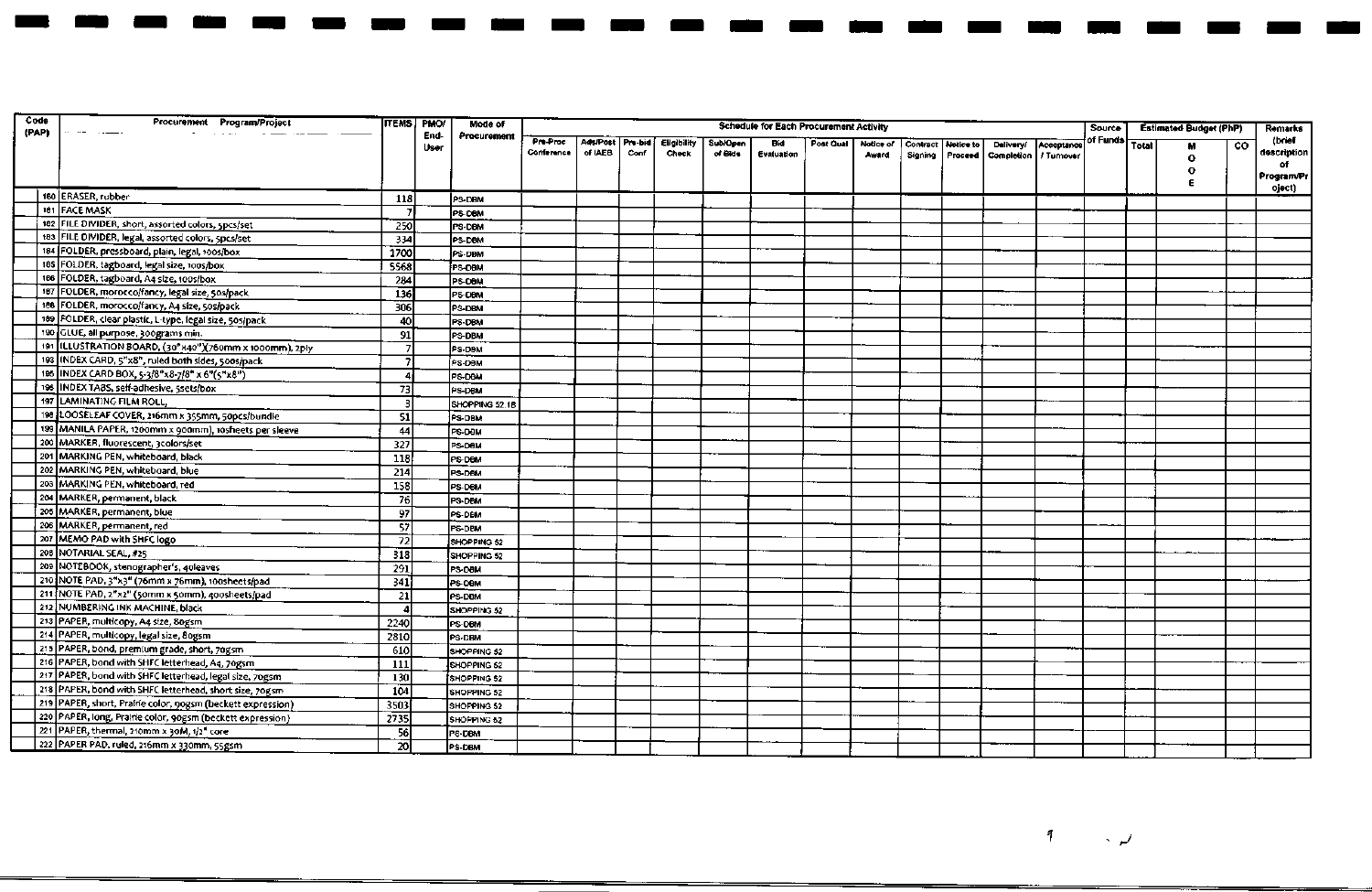| Code  | Procurement Program/Project                                                                 |                         | <b>ITEMS PMOI</b>   | Mode of          |            |                  |      |                    |                 | Schedule for Each Procurement Activity |           |           |          |           |                                 |            | Source   |              | <b>Estimated Budget (PhP)</b> |     | <b>Remarks</b>      |
|-------|---------------------------------------------------------------------------------------------|-------------------------|---------------------|------------------|------------|------------------|------|--------------------|-----------------|----------------------------------------|-----------|-----------|----------|-----------|---------------------------------|------------|----------|--------------|-------------------------------|-----|---------------------|
| (PAP) |                                                                                             |                         | End-<br><b>User</b> | Procurement      | Pre-Proc   | Ads/Post Pre-bid |      | <b>Elipibility</b> | <b>Sub/Open</b> | <b>Bid</b>                             | Post Qual | Notice of | Contract | Notice to | <b>Delivery/</b>                | Acceptance | of Funds | <b>Total</b> |                               | co. | (brief              |
|       |                                                                                             |                         |                     |                  | Conference | of IAEB          | Conf | <b>Check</b>       | of Bids         | Evaluation                             |           | Award     | Signing  |           | Proceed Completion   / Turnover |            |          |              | $\circ$                       |     | description  <br>οf |
|       |                                                                                             |                         |                     |                  |            |                  |      |                    |                 |                                        |           |           |          |           |                                 |            |          |              | ٥                             |     | Program/Pr          |
|       |                                                                                             |                         |                     |                  |            |                  |      |                    |                 |                                        |           |           |          |           |                                 |            |          |              |                               |     | oject)              |
|       | 223 PAPER STICKER, A4<br>224 PARCHMENT PAPER, A4 size, 80gsm, 100sheets/pack                | 648                     |                     | SHOPPING 52      |            |                  |      |                    |                 |                                        |           |           |          |           |                                 |            |          |              |                               |     |                     |
|       |                                                                                             | 22                      |                     | PS-DBM           |            |                  |      |                    |                 |                                        |           |           |          |           |                                 |            |          |              |                               |     |                     |
|       | 225 PAPER FASTENER, for paper, metal, 50sets/box                                            | 239                     |                     | PS-DBM           |            |                  |      |                    |                 |                                        |           |           |          |           |                                 |            |          |              |                               |     |                     |
|       | 226 PAPER CLIP, gem type, jumbo, 48mm, 100s/box<br>227 PAPER CLIP, gem type, 32mm, 100s/box | 260                     |                     | PS-DBM           |            |                  |      |                    |                 |                                        |           |           |          |           |                                 |            |          |              |                               |     |                     |
|       | 228 PASTE JAR                                                                               | 192                     |                     | PS-DBM           |            |                  |      |                    |                 |                                        |           |           |          |           |                                 |            |          |              |                               |     |                     |
|       |                                                                                             | 108                     |                     | PS-DBM           |            |                  |      |                    |                 |                                        |           |           |          |           |                                 |            |          |              |                               |     |                     |
|       | 229 PENCIL, lead, w/eraser, one(1) dozen per box                                            | 820                     |                     | PS-DBM           |            |                  |      |                    |                 |                                        |           |           |          |           |                                 |            |          |              |                               |     |                     |
|       | 230 PHOTO PAPER, A4, glossy                                                                 | $\overline{8}$          |                     | SHOPPING 52      |            |                  |      |                    |                 |                                        |           |           |          |           |                                 |            |          |              |                               |     |                     |
|       | 232 PLASTIC JACKET, legal size                                                              | 16000                   |                     | <b>NEGO 53.9</b> |            |                  |      |                    |                 |                                        |           |           |          |           |                                 |            |          |              |                               |     |                     |
|       | 233 PUSH PIN, flat head type, assorted colors, 100s/box                                     | 6                       |                     | PS-DBM           |            |                  |      |                    |                 |                                        |           |           |          |           |                                 |            |          |              |                               |     |                     |
|       | 234 RECHARGEABLE BATTERY, AAA                                                               | 43                      |                     | SHOPPING 52      |            |                  |      |                    |                 |                                        |           |           |          |           |                                 |            |          |              |                               |     |                     |
|       | 235 RECHARGEABLE BATTERY, AA                                                                | 10                      |                     | SHOPPING 52      |            |                  |      |                    |                 |                                        |           |           |          |           |                                 |            |          |              |                               |     |                     |
|       | 236 RECHARGEABLE BATTERY FAST CHARGER                                                       | $\overline{7}$          |                     | SHOPPING 52      |            |                  |      |                    |                 |                                        |           |           |          |           |                                 |            |          |              |                               |     |                     |
|       | 237 RECORD BOOK, 300pages, 214mm x 278mm, smyth sewn                                        | 75                      |                     | PS-DBM           |            |                  |      |                    |                 |                                        |           |           |          |           |                                 |            |          |              |                               |     |                     |
|       | 238 RECORD BOOK, 500pages, 214mm x 278mm, smyth sewn                                        | 61                      |                     | PS-DBM           |            |                  |      |                    |                 |                                        |           |           |          |           |                                 |            |          |              |                               |     |                     |
|       | 239 RIBBON, electric typewriter                                                             | 40                      |                     | SHOPPING 52      |            |                  |      |                    |                 |                                        |           |           |          |           |                                 |            |          |              |                               |     |                     |
|       | 240 RING BINDER, (1/2"x44"), plastic                                                        | $\overline{2}$          |                     | PS-DBM           |            |                  |      |                    |                 |                                        |           |           |          |           |                                 |            |          |              |                               |     |                     |
|       | 241 RING BINDER, (3/4"x44"), plastic                                                        | $\overline{2}$          |                     | PS-DBM           |            |                  |      |                    |                 |                                        |           |           |          |           |                                 |            |          |              |                               |     |                     |
|       | 242 RING BINDER, (1"x44"), plastic                                                          | -11                     |                     | PS-DBM           |            |                  |      |                    |                 |                                        |           |           |          |           |                                 |            |          |              |                               |     |                     |
|       | 243 RING BINDER, (2"x44"), plastic                                                          | $\overline{\mathbf{3}}$ |                     | PS-DBM           |            |                  |      |                    |                 |                                        |           |           |          |           |                                 |            |          |              |                               |     |                     |
|       | 244 RUBBER BAND, (#18), natural color, 350grams/box or approx 220pcs                        | 37                      |                     | PS-DBM           |            |                  |      |                    |                 |                                        |           |           |          |           |                                 |            |          |              |                               |     |                     |
|       | 245 RUBBER BAND, (#16), natural and assorted colors, 5ograms/box or approx 220pcs           | 36                      |                     | SHOPPING 52      |            |                  |      |                    |                 |                                        |           |           |          |           |                                 |            |          |              |                               |     |                     |
|       | 246 RULER, plastic, 12"                                                                     | 40I                     |                     | PS-DBM           |            |                  |      |                    |                 |                                        |           |           |          |           |                                 |            |          |              |                               |     |                     |
|       | 247 RULER, plastic, 18*                                                                     | $\mathcal{I}$           |                     | PS-DBM           |            |                  |      |                    |                 |                                        |           |           |          |           |                                 |            |          |              |                               |     |                     |
|       | 248 SIGN PEN, black                                                                         | 373                     |                     | PS-DBM           |            |                  |      |                    |                 |                                        |           |           |          |           |                                 |            |          |              |                               |     |                     |
|       | 249 SIGN PEN, blue                                                                          | 247                     |                     | PS-DBM           |            |                  |      |                    |                 |                                        |           |           |          |           |                                 |            |          |              |                               |     |                     |
|       | 250 SIGN PEN, red                                                                           | 47                      |                     | PS-DBM           |            |                  |      |                    |                 |                                        |           |           |          |           |                                 |            |          |              |                               |     |                     |
|       | 251 STAMP PAD INK, violet, 50mL                                                             | 29                      |                     | PS-DBM           |            |                  |      |                    |                 |                                        |           |           |          |           |                                 |            |          |              |                               |     |                     |
|       | 252 STAMP PAD, felt pad, min 6omm x 100mm                                                   | 76                      |                     | PS DBM           |            |                  |      |                    |                 |                                        |           |           |          |           |                                 |            |          |              |                               |     |                     |
|       | 253 STAPLE WIRE, standard, #35                                                              | 350                     |                     | PS DBM           |            |                  |      |                    |                 |                                        |           |           |          |           |                                 |            |          |              |                               |     |                     |
|       | 254 STORAGE BOX, document legal size                                                        | 700                     |                     | SHOPPING 52      |            |                  |      |                    |                 |                                        |           |           |          |           |                                 |            |          |              |                               |     |                     |
|       | 255 TAPE, adding machine, GSP bond                                                          | 17                      |                     | PS-DBM           |            |                  |      |                    |                 |                                        |           |           |          |           |                                 |            |          |              |                               |     |                     |
|       | 258 TAPE, masking, 24mm, 50meters length                                                    | 68                      |                     | PS-OBM           |            |                  |      |                    |                 |                                        |           |           |          |           |                                 |            |          |              |                               |     |                     |
|       | 257 TAPE, masking, 48mm, 50meters length                                                    | 58                      |                     | PS-DBM           |            |                  |      |                    |                 |                                        |           |           |          |           |                                 |            |          |              |                               |     |                     |
|       | 258 TAPE, transparent, 24mm, 50meters                                                       | 349                     |                     | PS-DOM           |            |                  |      |                    |                 |                                        |           |           |          |           |                                 |            |          |              |                               |     |                     |
|       | 259 TAPE, transparent, 48mm, 50meters                                                       | -59                     |                     | PS-DBM           |            |                  |      |                    |                 |                                        |           |           |          |           |                                 |            |          |              |                               |     |                     |
|       | 260 TAPE, packaging, 48mm, 50meters                                                         | 105                     |                     | PS-DBM           |            |                  |      |                    |                 |                                        |           |           |          |           |                                 |            |          |              |                               |     |                     |
|       | 261 TAPE, double sided, 1"                                                                  | $\overline{51}$         |                     | SHOPPING 52      |            |                  |      |                    |                 |                                        |           |           |          |           |                                 |            |          |              |                               |     |                     |
|       | 262 TAPE, doube adhesive with foam, 1"                                                      | -19                     |                     | SHOPPING 52      |            |                  |      |                    |                 |                                        |           |           |          |           |                                 |            |          |              |                               |     |                     |
|       | 263 TOILET TISSUE, 12rolls/pack                                                             | 428                     |                     | PS-DBM           |            |                  |      |                    |                 |                                        |           |           |          |           |                                 |            |          |              |                               |     |                     |
|       | 264 TWINE, plastic, one kilo per roll                                                       | 8                       |                     | PS-DBM           |            |                  |      |                    |                 |                                        |           |           |          |           |                                 |            |          |              |                               |     |                     |

 $\overline{r}$ 

- - - - - - - - - - - - - - - - - - - - - - -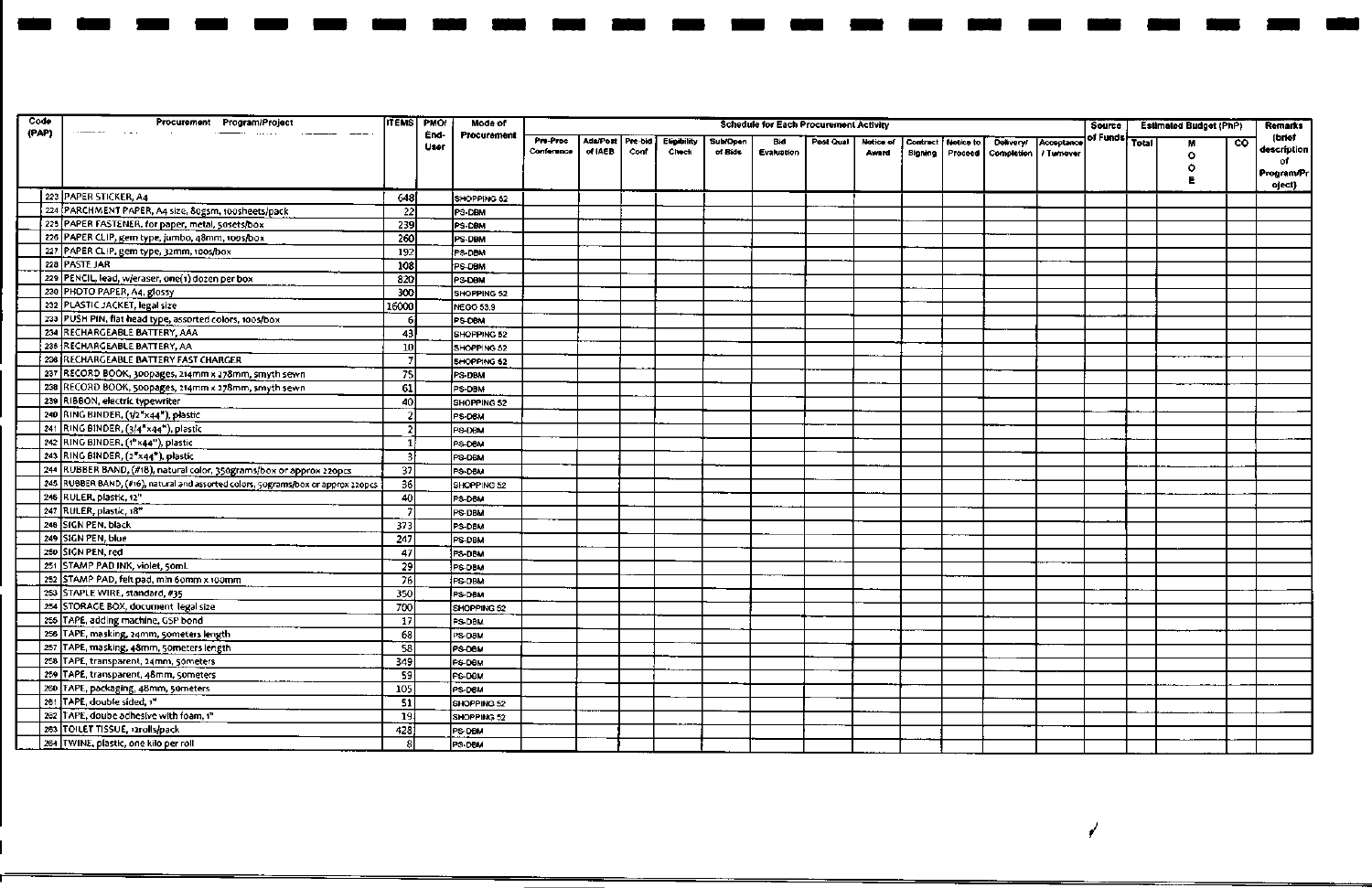| Code  | Procurement Program/Project                                                                                          |                 | <b>ITEMS PMOT</b> | Mode of            |            |                  |      |                    |          | <b>Schedule for Each Procurement Activity</b> |           |           |                 |           |                         |            | Source   |              | <b>Estimated Budget (PhP)</b> |     | <b>Remarks</b>   |
|-------|----------------------------------------------------------------------------------------------------------------------|-----------------|-------------------|--------------------|------------|------------------|------|--------------------|----------|-----------------------------------------------|-----------|-----------|-----------------|-----------|-------------------------|------------|----------|--------------|-------------------------------|-----|------------------|
| (PAP) | —- <u>-</u> - -                                                                                                      |                 | End-              | Procurement        | Pre-Proc   | Ads/Post Pre-bid |      | <b>Eligibility</b> | Sub/Open | Bid                                           | Post Qual | Notice of | <b>Contract</b> | Notice to | Delivery/               | Acceptance | of Funds | <b>Total</b> |                               | CO. | (brief           |
|       |                                                                                                                      |                 | <b>User</b>       |                    | Conference | of IAEB          | Conf | Check              | of Bids  | <b>Evaluation</b>                             |           | Award     | Signing         | Proceed   | Completion   / Turnover |            |          |              | $\bullet$                     |     | description      |
|       |                                                                                                                      |                 |                   |                    |            |                  |      |                    |          |                                               |           |           |                 |           |                         |            |          |              | Ω                             |     | of<br>Program/Pr |
|       |                                                                                                                      |                 |                   |                    |            |                  |      |                    |          |                                               |           |           |                 |           |                         |            |          |              |                               |     | oject)           |
|       | 265 WRAPPING PAPER, kraft, 65gsm, approx. 40m                                                                        | - 31            |                   | <b>PS-DBM</b>      |            |                  |      |                    |          |                                               |           |           |                 |           |                         |            |          |              |                               |     |                  |
|       | 266 BLADE, heavy duty cutter, 10pcs./pack<br>267 CUTTER, heavy duty                                                  | $11$            |                   | PS-DBM             |            |                  |      |                    |          |                                               |           |           |                 |           |                         |            |          |              |                               |     |                  |
|       | 268 PUNCHER, heavy duty                                                                                              | -9              |                   | PS-DBM             |            |                  |      |                    |          |                                               |           |           |                 |           |                         |            |          |              |                               |     |                  |
|       | 269 SCISSORS, (6")                                                                                                   | 25<br>79        |                   | PS-DBM             |            |                  |      |                    |          |                                               |           |           |                 |           |                         |            |          |              |                               |     |                  |
|       | 270 SHARPENER, single cutterhead                                                                                     | 16              |                   | PS-DEM<br>PS-DBM   |            |                  |      |                    |          |                                               |           |           |                 |           |                         |            |          |              |                               |     |                  |
|       | 272 STAPLER, heavy duty, standard                                                                                    | -6              |                   | PS-DBM             |            |                  |      |                    |          |                                               |           |           |                 |           |                         |            |          |              |                               |     |                  |
|       | 273 STAPLE REMOVER, twin jaws                                                                                        | 173             |                   | PS-DBM             |            |                  |      |                    |          |                                               |           |           |                 |           |                         |            |          |              |                               |     |                  |
|       | 274 TAPE DISPENSER, heavy duty, for 24mm(1")                                                                         | 30              |                   | PS-DBM             |            |                  |      |                    |          |                                               |           |           |                 |           |                         |            |          |              |                               |     |                  |
|       | 275 COMPACT DISC RECORDABLE(CD-R), 700MB speed, 80mins. Recording time                                               | 600             |                   | PS-DBM             |            |                  |      |                    |          |                                               |           |           |                 |           |                         |            |          |              |                               |     |                  |
|       | 277 COMPUTER CONTINUOUS FORMS, 1 ply, 11" x 9-1/2 (280x241mm), 2000                                                  | 164             |                   | PS-DBM             |            |                  |      |                    |          |                                               |           |           |                 |           |                         |            |          |              |                               |     |                  |
|       | 278 COMPUTER CONTINUOUS FORMS, 1 ply, 11" x 14-7/8 (280x378mm), 2000                                                 | 88              |                   | PS-DBM             |            |                  |      |                    |          |                                               |           |           |                 |           |                         |            |          |              |                               |     |                  |
|       | 279 COMPUTER CONTINUOUS FORMS, 2 ply, 11" x 9-1/2 (280x241mm), 1000                                                  | 169             |                   | PS-DBM             |            |                  |      |                    |          |                                               |           |           |                 |           |                         |            |          |              |                               |     |                  |
|       | 280 COMPUTER CONTINUOUS FORMS, 2 ply, 11" x 14-7/8 (280x378mm), 1000                                                 | $\overline{21}$ |                   | PS-DBM             |            |                  |      |                    |          |                                               |           |           |                 |           |                         |            |          |              |                               |     |                  |
|       | 281 COMPUTER CONTINUOUS FORMS, 3 ply, 11" x 14-7/8 (280x378mm), 500<br>282 DVD RE-WRITABLE, 4x speed, 4.7GB capacity | 68<br>200       |                   | PS-DBM             |            |                  |      |                    |          |                                               |           |           |                 |           |                         |            |          |              |                               |     |                  |
|       | 283 EXTERNAL HARD DRIVE, 1tb                                                                                         | $\overline{31}$ |                   | les dem<br>PS-DBM  |            |                  |      |                    |          |                                               |           |           |                 |           |                         |            |          |              |                               |     |                  |
|       | 284 BATTERY, size AA, alkaline, 2pcs./packet                                                                         | 160             |                   | PS-DBM             |            |                  |      |                    |          |                                               |           |           |                 |           |                         |            |          |              |                               |     |                  |
|       | 285 BATTERY, size AAA, alkaline, 2pcs./packet                                                                        | 330             |                   | PS-DBM             |            |                  |      |                    |          |                                               |           |           |                 |           |                         |            |          |              |                               |     |                  |
|       | 286 ID HOLDER                                                                                                        | 60              |                   | SHOPPING 52        |            |                  |      |                    |          |                                               |           |           |                 |           |                         |            |          |              | 1,853,790.48                  |     |                  |
|       | <b>CUSTOMIZED ARCHIVED FILERS</b>                                                                                    |                 |                   |                    |            |                  |      |                    |          |                                               |           |           |                 |           |                         |            |          |              | 2,100 00                      |     |                  |
|       | 287 a. 3 ring binder w/t <sup>o</sup> D-type mechanism                                                               | 200             |                   | NEGO 53            |            |                  |      |                    |          |                                               |           |           |                 |           |                         |            |          |              |                               |     |                  |
|       | 288 b. 3 ring binder w/ 1.5" D-type mechanism                                                                        | 200             |                   | NEGO 53            |            |                  |      |                    |          |                                               |           |           |                 |           |                         |            |          |              | 33,000.00                     |     |                  |
|       | 289 STAMPING DATER, with mechanism and rubber stamps                                                                 |                 |                   | SHOPPING 52        |            |                  |      |                    |          |                                               |           |           |                 |           |                         |            |          |              | 44,000.00                     |     |                  |
|       | 290 LEASE PURCHASE AGREEMENT                                                                                         | 850             |                   | NEGO 53            |            |                  |      |                    |          |                                               |           |           |                 |           |                         |            |          |              | 3,850.00                      |     |                  |
|       | 291 PAPER DRAWERS, (4 LAYERS)                                                                                        | 50              |                   | SHOPPING 52        |            |                  |      |                    |          |                                               |           |           |                 |           |                         |            |          |              | 50,000.00                     |     |                  |
|       | 292 DOCUMENT TRAY, 3-tray, metal                                                                                     |                 |                   | <b>SHOPPING 52</b> |            |                  |      |                    |          |                                               |           |           |                 |           |                         |            |          |              | 2,000.00                      |     |                  |
|       | 293 RUBBER STAMPS                                                                                                    |                 |                   | SHOPPING 52        |            |                  |      |                    |          |                                               |           |           |                 |           |                         |            |          |              | 1,000.00                      |     |                  |
|       | 294 SILICA GEL                                                                                                       | 1000            |                   | NEGO 53            |            |                  |      |                    |          |                                               |           |           |                 |           |                         |            |          |              | 800.00                        |     |                  |
|       | 295 LASER POINTER                                                                                                    |                 |                   | PS-DBM             |            |                  |      |                    |          |                                               |           |           |                 |           |                         |            |          |              | 13,200.00                     |     |                  |
|       | 296 POLO SHIRT                                                                                                       | 224             |                   | NEGO 53            |            |                  |      |                    |          |                                               |           |           |                 |           |                         |            |          |              | 2,200.00                      |     |                  |
|       | 297 T-SHIRT                                                                                                          | 136             |                   | NEGO 53            |            |                  |      |                    |          |                                               |           |           |                 |           |                         |            |          |              | 67,200.00                     |     |                  |
|       | 298 TABLE CALENDAR, big                                                                                              | $\mathcal{P}$   |                   | SHOPPING 52        |            |                  |      |                    |          |                                               |           |           |                 |           |                         |            |          |              | 68,000.00                     |     |                  |
|       | 299 TABLECALENDAR, small                                                                                             | $\overline{3}$  |                   | SHOPPING 52        |            |                  |      |                    |          |                                               |           |           |                 |           |                         |            |          |              | 560.00                        |     |                  |
|       | 300 FINANCIAL DESK CALENDAR                                                                                          | 4               |                   | SHOPPING 52        |            |                  |      |                    |          |                                               |           |           |                 |           |                         |            |          |              | 540.00                        |     |                  |
|       | 301 NAME PLATE                                                                                                       | 30              |                   | NEGO 53            |            |                  |      |                    |          |                                               |           |           |                 |           |                         |            |          |              | 1,400.00                      |     |                  |
|       | 302 Philippine Map Region, Quezon Province                                                                           |                 |                   | SHOPPING 52        |            |                  |      |                    |          |                                               |           |           |                 |           |                         |            |          |              | 4,500.00                      |     |                  |
|       | 303 FACE MASK, with filter                                                                                           | 50              |                   |                    |            |                  |      |                    |          |                                               |           |           |                 |           |                         |            |          |              | 10,000.00                     |     |                  |
|       |                                                                                                                      |                 |                   | PS-DBM             |            |                  |      |                    |          |                                               |           |           |                 |           |                         |            |          |              | 400 00                        |     |                  |
|       |                                                                                                                      |                 |                   |                    |            |                  |      |                    |          |                                               |           |           |                 |           |                         |            |          |              | 2.158.540.48                  |     |                  |

 $\blacksquare$ 

 $\blacksquare$ 

 $\blacksquare$ 

 $\overline{1}$ 

 $\blacksquare$ 

 $\blacksquare$  $\overline{\phantom{a}}$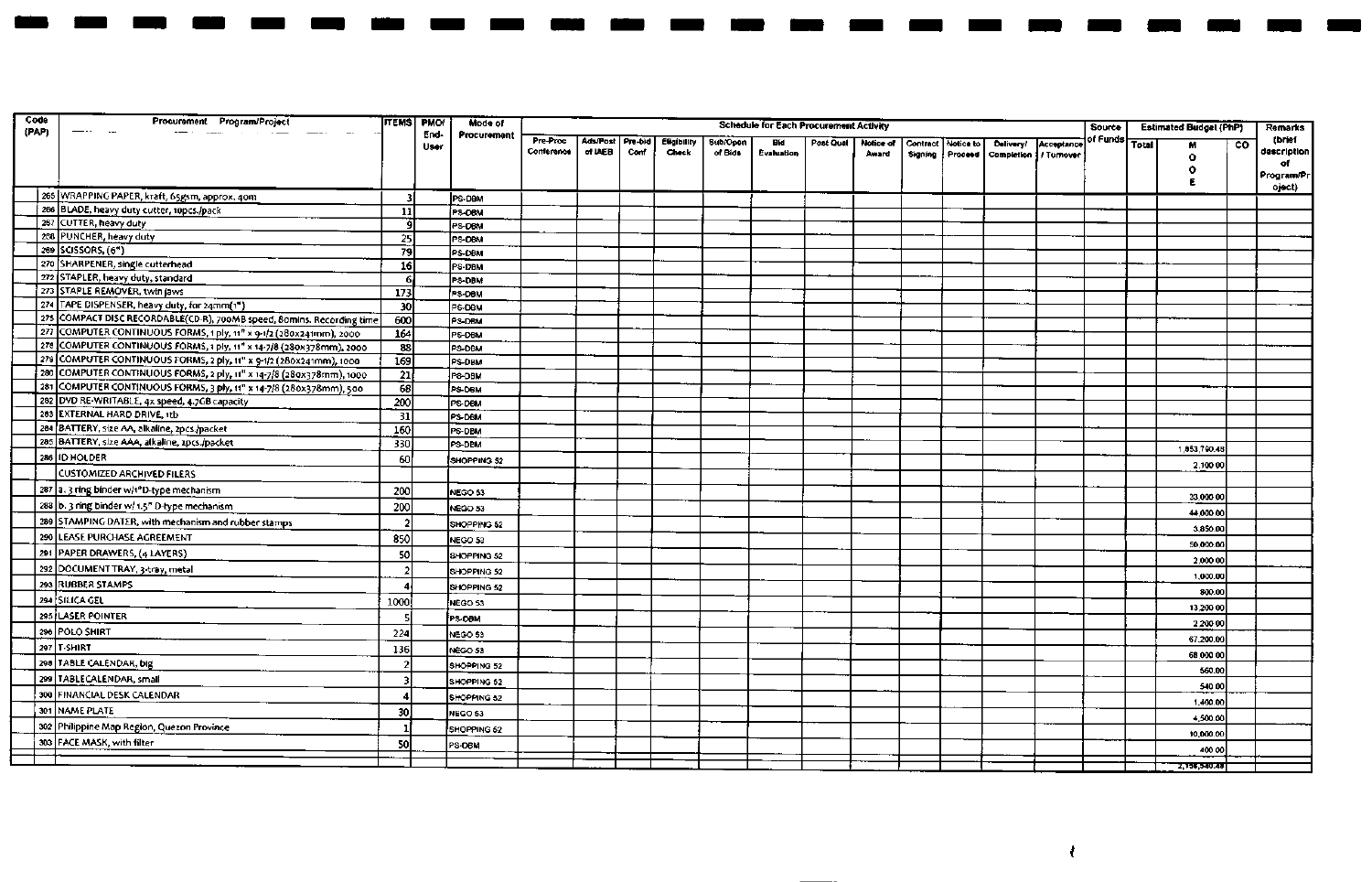ANNUAL PROCUREMENT PLAN Y 2014

# **CORPORATE MAIN OFFICE** MAINTENANCE SUPPLIES EXPENSES

|       | MAINTENANCE SUPPLIES EXPENSES      |           |                  |                      |                        |             |                          |                      |             |                                               |           |                    |                            |                      |                                |                         |                    |       |                               |     |                               |
|-------|------------------------------------|-----------|------------------|----------------------|------------------------|-------------|--------------------------|----------------------|-------------|-----------------------------------------------|-----------|--------------------|----------------------------|----------------------|--------------------------------|-------------------------|--------------------|-------|-------------------------------|-----|-------------------------------|
| (PAP) | Code   Procurement Program/Project |           | PMO/<br>End-User | Mode of Procurement  |                        |             |                          |                      |             | <b>Schedule for Each Procurement Activity</b> |           |                    |                            |                      |                                |                         | Source of<br>Funde |       | <b>Estimated Budget (PhP)</b> |     | Remarks<br>(brief description |
|       |                                    |           |                  |                      | Pre-Proc<br>Conference | <b>IAEB</b> | Ads/Post of Pre-bid Conf | Eligibility<br>Check | <b>Bids</b> | Sub/Open of Bid Evaluation                    | Post Qual | Notice of<br>Award | <b>Contract</b><br>Signing | Notice to<br>Proceed | <b>Delivery!</b><br>Completion | Acceptance/<br>Turnover |                    | Total |                               | CO. | Program/Project               |
|       | 2014 304 Electrical Supplies       | Variant   |                  | IPS DBM SHOPPING 52  |                        |             |                          |                      |             |                                               |           |                    |                            |                      |                                |                         |                    |       |                               |     |                               |
|       | 305 Janitorial Supplies            | Variant   |                  | PS-DBM/SHOPPING 52   |                        |             |                          |                      |             |                                               |           |                    |                            |                      |                                |                         |                    |       |                               |     |                               |
|       | 306 Carpentry Supplies             | Variant   |                  | IPS DBM/ SHOPPING 52 |                        |             |                          |                      |             |                                               |           |                    |                            |                      |                                |                         |                    |       |                               |     |                               |
|       | 307 Plumbing Supplies              | l Variant |                  | PS-DAM/ SHOPPING 52  |                        | ___         |                          |                      |             |                                               |           |                    |                            |                      |                                |                         |                    |       |                               |     |                               |
|       |                                    |           |                  |                      |                        |             |                          |                      |             |                                               |           |                    |                            |                      |                                |                         |                    |       |                               |     |                               |
|       |                                    |           |                  |                      |                        |             |                          |                      |             |                                               |           |                    |                            |                      |                                |                         |                    |       | 1.143,903.98                  |     |                               |

,

- - - - - - - - - - - - - - - - - - - - - - -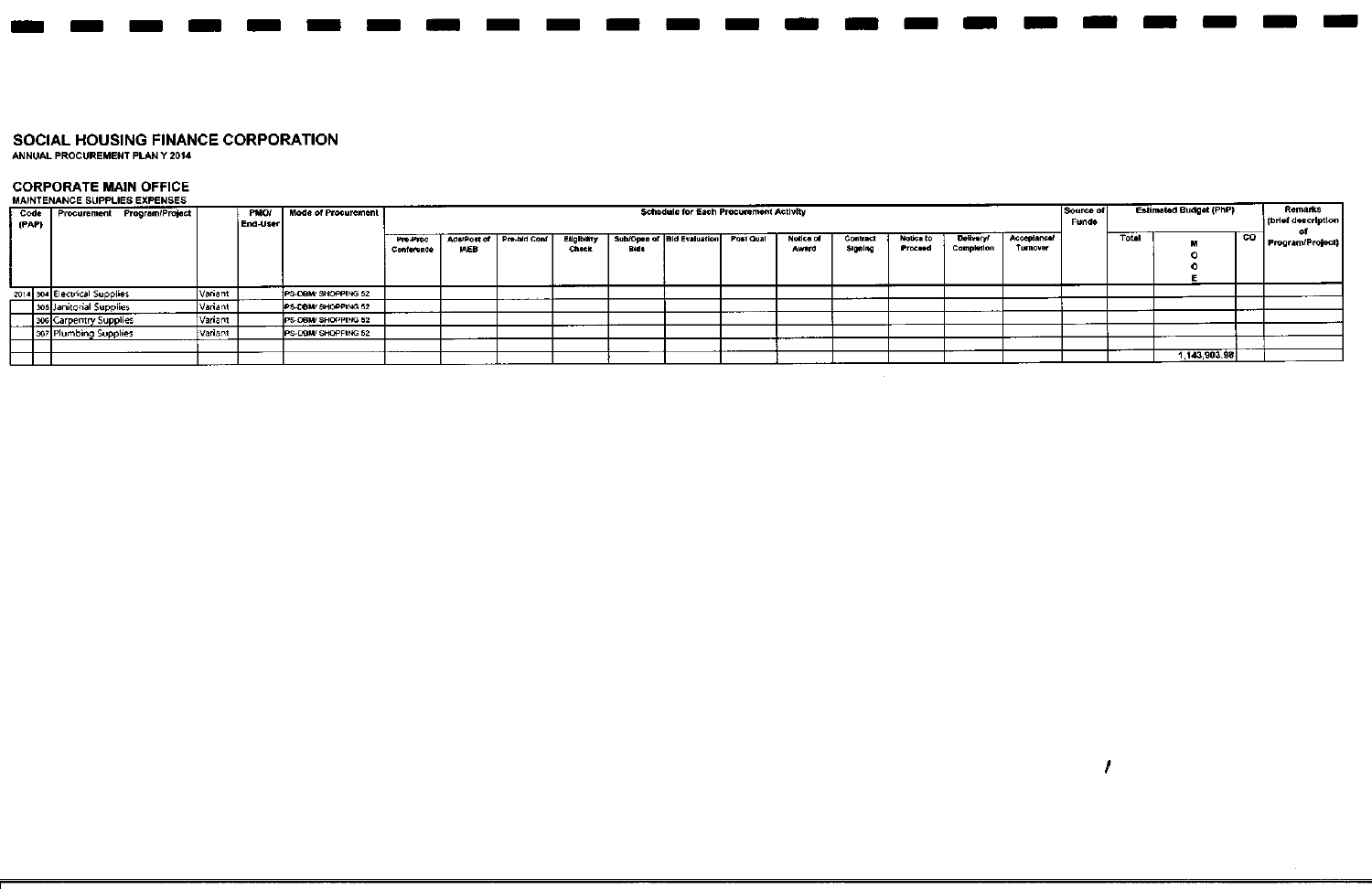## **CORPORATE MAIN OFFICE**

IT SUPPLIES AND ACCESSORIES

| Code<br>(PAP) | Procurement Program/Project                  | <b>ITEMS</b>    | PMO/<br>End-User | Mode of Procurement |                        |                           |                 |                             |                     |                   | Schedule for Each Procurement Activity |                    |                     |                      |                         |                         | Source of<br>Funds |       | Estimated Budget (PhP) |     | <b>Remarks</b><br>(brief description |
|---------------|----------------------------------------------|-----------------|------------------|---------------------|------------------------|---------------------------|-----------------|-----------------------------|---------------------|-------------------|----------------------------------------|--------------------|---------------------|----------------------|-------------------------|-------------------------|--------------------|-------|------------------------|-----|--------------------------------------|
|               |                                              |                 |                  |                     | Pre-Proc<br>Conference | AduPost of<br><b>IAEB</b> | Pre-bid<br>Conf | <b>Eligibility</b><br>Check | Sub/Open<br>of Bids | Bid<br>Evaluation | Post Qual                              | Notice of<br>Award | Contract<br>Signing | Notice to<br>Proceed | Deliveryi<br>Completion | Acceptance/<br>Turnover |                    | Total | м<br>Ω<br>o<br>E       | CO. | of Program/Project)                  |
| 2014]         | IT Supplies Variuos Ink and Toners           |                 |                  |                     |                        |                           |                 |                             |                     |                   |                                        |                    |                     |                      |                         |                         |                    |       |                        |     |                                      |
|               | 308 INK CARTRIDGE, HP #45, black             |                 |                  | PS-DBM/SHOPPING 52  |                        |                           |                 |                             |                     |                   |                                        |                    |                     |                      |                         |                         |                    |       |                        |     |                                      |
|               | 309 INK CARTRIDGE, HP #78, colored           | 8               |                  | PS-DBM/ SHOPPING 52 |                        |                           |                 |                             |                     |                   |                                        |                    |                     |                      |                         |                         |                    |       |                        |     |                                      |
|               | 310 INK CARTRIDGE, HP #703, colored          | 42              |                  | PS-DBM/ SHOPPING 52 |                        |                           |                 |                             |                     |                   |                                        |                    |                     |                      |                         |                         |                    |       |                        |     |                                      |
|               | 311 INK CARTRIDGE, HP #703, black            | 148             |                  | PS-DBM/ SHOPPING 52 |                        |                           |                 |                             |                     |                   |                                        |                    |                     |                      |                         |                         |                    |       |                        |     |                                      |
|               | 312 INK CARTRIDGE, HP #05A                   | 167             |                  | PS-DBM/SHOPPING 52  |                        |                           |                 |                             |                     |                   |                                        |                    |                     |                      |                         |                         |                    |       |                        |     |                                      |
|               | 313 INK CARTRIOGE, HP #13, black             | -91             |                  | PS-DBM/SHOPPING 52  |                        |                           |                 |                             |                     |                   |                                        |                    |                     |                      |                         |                         |                    |       |                        |     |                                      |
|               | 314 JINK CARTRIDGE, HP #13, cyan             |                 |                  | PS-DBM/SHOPPING 52  |                        |                           |                 |                             |                     |                   |                                        |                    |                     |                      |                         |                         |                    |       |                        |     |                                      |
|               | 315 INK CARTRIDGE, HP #13, magenta           | 9               |                  | PS-DBM/SHOPPING 52  |                        |                           |                 |                             |                     |                   |                                        |                    |                     |                      |                         |                         |                    |       |                        |     |                                      |
|               | 316 INK CARTRIDGE, HP #13, yellow            | $\mathbf{Q}$    |                  | PS-DBM/SHOPPING 52  |                        |                           |                 |                             |                     |                   |                                        |                    |                     |                      |                         |                         |                    |       |                        |     |                                      |
|               | 317 INK CARTRIDGE, HP #21, black             | 10              |                  | PS-DBM/ SHOPPING 52 |                        |                           |                 |                             |                     |                   |                                        |                    |                     |                      |                         |                         |                    |       |                        |     |                                      |
|               | 318 INK CARTRIDGE, HP #900, black            | 12 <sup>1</sup> |                  | PS-DBM/ SHOPPING 52 |                        |                           |                 |                             |                     |                   |                                        |                    |                     |                      |                         |                         |                    |       |                        |     |                                      |
|               | 319 INK CARTRIDGE, HP #900, colored          | 12              |                  | PS-DBM/ SHOPPING 52 |                        |                           |                 |                             |                     |                   |                                        |                    |                     |                      |                         |                         |                    |       |                        |     |                                      |
|               | 320 INK CARTRIDGE, HP #CE310A, black         |                 |                  | PS-DBM/ SHOPPING 52 |                        |                           |                 |                             |                     |                   |                                        |                    |                     |                      |                         |                         |                    |       |                        |     |                                      |
|               | 321 INK CARTRIDGE, HP #CE310A, cyan          | з               |                  | PS-DBM/ SHOPPING 52 |                        |                           |                 |                             |                     |                   |                                        |                    |                     |                      |                         |                         |                    |       |                        |     |                                      |
|               | 322 INK CARTRIDGE, HP #CE310A, magenta       | 3               |                  | PS-DBM/SHOPPING 52  |                        |                           |                 |                             |                     |                   |                                        |                    |                     |                      |                         |                         |                    |       |                        |     |                                      |
|               | 323 INK CARTRIDGE, HP #CE310A, yellow        |                 |                  | PS-DBM/SHOPPING 52  |                        |                           |                 |                             |                     |                   |                                        |                    |                     |                      |                         |                         |                    |       |                        |     |                                      |
|               | 324 INK CARTRIDGE, HP #704, black            | $\theta$        |                  | PS-DBM/SHOPPING 52  |                        |                           |                 |                             |                     |                   |                                        |                    |                     |                      |                         |                         |                    |       |                        |     |                                      |
|               | 325 INK CARTRIDGE, HP #704, colored          | nl              |                  | PS-DBM/ SHOPPING 52 |                        |                           |                 |                             |                     |                   |                                        |                    |                     |                      |                         |                         |                    |       |                        |     |                                      |
|               | 326 INK CARTRIDGE, HP #685, black            | 37              |                  | PS-DBM/SHOPPING 52  |                        |                           |                 |                             |                     |                   |                                        |                    |                     |                      |                         |                         |                    |       |                        |     |                                      |
|               | 327 INK CARTRIDGE, HP #685, cyan             | 31              |                  | PS-DBM/SHOPPING 52  |                        |                           |                 |                             |                     |                   |                                        |                    |                     |                      |                         |                         |                    |       |                        |     |                                      |
|               | 328 INK CARTRIDGE, HP #685, magenta          | 32              |                  | PS-DBM/ SHOPPING 52 |                        |                           |                 |                             |                     |                   |                                        |                    |                     |                      |                         |                         |                    |       |                        |     |                                      |
|               | 329 INK CARTRIDGE, HP #685, yellow           | 31              |                  | PS-DBM/ SHOPPING 52 |                        |                           |                 |                             |                     |                   |                                        |                    |                     |                      |                         |                         |                    |       |                        |     |                                      |
|               | 330 INK CARTRIDGE, CANON #821, bk            | n               |                  | PS-DBM/ SHOPPING 52 |                        |                           |                 |                             |                     |                   |                                        |                    |                     |                      |                         |                         |                    |       |                        |     |                                      |
|               | 331 INK CARTRIDGE, CANON #821, cyan          | Ω               |                  | PS-DBM/SHOPPING 52  |                        |                           |                 |                             |                     |                   |                                        |                    |                     |                      |                         |                         |                    |       |                        |     |                                      |
|               | 332 INK CARTRIDGE, CANON #821, magental      | n.              |                  | PS-DBM/ SHOPPING 52 |                        |                           |                 |                             |                     |                   |                                        |                    |                     |                      |                         |                         |                    |       |                        |     |                                      |
|               | 333 INK CARTRIOGE, CANON #821, yellow        | n.              |                  | PS-DBM/ SHOPPING 52 |                        |                           |                 |                             |                     |                   |                                        |                    |                     |                      |                         |                         |                    |       |                        |     |                                      |
|               | 334 INK CARTRIDGE, CANON #821, pgbk          | n.              |                  | PS-DBM/SHOPPING 52  |                        |                           |                 |                             |                     |                   |                                        |                    |                     |                      |                         |                         |                    |       |                        |     |                                      |
|               | 335 INK CARTRIDGE, EPSON STYLUS T40W, black  |                 |                  | PS-DBM/SHOPPING 52  |                        |                           |                 |                             |                     |                   |                                        |                    |                     |                      |                         |                         |                    |       |                        |     |                                      |
|               | 336 INK CARTRIDGE, EPSON STYLUS T40W, cyan   |                 |                  | PS-DBM/ SHOPPING 52 |                        |                           |                 |                             |                     |                   |                                        |                    |                     |                      |                         |                         |                    |       |                        |     |                                      |
|               | 337 INK CARTRIDGE, EPSON STYLUS T40W, mager  |                 |                  | PS-DEM/SHOPPING 52  |                        |                           |                 |                             |                     |                   |                                        |                    |                     |                      |                         |                         |                    |       |                        |     |                                      |
|               | 338 INK CARTRIDGE, EPSON STYLUS T40W, yellow |                 |                  | PS-DBM/SHOPPING 52  |                        |                           |                 |                             |                     |                   |                                        |                    |                     |                      |                         |                         |                    |       |                        |     |                                      |
|               | 339 TONER, SAMSUNG CLT-K406s, black          |                 |                  | PS DBM/ SHOPPING 52 |                        |                           |                 |                             |                     |                   |                                        |                    |                     |                      |                         |                         |                    |       |                        |     |                                      |
|               | 340 TONER, SAMSUNG CLT-K406s, cyan           |                 |                  | PS-DBM/ SHOPPING 52 |                        |                           |                 |                             |                     |                   |                                        |                    |                     |                      |                         |                         |                    |       |                        |     |                                      |
|               | 341 TONER, SAMSUNG CLT-K406s, magenta        |                 |                  | PS-DBM/ SHOPPING 52 |                        |                           |                 |                             |                     |                   |                                        |                    |                     |                      |                         |                         |                    |       |                        |     |                                      |

- - - - - - - - - - - - - - - - - - - - - - -

 $\mathcal{L}$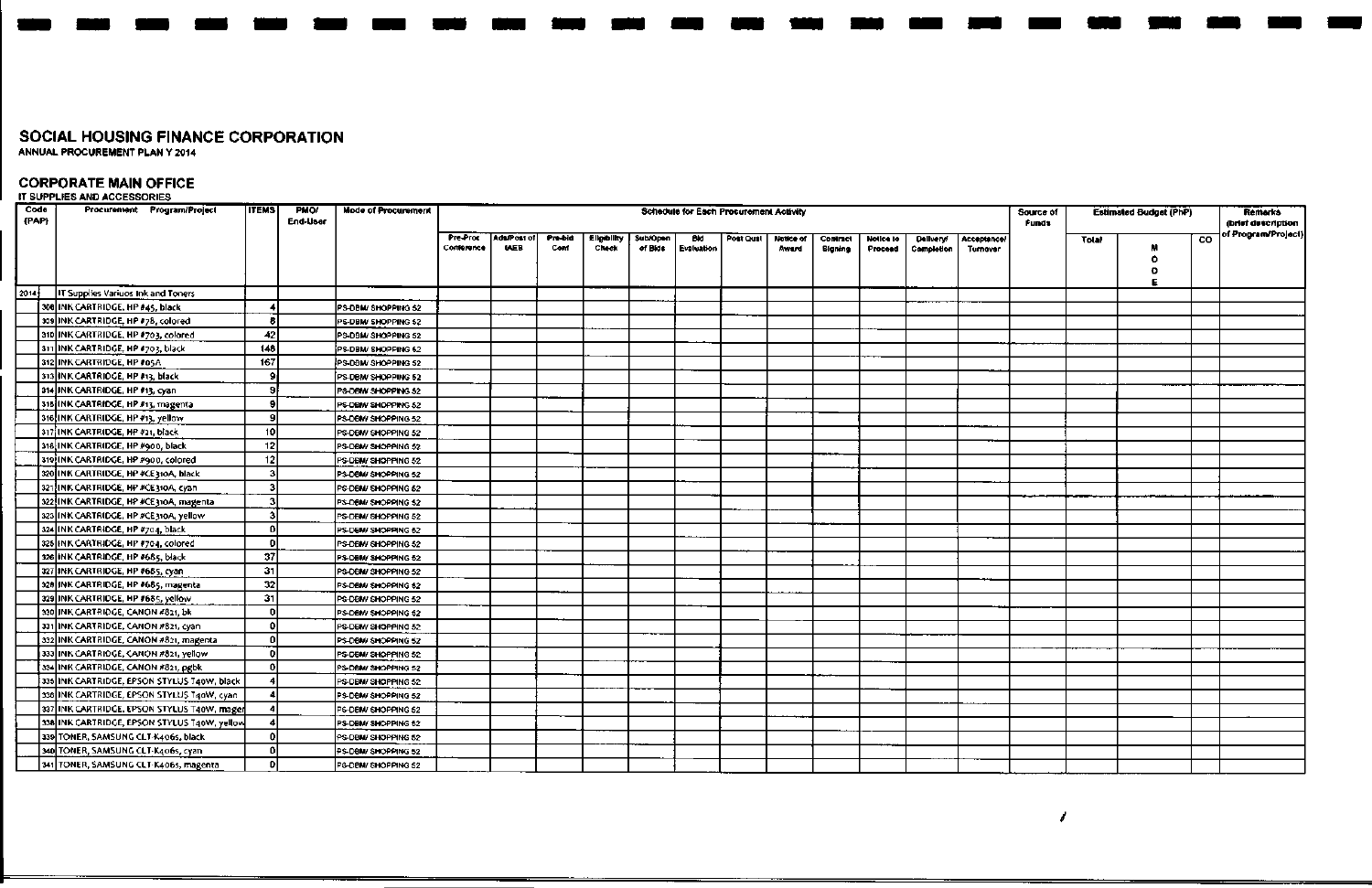| 342 TONER, SAMSUNG CLT-K406s, yellow        | O.  | PS-DBM/ SHOPPING 52 |  |  |  |  |  |  |  |              |  |
|---------------------------------------------|-----|---------------------|--|--|--|--|--|--|--|--------------|--|
| 349 RIBBON, EPSON FX2190                    | 90  | PS-DBM/ SHOPPING 52 |  |  |  |  |  |  |  |              |  |
| 350 TONER, KYOCERA TK-1020 MFP              | 169 | PS-DBM/ SHOPPING 52 |  |  |  |  |  |  |  |              |  |
| 351 TONER, KYOCERA 2100DN                   | 20  | PS-DBM/ SHOPPING 52 |  |  |  |  |  |  |  |              |  |
| 352 TONER, KYOCERA 1320                     | 10  | PS-DBM/SHOPPING 52  |  |  |  |  |  |  |  |              |  |
| 353 EPSON T6641, black                      |     | PS-DBM/ SHOPPING 52 |  |  |  |  |  |  |  |              |  |
| 354 EPSON T6642, cyan                       | 15  | PS-DBM/SHOPPING 52  |  |  |  |  |  |  |  |              |  |
| 355 EPSON T6643, magenta                    | 10  | P5-DBM/SHOPPING 52  |  |  |  |  |  |  |  |              |  |
| 356 EPSON T6644, yellow                     | 10  | PS-DBM/ SHOPPING 52 |  |  |  |  |  |  |  |              |  |
| 357 TONER, SAMSUNG M.L.T.D104s-black        | 21  | PS-DBM/SHOPPING 52  |  |  |  |  |  |  |  |              |  |
| 358 TONER, LEXMARK, E342N                   |     | PS-DBM/SHOPPING 52  |  |  |  |  |  |  |  | 1.114.456.77 |  |
| 359 other IT Supplies                       |     | PS-DBM/ NEGO 53     |  |  |  |  |  |  |  | 136,859.84   |  |
| 360 Keyboard                                | 10  | SHOPPING 52         |  |  |  |  |  |  |  | 4,000.00     |  |
| 361 Mouse                                   | 10  | SHOPPING 52         |  |  |  |  |  |  |  | 3,000.00     |  |
| 362 CABLECONNECTOR (from MAC Air to LCD)    |     | SHOPPING 52         |  |  |  |  |  |  |  | 4,000.00     |  |
| 363 VGA Cable (3 meters)                    | 10  | SHOPPING 52         |  |  |  |  |  |  |  | 2,500.00     |  |
| 364 Memory 4GB                              | 15  | SHOPPING 52         |  |  |  |  |  |  |  | 45,000.00    |  |
| 365 Memory 8GB                              |     | SHOPPING 52         |  |  |  |  |  |  |  | 56,000,00    |  |
| 366 UTP Cable                               | 33  | SHOPPING 52         |  |  |  |  |  |  |  | 18,000.00    |  |
| 367 IBM x3500 Hot Swap Harddisk 15k 450GB   |     | SHOPPING 52         |  |  |  |  |  |  |  | 12,000.00    |  |
| 368 Internal Hard Disk (2TB)                |     | SHOPPING 52         |  |  |  |  |  |  |  | 24,000.00    |  |
| 369 External Hard Drive (3TB)               |     | SHOPPING 52         |  |  |  |  |  |  |  | 9,000.00     |  |
| 370 External Hard Drive (1TB)               |     | <b>PS-DBM</b>       |  |  |  |  |  |  |  | 70,000.00    |  |
| 371 External Hard Drive (2TB)               |     | SHOPPING 52         |  |  |  |  |  |  |  | 16,000.00    |  |
| 372 Flash Drive (16GB)                      |     | PS DEM              |  |  |  |  |  |  |  | 700.00       |  |
| 373 Flash Drive (32 GB)                     |     | SHOPPING 52         |  |  |  |  |  |  |  | 27,000.00    |  |
| 374 LCD Monitor Stand Desk Clamp            |     | SHOPPING 52         |  |  |  |  |  |  |  | 12,000.00    |  |
| 375 Professional Screw Drivers Set (for IT) |     | SHOPPING 52         |  |  |  |  |  |  |  | 3,000.00     |  |
|                                             |     |                     |  |  |  |  |  |  |  |              |  |
| ---------------                             |     |                     |  |  |  |  |  |  |  | 1,557,516.61 |  |

- - - - - - - - - - - - - - - - - - - - - - -

#### **REGIONAL OFFICE** IT SUPPLIES **AND** ACCESSORIES

| Code<br>  (PAP) | Procurement                                | Program/Project | <b>ITEMS</b> | <b>PMO</b><br>End-User | <b>Mode of Procurement</b> |                        |                            |                |                            |                     | Schedule for Each Procurement Activity |           |                    |                     |                             |                         |                         | Source of<br><b>Funds</b> |            | <b>Estimated Budget (PhP)</b> |           | Remarks<br>(brief description |
|-----------------|--------------------------------------------|-----------------|--------------|------------------------|----------------------------|------------------------|----------------------------|----------------|----------------------------|---------------------|----------------------------------------|-----------|--------------------|---------------------|-----------------------------|-------------------------|-------------------------|---------------------------|------------|-------------------------------|-----------|-------------------------------|
|                 |                                            |                 |              |                        |                            | Pre-Proc<br>Conference | Ads/Post of<br><b>IAEB</b> | Pre-bid<br>Com | <b>Eligibitky</b><br>Check | SubfOpen<br>of Bids | eld.<br>  Evaluation                   | Post Qual | Notice of<br>Award | Contract<br>Signing | Notice to<br><b>Proceed</b> | Delivery/<br>Completion | Acceptance/<br>Turnover |                           | Total      |                               | <b>CD</b> | — of Program/Project)         |
|                 | 2014 376 IT Supplies Vanuos Ink and Toners |                 |              |                        | SHOPPING 52.1B             |                        |                            |                |                            |                     |                                        |           |                    |                     |                             |                         |                         |                           |            |                               |           |                               |
|                 |                                            |                 |              |                        |                            |                        |                            |                |                            |                     |                                        |           |                    |                     |                             | -----                   |                         |                           |            | 14,600.00                     |           |                               |
| __              | 377 Supplies                               |                 |              |                        | <b>NEGO 53.9</b>           |                        |                            |                |                            |                     |                                        |           |                    |                     |                             |                         |                         |                           |            | 641,730.00                    |           |                               |
|                 | 378 Power Cord laptop                      |                 |              |                        | <b>ISHOPPING 52.1B</b>     |                        |                            |                |                            |                     |                                        |           |                    |                     | ____                        |                         |                         |                           |            | 11,000.00                     |           |                               |
|                 | 379 External Hard Drive (1T8)              |                 |              |                        | SHOPPING 52.1B             |                        |                            |                |                            |                     |                                        |           |                    |                     |                             |                         |                         |                           |            | 5,000.00                      |           |                               |
|                 |                                            |                 |              |                        |                            |                        |                            |                |                            |                     |                                        |           |                    |                     |                             |                         |                         |                           |            |                               |           |                               |
|                 |                                            |                 |              |                        |                            |                        |                            |                |                            |                     |                                        |           |                    |                     |                             |                         |                         |                           | ---------- | ---------------<br>672,330.00 |           | _____                         |

*J*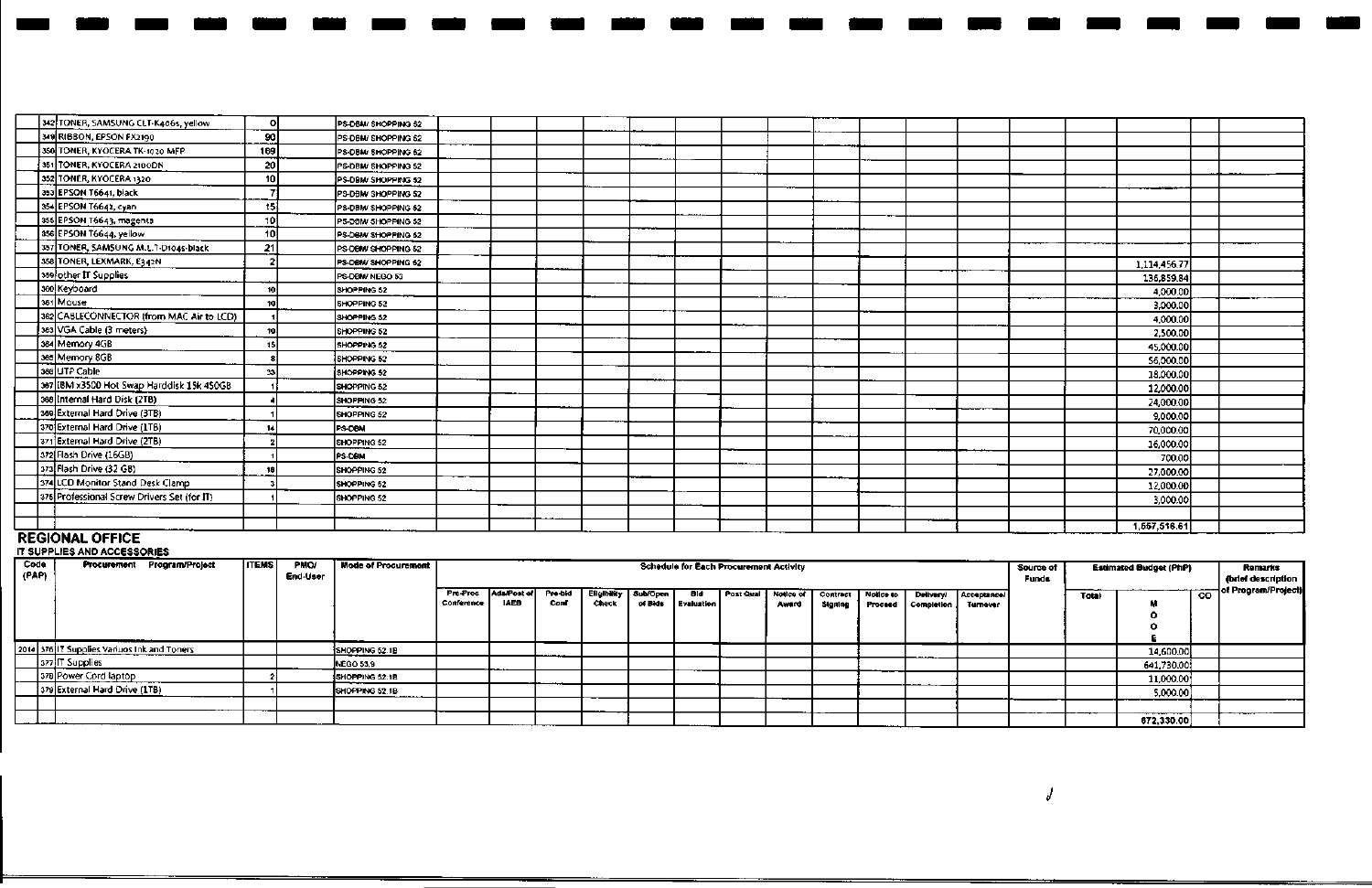# CORPORATE MAIN OFFICE AND REGIONAL OFFICE ACCOUNTABLE FORMS

| Code<br>(PAP) | Procurement Program/Project     | PMO <sub>1</sub><br>End-User | Mode of<br>Procurement |                        |                            |                 |         |                                     | <b>Schedule for Each Procurement Activity</b> |              |       |                                   |                      |                                       |                         | Source<br>of Funds |         | <b>Estimated Budget (PhP)</b> |     | Remarks<br>(brief descriptio |
|---------------|---------------------------------|------------------------------|------------------------|------------------------|----------------------------|-----------------|---------|-------------------------------------|-----------------------------------------------|--------------|-------|-----------------------------------|----------------------|---------------------------------------|-------------------------|--------------------|---------|-------------------------------|-----|------------------------------|
|               |                                 |                              |                        | Pre-Proc<br>Conference | Ads/Post of<br><b>IAEB</b> | Pre-bid<br>Conf | Check   | Eligibility   Sub/Open  <br>of Blds | Bid<br><b>Evaluation</b>                      | Post<br>Qual | Award | Notice of   Contract  <br>Signing | Notice to<br>Proceed | <b>Delivery!</b><br><b>Completion</b> | Acceptance/<br>Turnover |                    | Total i | 88.                           | ్యా | Program/Project              |
| 2014          | <b>CORPORATE MAIN OFFICE</b>    |                              |                        |                        |                            |                 |         |                                     |                                               |              |       |                                   |                      |                                       |                         |                    |         |                               |     |                              |
|               | 380 Official Receipts           | NEGO 53                      |                        |                        |                            |                 |         |                                     |                                               |              |       |                                   |                      |                                       |                         |                    |         |                               |     |                              |
|               | 381 Community Mortgage Receipts | NEGO 53                      |                        |                        |                            |                 |         |                                     |                                               |              |       |                                   |                      |                                       |                         |                    |         |                               |     |                              |
|               |                                 |                              |                        |                        |                            |                 |         |                                     |                                               |              |       |                                   |                      |                                       |                         |                    |         |                               |     |                              |
|               |                                 |                              |                        |                        |                            |                 | _______ |                                     |                                               |              |       |                                   |                      |                                       |                         |                    |         | 800,000.00                    |     |                              |

*J*

- - - - - - - - - - - - - - - - - - - - - - -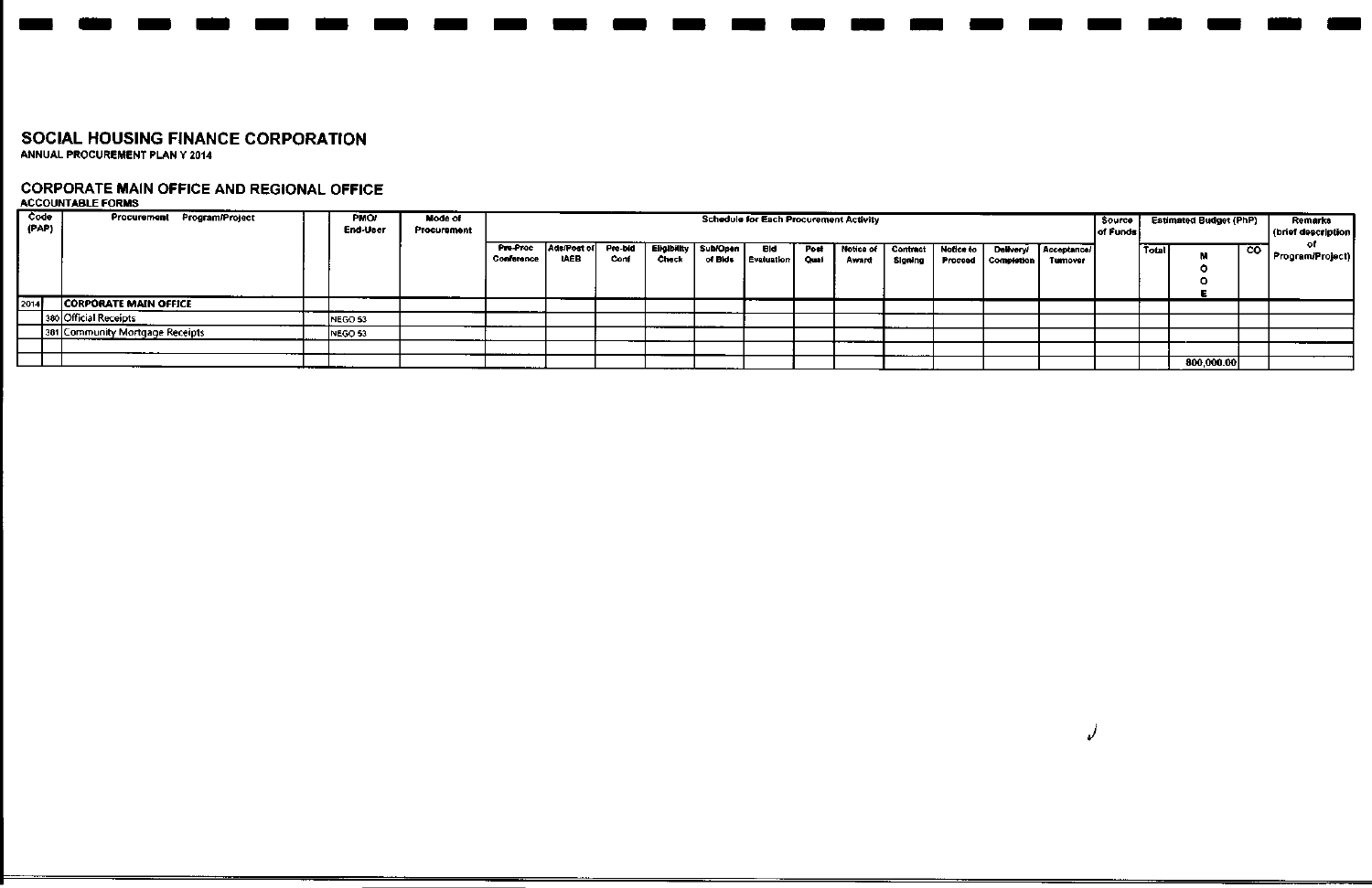ANNUAL PROCUREMENT PLAN Y 2014

**CORPORATE MAIN OFFICE** REPAIRS AND MAINTENANCE (CORP VEHICLE AND OFFICE EQUIPMENT)

| Code<br>(PAP) | Procurement Program/Project       | <b>PMO/</b><br>End-User | <b>Mode of</b><br>Procurement |                        |                            |                |                      |                     |                   | <b>Schedule for Each Procurement Activity</b> |                    |                     |                      |                         |                        | Source of<br><b>Funds</b> |       | <b>Estimated Budget (PhP)</b> |              | Remarks<br>(brief description |
|---------------|-----------------------------------|-------------------------|-------------------------------|------------------------|----------------------------|----------------|----------------------|---------------------|-------------------|-----------------------------------------------|--------------------|---------------------|----------------------|-------------------------|------------------------|---------------------------|-------|-------------------------------|--------------|-------------------------------|
|               |                                   |                         |                               | Pre-Proc<br>Conference | Ads/Post of<br><b>IAEB</b> | Pre-bid<br>Com | Eligibility<br>Check | Sub/Open<br>of Blds | Bid<br>Evaluation | <b>Post Qual</b>                              | Notice of<br>Award | Contract<br>Signing | Notice to<br>Proceed | Delivery/<br>Completion | Acceptance/<br>Tumover |                           | Total |                               | CO           | Program/Project               |
|               | 2014 382 Office Equipment         |                         | NEGO 53                       |                        |                            |                |                      |                     |                   |                                               |                    |                     |                      |                         |                        |                           |       |                               | 50,000.00    |                               |
|               | 383 Communication Equipment       |                         | NEGO 53                       |                        |                            |                |                      |                     |                   |                                               |                    |                     |                      |                         |                        |                           |       |                               | 350,000.00   |                               |
|               | 384 IT Equipment and Software     |                         | NEGO 53                       |                        |                            |                |                      |                     |                   |                                               |                    |                     |                      |                         |                        |                           |       |                               | 100,000.00   |                               |
|               | 385 Other Equipment               |                         | NEGO 53                       |                        |                            |                |                      |                     |                   |                                               |                    |                     |                      |                         |                        |                           |       |                               | 70,000.00    |                               |
|               | 386 Furniture and Fixture         |                         | NEGO 53                       |                        |                            |                |                      |                     |                   |                                               |                    |                     |                      |                         |                        |                           |       |                               | 20,000.00    |                               |
|               | 387 Office Buildings/Improvements |                         | NEGO 53                       |                        |                            |                |                      |                     |                   |                                               |                    |                     |                      |                         |                        |                           |       |                               | 470,800.00   |                               |
|               | 388 Motor Vehicles                |                         | NEGO 53                       |                        |                            |                |                      |                     |                   |                                               |                    |                     |                      |                         |                        |                           |       |                               | 1,039,988.03 |                               |
|               | ----------                        |                         |                               |                        |                            |                |                      |                     |                   |                                               |                    |                     |                      |                         |                        |                           |       |                               |              |                               |
|               |                                   |                         |                               |                        |                            |                |                      |                     |                   |                                               |                    |                     |                      |                         |                        |                           |       |                               |              |                               |
|               |                                   |                         |                               |                        |                            |                |                      |                     |                   |                                               |                    |                     |                      |                         |                        |                           |       |                               | 2,100,788.03 |                               |

- - --- - - - - - - - - - - - - - - - - - -

 $\overline{\nu}$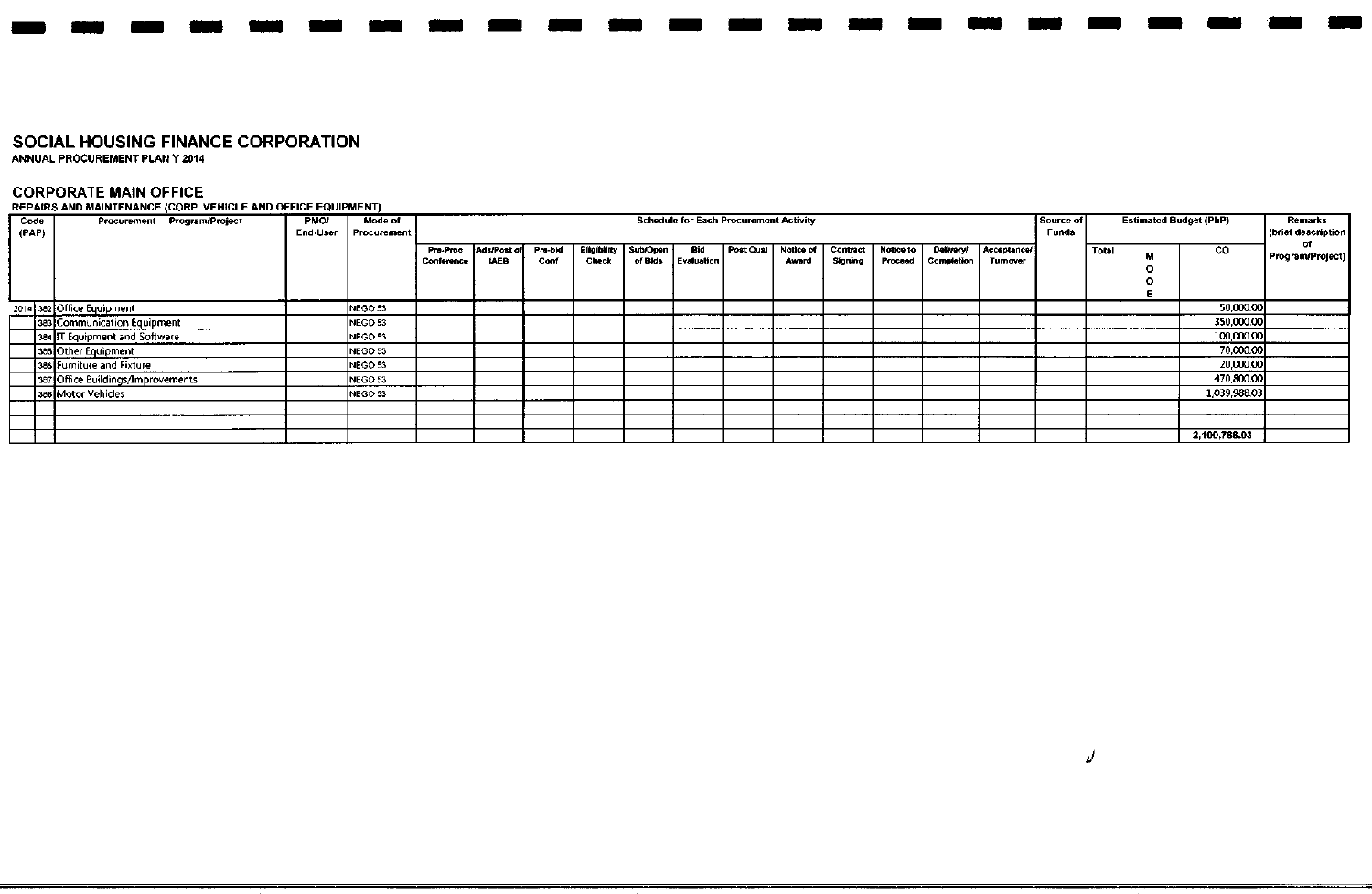# **CORPORATE MAIN OFFICE RENT EXPENSES**

| Code<br>(PAP) | Procurement Program/Project | <b>PMO/</b><br>End-User | Mode of<br>Procurement |                        |                            |                 |                                    |                     |                          | <b>Schedule for Each Procurement Activity</b> |                           |                     |                      |                         |                         | Source of<br>Funds |       | <b>Estimated Budget (PhP)</b> |                | Remarks<br>(brief description |
|---------------|-----------------------------|-------------------------|------------------------|------------------------|----------------------------|-----------------|------------------------------------|---------------------|--------------------------|-----------------------------------------------|---------------------------|---------------------|----------------------|-------------------------|-------------------------|--------------------|-------|-------------------------------|----------------|-------------------------------|
|               |                             |                         |                        | Pre-Proc<br>Conference | Ads/Post of<br><b>IAEB</b> | Pre-bld<br>Conf | <b>Eligibility</b><br><b>Check</b> | Sub/Open<br>of Bids | <b>Bid</b><br>Evaluation | Post Qual                                     | <b>Notice of</b><br>Award | Contract<br>Signing | Notice to<br>Proceed | Delivery/<br>Completion | Acceptance/<br>Turnover |                    | Total |                               | $\overline{c}$ | οГ<br>Program/Project)        |
|               |                             |                         |                        |                        |                            |                 |                                    |                     |                          |                                               |                           |                     |                      |                         |                         |                    |       |                               |                |                               |
| 2014          | Rent/Lease Expenses         |                         |                        |                        |                            |                 |                                    |                     |                          |                                               |                           |                     |                      |                         |                         |                    |       |                               |                |                               |
|               | 389 Cauayan Isabela         |                         | NEGO 53                |                        |                            |                 |                                    |                     |                          |                                               |                           |                     |                      |                         |                         |                    |       | 156,119.04                    |                |                               |
|               | 390 Zamboanga City          |                         | NEGO 53                |                        |                            |                 |                                    |                     |                          |                                               |                           |                     |                      |                         |                         |                    |       | 237,600.00                    |                |                               |
|               | 391 Cebu City               |                         | NEGO 53                |                        |                            |                 |                                    |                     |                          |                                               |                           |                     |                      |                         |                         |                    |       | 504,000.00                    |                |                               |
|               | 392 General Santos City     |                         | NEGO 53                |                        |                            |                 |                                    |                     |                          |                                               |                           |                     |                      |                         |                         |                    |       | 228,931.56                    |                |                               |
|               | 393 Cagayan De Oro City     |                         | NEGO 53                |                        |                            |                 |                                    |                     |                          |                                               |                           |                     |                      |                         |                         |                    |       | 273,384.72                    |                |                               |
|               | 394 Davao City              |                         | NEGO 53                |                        |                            |                 |                                    |                     |                          |                                               |                           |                     |                      |                         |                         |                    |       | 302,400.00                    |                |                               |
|               | 395 Bacolod City            |                         | NEGO 53                |                        |                            |                 |                                    |                     |                          |                                               |                           |                     |                      |                         |                         |                    |       | 72,000.00                     |                |                               |
|               | 396 Daet Camarines Norte    |                         | NEGO 53                |                        |                            |                 |                                    |                     |                          |                                               |                           |                     |                      |                         |                         |                    |       | 130,691.23                    |                |                               |
|               | 397   Palawan               |                         | NEGO 53                |                        |                            |                 |                                    |                     |                          |                                               |                           |                     |                      |                         |                         |                    |       | 158,400.00                    |                |                               |
|               | 398 Iloilo City             |                         | NEGO 53                |                        |                            |                 |                                    |                     |                          |                                               |                           |                     |                      |                         |                         |                    |       | 153,216.00                    |                |                               |
|               | 399 Warehouse               |                         | NEGO 53                |                        |                            |                 |                                    |                     |                          |                                               |                           |                     |                      |                         |                         |                    |       | 1,843,200.00                  |                |                               |
|               | 400 T Equipment Rental      |                         | NEGO 53                |                        |                            |                 |                                    |                     |                          |                                               |                           |                     |                      |                         |                         |                    |       | 60,599.00                     |                |                               |
|               | 401 Other Equipment Rental  |                         | NEGO 53                |                        |                            |                 |                                    |                     |                          |                                               |                           |                     |                      |                         |                         |                    |       | 43,794.00                     |                |                               |
|               | Polisher                    |                         |                        |                        |                            |                 |                                    |                     |                          |                                               |                           |                     |                      |                         |                         |                    |       |                               |                |                               |
|               | Vacuum                      |                         |                        |                        |                            |                 |                                    |                     |                          |                                               |                           |                     |                      |                         |                         |                    |       |                               |                |                               |
|               |                             |                         |                        |                        |                            |                 |                                    |                     |                          |                                               |                           |                     |                      |                         |                         |                    |       |                               |                |                               |
|               |                             |                         |                        |                        |                            |                 |                                    |                     |                          |                                               |                           |                     |                      |                         |                         |                    |       | 4, 164, 335.55                |                |                               |

- - - - - - - - - - - - - - - - - - - - - - -

d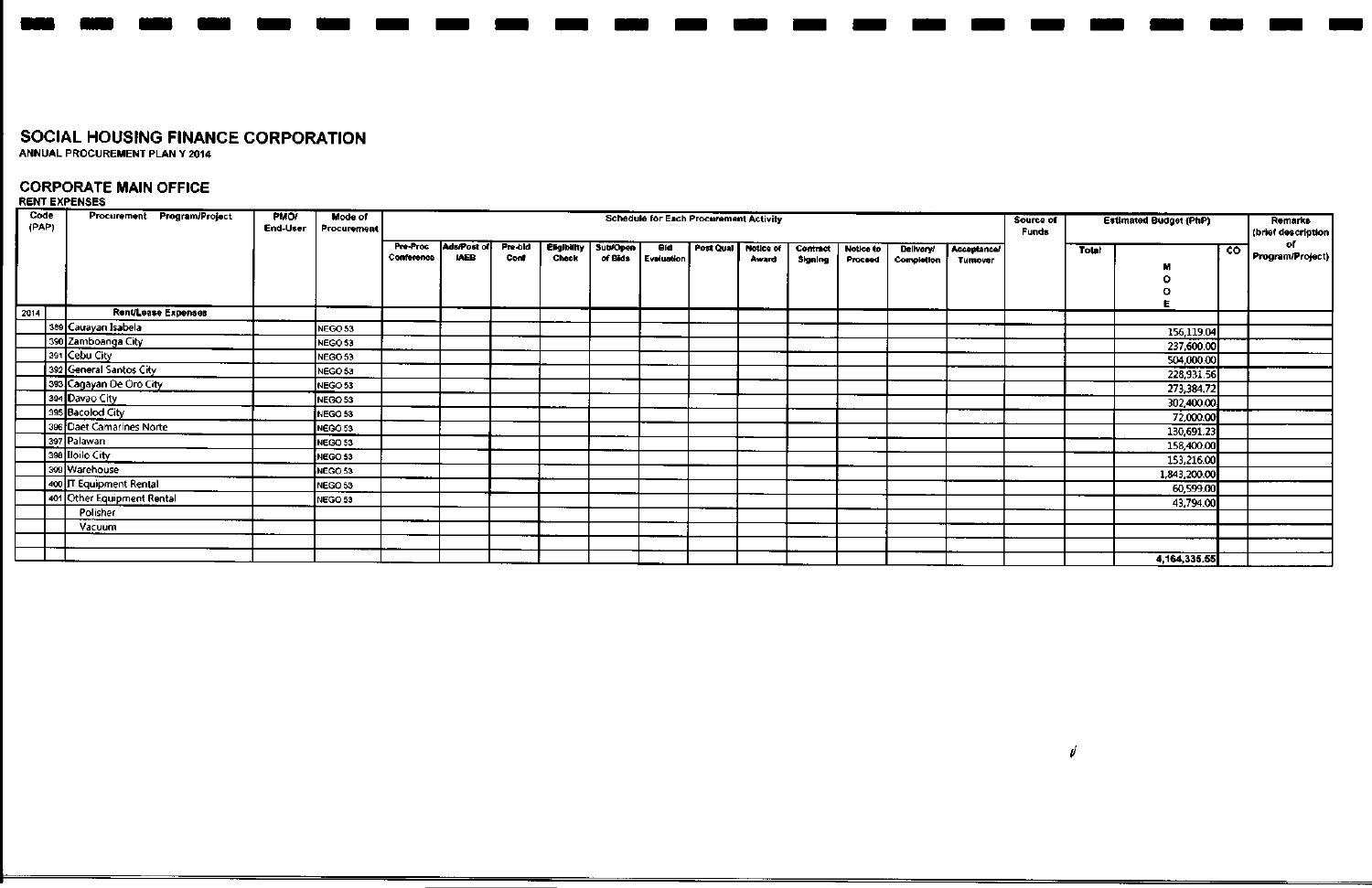# **CORPORATE MAIN OFFICE**

| <b>Code</b><br>(PAP) | Procurement Program/Project                | <b>PMO/</b> | Mode of     |            |                     |      |                    |          |                   | Schedule for Each Procurement Activity |                       |           |           |                           |            | Source of    |       | Estimated Budget (PhP) |           | Remarks            |
|----------------------|--------------------------------------------|-------------|-------------|------------|---------------------|------|--------------------|----------|-------------------|----------------------------------------|-----------------------|-----------|-----------|---------------------------|------------|--------------|-------|------------------------|-----------|--------------------|
|                      |                                            | End-User    | Procurement |            |                     |      |                    |          |                   |                                        |                       |           |           |                           |            | <b>Funds</b> |       |                        |           | (brief description |
|                      |                                            |             |             | Pre-Proc   | Ads/Post of Pre-bid |      | <b>Eligibility</b> | Sub/Open | BH.               |                                        | Post Qual   Notice of | Commact 1 | Notice to | Delivery!                 | Acceptance |              | Total |                        | <b>CO</b> |                    |
|                      |                                            |             |             | Conference | <b>LAED</b>         | Conf | <b>Check</b>       | of Bids  | <b>Evaluation</b> |                                        | Award                 | Signing   |           | <b>Froceed Completion</b> | Tumover    |              |       |                        |           | Frogram/Project)   |
|                      |                                            |             |             |            |                     |      |                    |          |                   |                                        |                       |           |           |                           |            |              |       |                        |           |                    |
|                      | 2014 396 Advertising Expenses (HO)         |             |             |            |                     |      |                    |          |                   |                                        |                       |           |           |                           |            |              |       |                        |           |                    |
|                      |                                            |             |             |            |                     |      |                    |          |                   |                                        |                       |           |           |                           |            |              |       |                        |           |                    |
|                      | 397 Advertising Expenses (Regional Office) |             |             |            |                     |      |                    |          |                   |                                        |                       |           |           |                           |            |              |       |                        |           |                    |
|                      |                                            |             |             |            |                     |      |                    |          |                   |                                        |                       |           |           |                           |            |              |       |                        |           |                    |
|                      |                                            |             |             |            |                     |      |                    |          |                   |                                        |                       |           |           |                           |            |              |       |                        |           |                    |
|                      |                                            |             |             |            |                     |      |                    |          |                   |                                        |                       |           |           |                           |            |              |       |                        | ---       |                    |
|                      |                                            |             |             |            |                     |      |                    |          |                   |                                        |                       |           |           |                           |            |              |       |                        |           |                    |
|                      |                                            |             |             |            |                     |      |                    |          |                   |                                        |                       |           |           |                           |            |              |       | 5,000,000.00           |           |                    |

d

 $\overline{\phantom{a}}$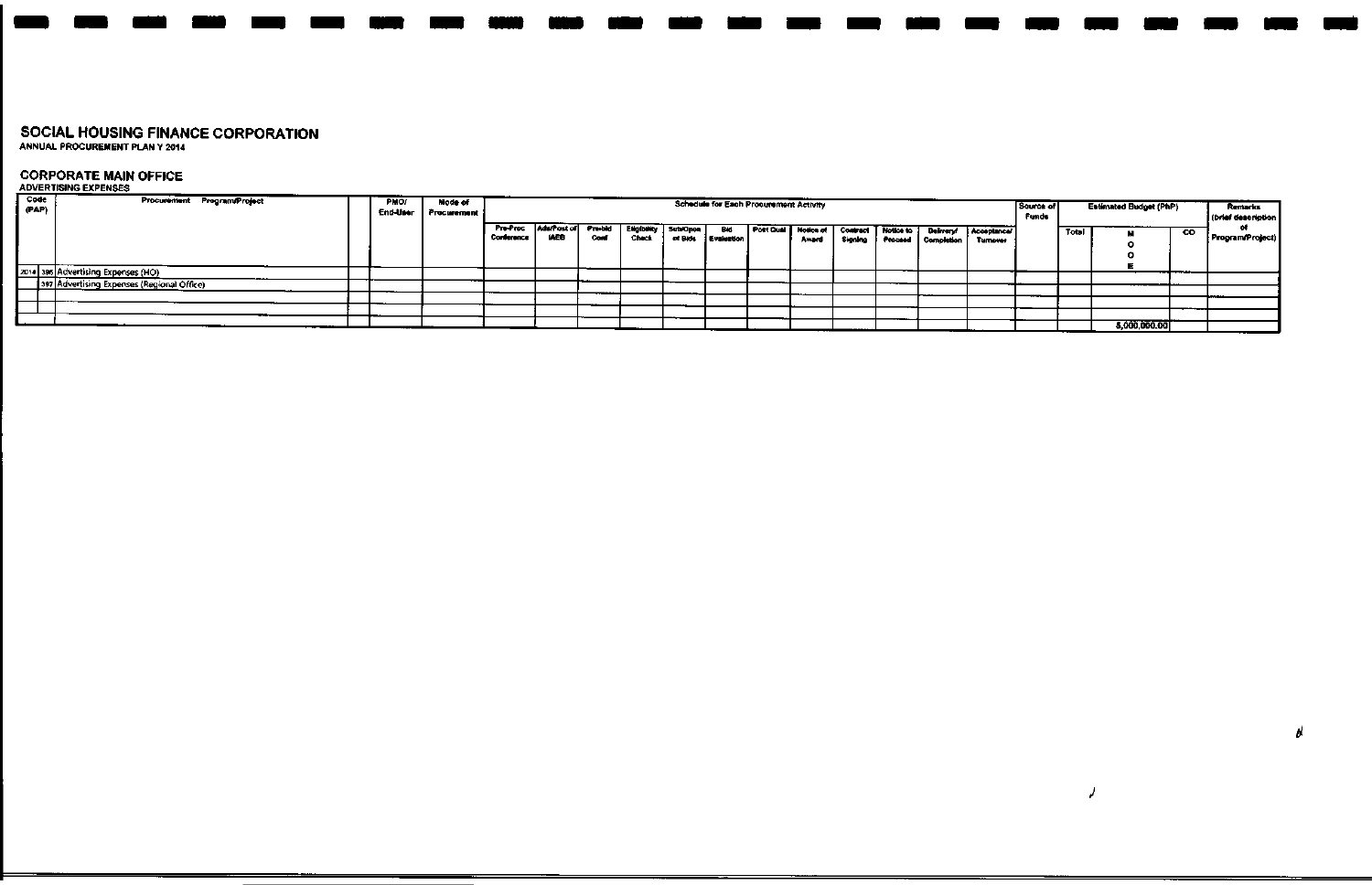# **CORPORATE MAIN OFFICE AND REGIONAL OFFICE** OTHERS EXPENSES

| Code  | Procurement Program/Project                    |                 | <b>PMO/</b> | <b>Mode of</b>       |                        |                            |                 |                                    |          | <b>Schedule for Each Procurement Activity</b> |           |           |          |           |            |             |                           |       |                               |    |                        |
|-------|------------------------------------------------|-----------------|-------------|----------------------|------------------------|----------------------------|-----------------|------------------------------------|----------|-----------------------------------------------|-----------|-----------|----------|-----------|------------|-------------|---------------------------|-------|-------------------------------|----|------------------------|
| (PAP) |                                                |                 |             | End-User Procurement |                        |                            |                 |                                    |          |                                               |           |           |          |           |            |             | Source of<br><b>Funds</b> |       | <b>Estimated Budget (PhP)</b> |    | Remarks                |
|       |                                                |                 |             |                      |                        |                            |                 |                                    |          |                                               |           |           |          |           |            |             |                           |       |                               |    | (brief description     |
|       |                                                |                 |             |                      | Pre-Proc<br>Conference | Ads/Post of<br><b>IAEB</b> | Pre-bid<br>Cord | <b>Eligibility</b><br><b>Check</b> | Sub/Open | Bid                                           | Post Qual | Notice of | Contract | Notice to | Delivery   | Acceptance/ |                           | Total |                               | co | of.<br>Program/Project |
|       |                                                |                 |             |                      |                        |                            |                 |                                    | of Blds  | Evaluation                                    |           | Award     | Signing  | Proceed   | Completion | Turnover    |                           |       |                               |    |                        |
|       |                                                |                 |             |                      |                        |                            |                 |                                    |          |                                               |           |           |          |           |            |             |                           |       |                               |    |                        |
|       |                                                |                 |             |                      |                        |                            |                 |                                    |          |                                               |           |           |          |           |            |             |                           |       |                               |    |                        |
|       | TELEPHONE EXPENSES-MOBILE                      |                 |             |                      |                        |                            |                 |                                    |          |                                               |           |           |          |           |            |             |                           |       |                               |    |                        |
|       | 404 Mobile Load (HO)                           | 24              |             |                      |                        |                            |                 |                                    |          |                                               |           |           |          |           |            |             |                           |       | 16,800.00                     |    |                        |
|       | 405 Cellphone                                  |                 |             |                      |                        |                            |                 |                                    |          |                                               |           |           |          |           |            |             |                           |       | 33,000.00                     |    |                        |
|       | 406 Cellphone (Postpaid)                       |                 |             |                      |                        |                            |                 |                                    |          |                                               |           |           |          |           |            |             |                           |       | 12,000.00                     |    |                        |
|       | 407 SUBSCRIPTION EXPENSES                      |                 |             |                      |                        |                            |                 |                                    |          |                                               |           |           |          |           |            |             |                           |       |                               |    |                        |
|       | 408 Subscription to Buy and Sell (c/o Admin.)  | 12              |             |                      |                        |                            |                 |                                    |          |                                               |           |           |          |           |            |             |                           |       | 1,800.00                      |    |                        |
|       | 409 Subscription to IPREA Journal              | 2               |             |                      |                        |                            |                 |                                    |          |                                               |           |           |          |           |            |             |                           |       |                               |    |                        |
|       | 410 Lawyers Review Journal                     | $\overline{12}$ |             |                      |                        |                            |                 |                                    |          |                                               |           |           |          |           |            |             |                           |       | 1,200.00                      |    |                        |
|       | 411 Subsciption to online resources            | 12              |             |                      |                        |                            |                 |                                    |          |                                               |           |           |          |           |            |             |                           |       | 13,200.00                     |    |                        |
|       | <b>OTHER EXPENSES</b>                          |                 |             |                      |                        |                            |                 |                                    |          |                                               |           |           |          |           |            |             |                           |       | 24,000.00                     |    |                        |
|       | Membership dues to Public Relations Society of |                 |             |                      |                        |                            |                 |                                    |          |                                               |           |           |          |           |            |             |                           |       |                               |    |                        |
|       | 412 the Phils                                  |                 |             |                      |                        |                            |                 |                                    |          |                                               |           |           |          |           |            |             |                           |       |                               |    |                        |
|       | 413 Cost in Securing Zoning Certification      |                 |             |                      |                        |                            |                 |                                    |          |                                               |           |           |          |           |            |             |                           |       | 20,000.00                     |    |                        |
|       | 414 Purify Drinking Water                      |                 |             |                      |                        |                            |                 |                                    |          |                                               |           |           |          |           |            |             |                           |       | 227,520.00                    |    |                        |
|       | 415 Gasoline Expenses                          |                 |             |                      |                        |                            |                 |                                    |          |                                               |           |           |          |           |            |             |                           |       | 195,206.00                    |    |                        |
|       | Training and Seminar Expenses (HO and          |                 |             |                      |                        |                            |                 |                                    |          |                                               |           |           |          |           |            |             |                           |       | 2,194,119.23                  |    |                        |
|       |                                                |                 |             |                      |                        |                            |                 |                                    |          |                                               |           |           |          |           |            |             |                           |       |                               |    |                        |
|       | 416 Regional Offices)                          |                 |             |                      |                        |                            |                 |                                    |          |                                               |           |           |          |           |            |             |                           |       | 2,293,174.75                  |    |                        |
|       | 417 Medical Supplies Expenses                  |                 |             |                      |                        |                            |                 |                                    |          |                                               |           |           |          |           |            |             |                           |       | 40,675.50                     |    |                        |
|       |                                                |                 |             |                      |                        |                            |                 |                                    |          |                                               |           |           |          |           |            |             |                           |       |                               |    |                        |
|       |                                                |                 |             |                      |                        |                            |                 |                                    |          |                                               |           |           |          |           |            |             |                           |       | 5,072,695.48                  |    |                        |

- - - -- - - - - - - - -- - - - - - - - - -

 $\mathbf{A}$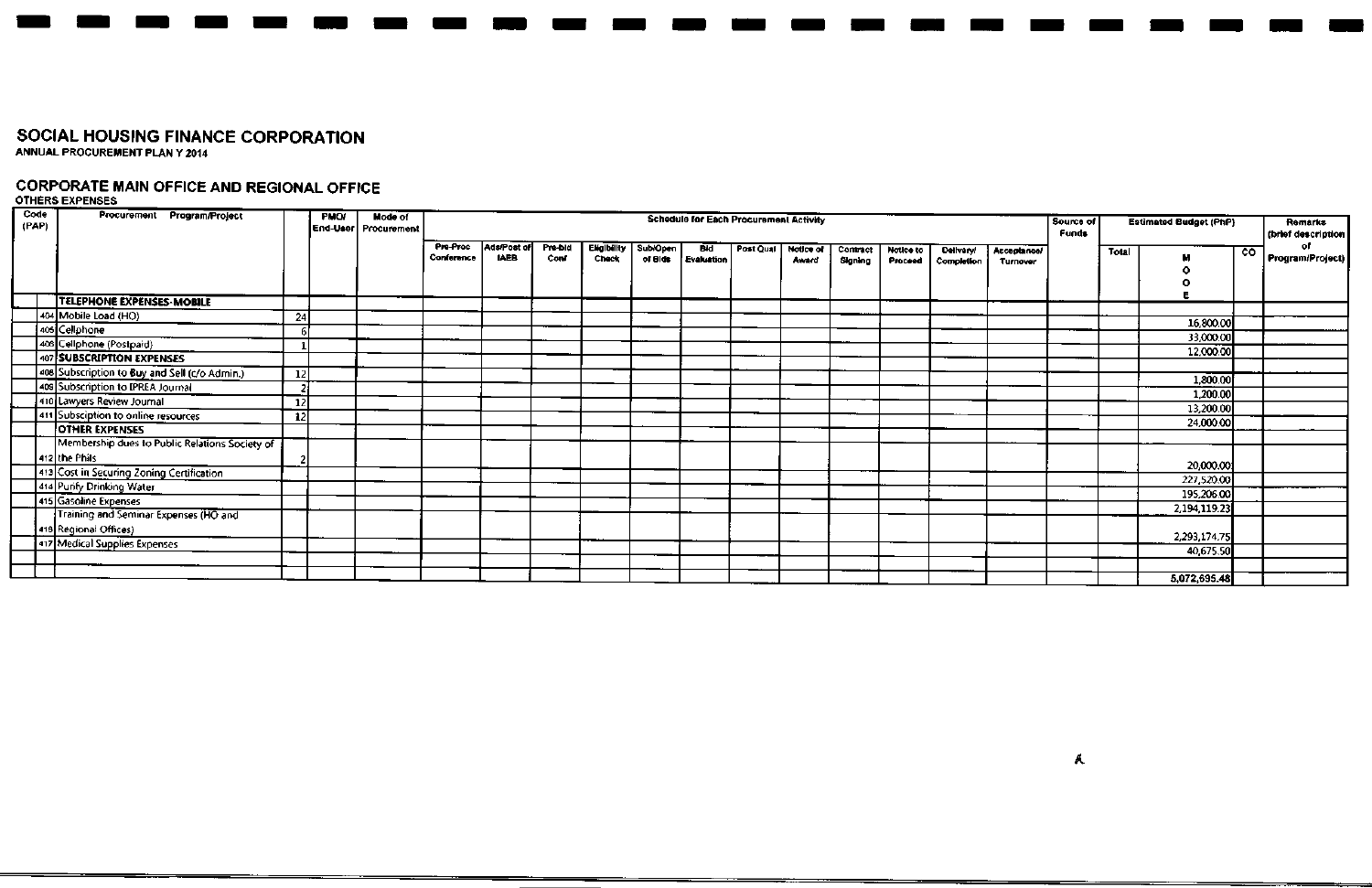ANNUAL PROCUREMENT PLAN Y 2014

## **CORPORATE MAIN OFFICE** OFFICE MACHINE AND OTHER EQUIPMENT

| Code<br>(PAP) | Procurement Program/Project             | <b>ITEMS</b> | PMO<br>End-User | Mode of<br>Procurement |                        |                           |                 |                             |                            | Schedule for Each Procurement Activity |           |                    |                     |                      |                                |                         | Source of<br><b>Funds</b> |       |                                    | <b>Estimated Budget (PhP)</b> | Remarks<br>(brief                                                                                                                                                                             |
|---------------|-----------------------------------------|--------------|-----------------|------------------------|------------------------|---------------------------|-----------------|-----------------------------|----------------------------|----------------------------------------|-----------|--------------------|---------------------|----------------------|--------------------------------|-------------------------|---------------------------|-------|------------------------------------|-------------------------------|-----------------------------------------------------------------------------------------------------------------------------------------------------------------------------------------------|
|               |                                         |              |                 |                        | Pre-Proc<br>Conference | Ads/Post of<br><b>WEB</b> | Pre-bid<br>Conf | <b>Eligibility</b><br>Check | <b>Sub/Open</b><br>of Bids | Bid<br>Evaluation                      | Post Qual | Notice of<br>Award | Contract<br>Signing | Notice to<br>Proceed | <b>Delivery!</b><br>Completion | Acceptancel<br>Turnover |                           | Total | $\mathbf{u}$<br>$\circ$<br>$\circ$ | $\overline{c}$                | description of<br>Program/Proje<br>ct)                                                                                                                                                        |
|               | 2014 418 Internet Broadband/Pocket Wifi |              |                 | NEGO S3/SHOPPING 52    |                        |                           |                 |                             |                            |                                        |           |                    |                     |                      |                                |                         |                           |       | Ε.                                 | 12,000,00                     |                                                                                                                                                                                               |
|               | 419 Fax Machine                         |              |                 | <b>PS-DBM</b>          |                        |                           |                 |                             |                            |                                        |           |                    |                     |                      |                                |                         |                           |       |                                    | 63,000.00                     |                                                                                                                                                                                               |
|               | 420 Multi Media Projector               |              |                 | <b>PS-DBM</b>          |                        |                           |                 |                             |                            |                                        |           |                    |                     |                      |                                |                         |                           |       |                                    | 140,000.00                    |                                                                                                                                                                                               |
|               | 421 Scientific Calculator               |              |                 | PS-DBM                 |                        |                           |                 |                             |                            |                                        |           |                    |                     |                      |                                |                         |                           |       |                                    | 22,500.00                     |                                                                                                                                                                                               |
|               | 422 Financial Calculator                |              |                 | NEGO 53/SHOPPING 52    |                        |                           |                 |                             |                            |                                        |           |                    |                     |                      |                                |                         |                           |       |                                    | 21,000.00                     |                                                                                                                                                                                               |
|               | 423 Receipt Printer                     |              |                 | NEGO 53/SHOPPING 52    |                        |                           |                 |                             |                            |                                        |           |                    |                     |                      |                                |                         |                           |       |                                    | 160,000,00                    |                                                                                                                                                                                               |
|               | 424 Check Writer                        |              |                 | NEGO 53/SHOPPING 52    |                        |                           |                 |                             |                            |                                        |           |                    |                     |                      |                                |                         |                           |       |                                    | 50,000,00 HOPE                | <b>Amended</b><br>additional 1 check<br>writer amounting<br>to 12,000.00<br>requested by HDH<br>approved by                                                                                   |
|               | 425 Electric Typewriter                 | Δ            |                 | NEGO 53/SHOPPING 52    |                        |                           |                 |                             |                            |                                        |           |                    |                     |                      |                                |                         |                           |       |                                    | 40,000.00                     |                                                                                                                                                                                               |
|               | 426 Digital Camera (low-end)            |              |                 | NEGO SA/SHOPPING 52    |                        |                           |                 |                             |                            |                                        |           |                    |                     |                      |                                |                         |                           |       |                                    | 50,000.00                     |                                                                                                                                                                                               |
|               | 427 Digital Camera (mid-range           |              |                 | NEGO 53/SHOPPING 52    |                        |                           |                 |                             |                            |                                        |           |                    |                     |                      |                                |                         |                           |       |                                    |                               | Amended (this is<br>under APP2013)<br>additional of 4<br>digital carnera<br>amounting to<br>108,675.52 under<br><b>TSDepartment</b><br>approved by<br>HOPE charge to<br>90,000,00 contingency |
|               | 428 Digital Recorder                    |              |                 | PS-DBM                 |                        |                           |                 |                             |                            |                                        |           |                    |                     |                      |                                |                         |                           |       |                                    | 84,000,00                     |                                                                                                                                                                                               |
|               | 429 Portable Sound System               |              |                 | NEGO 53/SHOPPING 52    |                        |                           |                 |                             |                            |                                        |           |                    |                     |                      |                                |                         |                           |       |                                    | 30,000.00                     |                                                                                                                                                                                               |
|               | 430 Electric Fan                        | 6            |                 | PS-DBM                 |                        |                           |                 |                             |                            |                                        |           |                    |                     |                      |                                |                         |                           |       |                                    | 7.200.00                      |                                                                                                                                                                                               |
|               | 431 Airconditioning Unit                | я            |                 | NEGO 53/SHOPPING 52    |                        |                           |                 |                             |                            |                                        |           |                    |                     |                      |                                |                         |                           |       |                                    | 261,000.00                    |                                                                                                                                                                                               |
|               | 432 Speaker                             |              |                 | NEGO 53/SHOPPING 52    |                        |                           |                 |                             |                            |                                        |           |                    |                     |                      |                                |                         |                           |       |                                    | 100,000.00                    |                                                                                                                                                                                               |
|               | 433 32 Inch LED TV                      |              |                 | NEGO 53/SHOPPING 52    |                        |                           |                 |                             |                            |                                        |           |                    |                     |                      |                                |                         |                           |       |                                    | 20,000.00                     |                                                                                                                                                                                               |
|               | 434 Weighing Machine (for Mailing)      |              |                 | NEGO 53/SHOPPING 52    |                        |                           |                 |                             |                            |                                        |           |                    |                     |                      |                                |                         |                           |       |                                    | 10,000.00                     |                                                                                                                                                                                               |
|               | 435 Camera                              |              |                 | NEGO 53/SHOPPING 52    |                        |                           |                 |                             |                            |                                        |           |                    |                     |                      |                                |                         |                           |       |                                    | 120,000.00                    |                                                                                                                                                                                               |
|               | 436 Loud Speaker                        |              |                 | NEGO S3/SHOPPING 52    |                        |                           |                 |                             |                            |                                        |           |                    |                     |                      |                                |                         |                           |       |                                    | 25,000.00                     |                                                                                                                                                                                               |
|               | 437 Video Camera                        |              |                 | NEGO 53/SHOPPING 52    |                        |                           |                 |                             |                            |                                        |           |                    |                     |                      |                                |                         |                           |       |                                    | 70,000,00                     |                                                                                                                                                                                               |
|               | 436 Money Counter                       |              |                 | NEGO 53/SHOPPING 52    |                        |                           |                 |                             |                            |                                        |           |                    |                     |                      |                                |                         |                           |       |                                    |                               | additional 1<br>money counter<br>under CMD<br>amounting to<br>48,000.00<br>48.000.00 (replacement)                                                                                            |
|               |                                         |              |                 |                        |                        |                           |                 |                             |                            |                                        |           |                    |                     |                      |                                |                         |                           |       |                                    |                               |                                                                                                                                                                                               |
|               |                                         |              |                 |                        |                        |                           |                 |                             |                            |                                        |           |                    |                     |                      |                                |                         |                           |       |                                    | 1,375,700.00                  |                                                                                                                                                                                               |

- -- - - - - - - - - - - - - - - - - - - - -

 $\boldsymbol{\mathcal{L}}$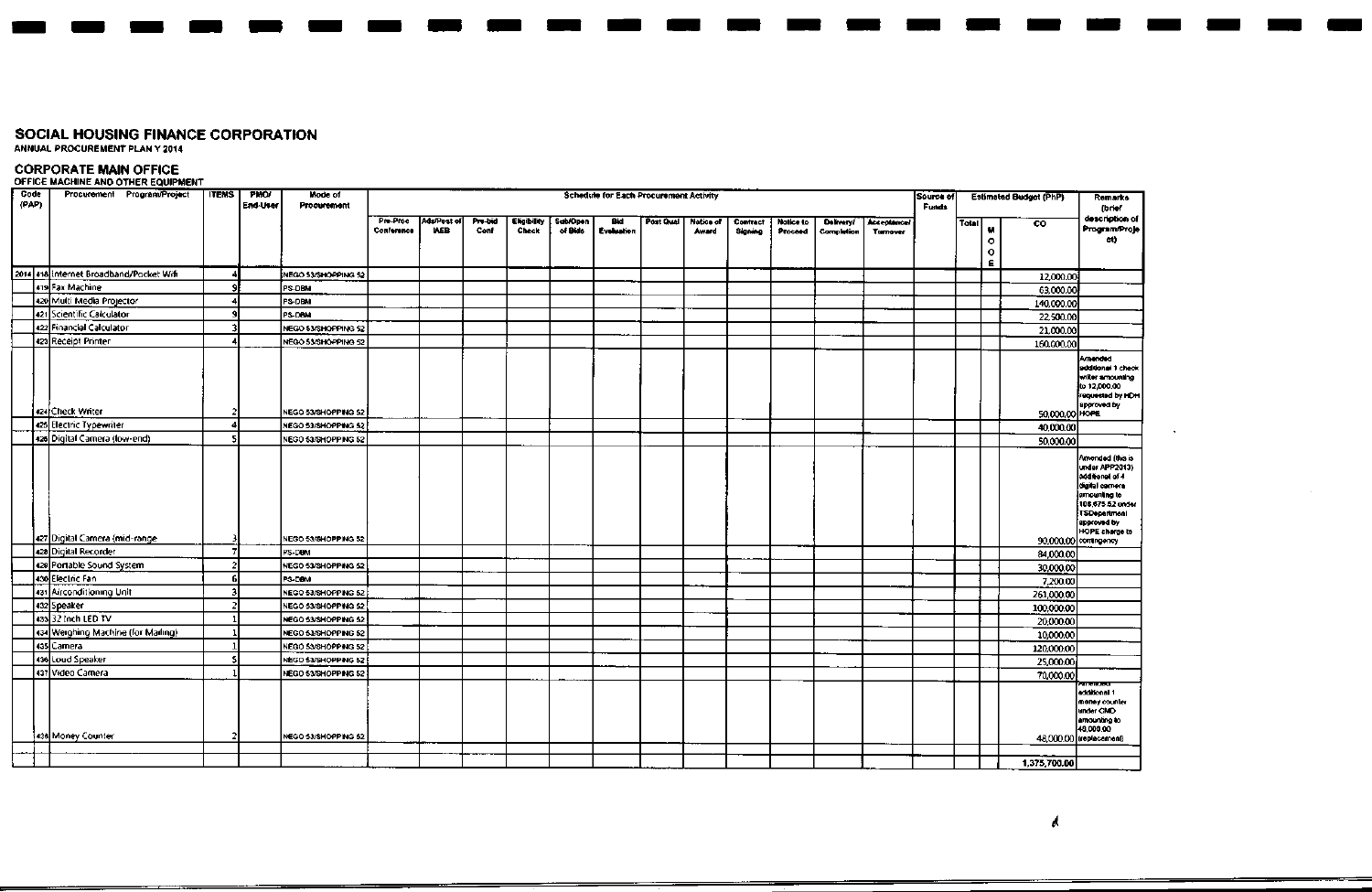$\sim$ 

**ANNUAL PROCUREMENT PLAN Y 2014**

**REGIONAL OFFICE OFFICE MACHINE AND OTHER EQUIPMENT**

| Code<br>(PAP) | Procurement Program/Project                         | <b>ITEMS</b> | <b>PMO</b> | Mode of              |                        |                            |                 |                             |                     | <b>Schedule for Each Procurement Activity</b> |           |                      |                     |                      |                                |                                       | Source of    |       |   | <b>Estimated Budget (PhP)</b> | Remarks                                                                                                     |
|---------------|-----------------------------------------------------|--------------|------------|----------------------|------------------------|----------------------------|-----------------|-----------------------------|---------------------|-----------------------------------------------|-----------|----------------------|---------------------|----------------------|--------------------------------|---------------------------------------|--------------|-------|---|-------------------------------|-------------------------------------------------------------------------------------------------------------|
|               |                                                     |              | End-User   | Procurement          |                        |                            |                 |                             |                     |                                               |           |                      |                     |                      |                                |                                       | <b>Funds</b> |       |   |                               | (brief<br>description of                                                                                    |
|               |                                                     |              |            |                      | Pre-Proc<br>Conference | Ads/Post of<br><b>IAEB</b> | Pre-bid<br>Conf | <b>Eligibility</b><br>Check | Sub/Open<br>of Bids | <b>Did</b><br>Evaluation                      | Post Qual | Notice of<br>Avenued | Contract<br>Signing | Notice to<br>Proceed | <b>Delivery!</b><br>Completion | <b>Acceptance/</b><br><b>Turnover</b> |              | Total | M | $\overline{\text{co}}$        | <b>Program/Proje</b>                                                                                        |
|               |                                                     |              |            |                      |                        |                            |                 |                             |                     |                                               |           |                      |                     |                      |                                |                                       |              |       | ۰ |                               | ct)                                                                                                         |
|               |                                                     |              |            |                      |                        |                            |                 |                             |                     |                                               |           |                      |                     |                      |                                |                                       |              |       | ۰ |                               |                                                                                                             |
|               |                                                     |              |            |                      |                        |                            |                 |                             |                     |                                               |           |                      |                     |                      |                                |                                       |              |       | E |                               |                                                                                                             |
|               | 2014 439 Adding Machine                             |              |            | NEGO 53/SHOPPING 52  |                        |                            |                 |                             |                     |                                               |           |                      |                     |                      |                                |                                       |              |       |   | 2,500.00                      |                                                                                                             |
|               | 440 Fax Machine                                     |              |            | NEGO 53/SHOPPING 52  |                        |                            |                 |                             |                     |                                               |           |                      |                     |                      |                                |                                       |              |       |   | 14,000.00                     |                                                                                                             |
|               | 441 Multi Media Projector                           |              |            | <b>PS-DBM</b>        |                        |                            |                 |                             |                     |                                               |           |                      |                     |                      |                                |                                       |              |       |   | 175,000.00                    |                                                                                                             |
|               | 442 Heavy Duty electric Calculator                  |              |            | <b>PS-DBM</b>        |                        |                            |                 |                             |                     |                                               |           |                      |                     |                      |                                |                                       |              |       |   | 2,000.00                      |                                                                                                             |
|               | 443 Electric Typewriter                             |              |            | NEGO 53/SHOPPING 52  |                        |                            |                 |                             |                     |                                               |           |                      |                     |                      |                                |                                       |              |       |   | 30,000,00                     |                                                                                                             |
|               | 444 Digital Camera (mid-range                       |              |            | NEGO S3/SHOPPING 52  |                        |                            |                 |                             |                     |                                               |           |                      |                     |                      |                                |                                       |              |       |   | 30,000.00                     |                                                                                                             |
|               | 445 Digital Recorder                                |              |            | NEGO 53/SHOPPING 52  |                        |                            |                 |                             |                     |                                               |           |                      |                     |                      |                                |                                       |              |       |   | 12,000.00                     |                                                                                                             |
|               | 446 Electric Fan                                    |              |            | <b>PS-DBM</b>        |                        |                            |                 |                             |                     |                                               |           |                      |                     |                      |                                |                                       |              |       |   | 4,800,00                      |                                                                                                             |
|               | 47 Emergency Light                                  | o            |            | NEGO 53/SHOPPING 52  |                        |                            |                 |                             |                     |                                               |           |                      |                     |                      |                                |                                       |              |       |   | 22,500.00                     |                                                                                                             |
|               | 448 Generator Set                                   |              |            | NEGO S3/SHOPPING \$2 |                        |                            |                 |                             |                     |                                               |           |                      |                     |                      |                                |                                       |              |       |   | 180,000.00                    |                                                                                                             |
|               | 449 Airconditioning Unit (35000)                    |              |            | NEGO 53/SHOPPING 52  |                        |                            |                 |                             |                     |                                               |           |                      |                     |                      |                                |                                       |              |       |   | 280,000,00 approved by        | additional 1unit of<br>aircon and<br>ns <b>leiksl</b> ion<br>amounting<br>71,190.00 under<br>CEBU Satellite |
|               | 450 Carnera (panoramic)                             | n,           |            | NEGO S3/SHOPPING S2  |                        |                            |                 |                             |                     |                                               |           |                      |                     |                      |                                |                                       |              |       |   | 20,000.00                     |                                                                                                             |
|               | Sound System (Amplifier System with ]<br>  451 mic) |              |            | NEGO 53/SHOPPING 52  |                        |                            |                 |                             |                     |                                               |           |                      |                     |                      |                                |                                       |              |       |   | 120,000.00                    |                                                                                                             |
|               | 452 Money Counter                                   |              |            | NEGO 53/SHOPPING 52  |                        |                            |                 |                             |                     |                                               |           |                      |                     |                      |                                |                                       |              |       |   | 9,500.00                      |                                                                                                             |
|               | 453 Fire Extinguisher                               |              |            | NEGO 53/SHOPPING 52  |                        |                            |                 |                             |                     |                                               |           |                      |                     |                      |                                |                                       |              |       |   | 25,000,00                     |                                                                                                             |
|               | 464 Safety Vault (large)                            |              |            | NEGO 53/SHOPPING 52  |                        |                            |                 |                             |                     |                                               |           |                      |                     |                      |                                |                                       |              |       |   | 75,000.00                     |                                                                                                             |
|               | 455 Safety Vault                                    |              |            | NEGO S3/SHOPPING 52  |                        |                            |                 |                             |                     |                                               |           |                      |                     |                      |                                |                                       |              |       |   | 27,000.00                     |                                                                                                             |
|               | 456 Water Dispenser                                 |              |            | NEGO 53/SHOPPING 52  |                        |                            |                 |                             |                     |                                               |           |                      |                     |                      |                                |                                       |              |       |   | 6,000.00                      |                                                                                                             |
|               |                                                     |              |            |                      |                        |                            |                 |                             |                     |                                               |           |                      |                     |                      |                                |                                       |              |       |   |                               |                                                                                                             |
|               |                                                     |              |            |                      |                        |                            |                 |                             |                     |                                               |           |                      |                     |                      |                                |                                       |              |       |   | 1,035,300.00                  |                                                                                                             |

------- --- -- - - -- - -- -

*i*

- - -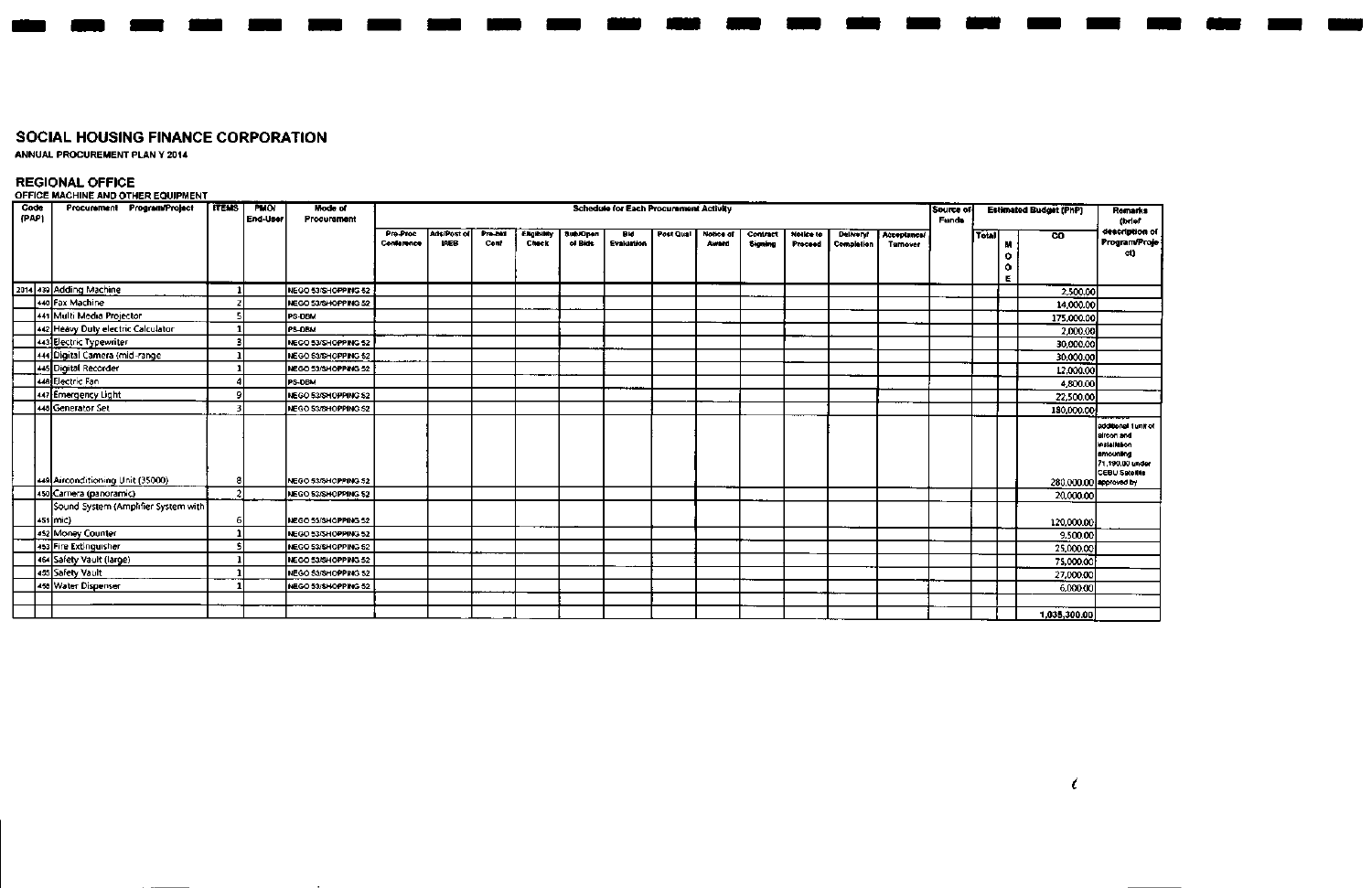ANNUAL PROCUREMENT PLAN Y 2014

### **CORPORATE MAIN OFFICE**

#### FURNITURE & FIXTURI

| Code<br>(PAP) | Procurement Program/Project                           |                | <b>PMO/</b><br>End- | <b>Mode of Procurement</b> |                        |             |      |       |                                                         |                  | <b>Schedule for Each Procurement Activity</b> |                           |                     |                             |                                |                        | Source<br>$\mathbf{C}$ |       |   | <b>Estimated Budget (PhP)</b> | <b>Remarks</b><br>(brief description |
|---------------|-------------------------------------------------------|----------------|---------------------|----------------------------|------------------------|-------------|------|-------|---------------------------------------------------------|------------------|-----------------------------------------------|---------------------------|---------------------|-----------------------------|--------------------------------|------------------------|------------------------|-------|---|-------------------------------|--------------------------------------|
|               |                                                       | Ε.<br>M        | User                |                            | Pre-Proc<br>Conference | <b>IAEB</b> | Conf | Check | Ada/Post of Pre-bid   Eligibility   Sub/Open<br>of Bids | Bld<br>Evaluatio | <b>Post Qual</b>                              | <b>Notice of</b><br>Award | Contract<br>Signing | <b>Notice to</b><br>Proceed | <b>Delivery/</b><br>Completion | Acceptance/<br>Tumover | Funds                  | Total |   | $\overline{c}$                | of<br>Program/Project)               |
|               |                                                       | s              |                     |                            |                        |             |      |       |                                                         | n                |                                               |                           |                     |                             |                                |                        |                        |       | o |                               |                                      |
|               |                                                       |                |                     |                            |                        |             |      |       |                                                         |                  |                                               |                           |                     |                             |                                |                        |                        |       | ٥ |                               |                                      |
|               |                                                       |                |                     |                            |                        |             |      |       |                                                         |                  |                                               |                           |                     |                             |                                |                        |                        |       | Е |                               |                                      |
|               | 2014   506 Executive Chair                            |                |                     | PUBLIC BIDDING/NEGO 53     |                        |             |      |       |                                                         |                  |                                               |                           |                     |                             |                                |                        |                        |       |   | 6.000.00                      |                                      |
|               | soz COD Table                                         | 4              |                     | PUBLIC BIDDING/NEGO 53     |                        |             |      |       |                                                         |                  |                                               |                           |                     |                             |                                |                        |                        |       |   | 20,000.00                     |                                      |
|               | 508 COD Chair                                         |                |                     | NEGO 53                    |                        |             |      |       |                                                         |                  |                                               |                           |                     |                             |                                |                        |                        |       |   | 4.500.00                      |                                      |
|               | 509 Clerical Table                                    | 28             |                     | PUBLIC BIDDING/NEGO 53     |                        |             |      |       |                                                         |                  |                                               |                           |                     |                             |                                |                        |                        |       |   | 112,000.00                    |                                      |
|               | 510 Clerical Chair                                    | 48             |                     | PUBLIC BIDDING/NEGO 53     |                        |             |      |       |                                                         |                  |                                               |                           |                     |                             |                                |                        |                        |       |   | 144,000.00                    |                                      |
|               | 511 Modular System for COD                            |                |                     | NEGO 53                    |                        |             |      |       |                                                         |                  |                                               |                           |                     |                             |                                |                        |                        |       |   | 50,000.00                     |                                      |
|               | 512 Modular System for Staff                          | 7              |                     | NEGO 53                    |                        |             |      |       |                                                         |                  |                                               |                           |                     |                             |                                |                        |                        |       |   | 280,000.00                    |                                      |
|               | 513 Visitor Chair                                     | 14             |                     | PUBLIC BIDDING/NEGO 53     |                        |             |      |       |                                                         |                  |                                               |                           |                     |                             |                                |                        |                        |       |   | 49,000.00                     |                                      |
|               | 514 Sofa                                              | $\overline{2}$ |                     | PUBLIC BIDDING/NEGO 53     |                        |             |      |       |                                                         |                  |                                               |                           |                     |                             |                                |                        |                        |       |   | 12,000.00                     |                                      |
|               | 515 Sala Set                                          |                |                     | PUBLIC BIDDING/NEGO 53     |                        |             |      |       |                                                         |                  |                                               |                           |                     |                             |                                |                        |                        |       |   | 25,000.00                     |                                      |
|               | 516 Computer Table                                    | 4              |                     | NEGO 53                    |                        |             |      |       |                                                         |                  |                                               |                           |                     |                             |                                |                        |                        |       |   | 16,000.00                     |                                      |
|               | 517 Junior Executive Chair                            | 4              |                     | PUBLIC BIDDING/NEGO 53     |                        |             |      |       |                                                         |                  |                                               |                           |                     |                             |                                |                        |                        |       |   | 32,000.00                     |                                      |
|               | 518 Printer Table                                     | 6              |                     | PUBLIC BIDDING/NEGO 53     |                        |             |      |       |                                                         |                  |                                               |                           |                     |                             |                                |                        |                        |       |   | 30,000.00                     |                                      |
|               | 519 Side Table                                        | 11             |                     | PUBLIC BIDDING/NEGO 53     |                        |             |      |       |                                                         |                  |                                               |                           |                     |                             |                                |                        |                        |       |   | 38,500.00                     |                                      |
|               | 520 Conference Chair                                  | 20             |                     | PUBLIC BIDDING/NEGO 53     |                        |             |      |       |                                                         |                  |                                               |                           |                     |                             |                                |                        |                        |       |   | 60,000.00                     |                                      |
|               | 521 Full Body Glass Cabinet                           | -1             |                     | PUBLIC BIDDING/NEGO 53     |                        |             |      |       |                                                         |                  |                                               |                           |                     |                             |                                |                        |                        |       |   | 15,000.00                     |                                      |
|               | 522 Cabinet (Lateral)                                 | 34             |                     | PUBLIC BIDDING/NEGO 53     |                        |             |      |       |                                                         |                  |                                               |                           |                     |                             |                                |                        |                        |       |   | 493,000.00                    |                                      |
|               | 523 Back Cabinet                                      | $\overline{2}$ |                     | PUBLIC BIDDING/NEGO 53     |                        |             |      |       |                                                         |                  |                                               |                           |                     |                             |                                |                        |                        |       |   | 28,600.00                     |                                      |
|               | 524 Bookshelf                                         | $\mathbf{1}$   |                     | PUBLIC BIDDING/NEGO 53     |                        |             |      |       |                                                         |                  |                                               |                           |                     |                             |                                |                        |                        |       |   | 10,000.00                     |                                      |
|               | 525 Cabinet (Vertical)                                | s              |                     | PUBLIC BIDDING/NEGO 53     |                        |             |      |       |                                                         |                  |                                               |                           |                     |                             |                                |                        |                        |       |   | 72,500.00                     |                                      |
|               | 526 a. Steel Shelves with Flat Bars (2") on the sides | R              |                     | NEGO 53                    |                        |             |      |       |                                                         |                  |                                               |                           |                     |                             |                                |                        |                        |       |   | 39,000.00                     |                                      |
|               | b. Steel Shelves with Flat Bars (2") on the sides     |                |                     |                            |                        |             |      |       |                                                         |                  |                                               |                           |                     |                             |                                |                        |                        |       |   |                               |                                      |
|               | 527 and back 1.440 cm.                                |                |                     | NEGO 53                    |                        |             |      |       |                                                         |                  |                                               |                           |                     |                             |                                |                        |                        |       |   | 14,500.00                     |                                      |
|               | c. Steel Shelves with Flat Bars (2") on the sides     |                |                     |                            |                        |             |      |       |                                                         |                  |                                               |                           |                     |                             |                                |                        |                        |       |   |                               |                                      |
|               | 528 and back 1,660 cm.                                |                |                     | NEGO 53                    |                        |             |      |       |                                                         |                  |                                               |                           |                     |                             |                                |                        |                        |       |   | 15,600.00                     |                                      |
|               | 529 Open Typed Shelves                                | 20             |                     | NEGO 53                    |                        |             |      |       |                                                         |                  |                                               |                           |                     |                             |                                |                        |                        |       |   | 260,000.00                    |                                      |
|               | 530 Warehouse)                                        | 20             |                     | NEGO 53                    |                        |             |      |       |                                                         |                  |                                               |                           |                     |                             |                                |                        |                        |       |   | 680,000.00                    |                                      |
|               | 531 Utility Cart                                      |                |                     | NEGO 53                    |                        |             |      |       |                                                         |                  |                                               |                           |                     |                             |                                |                        |                        |       |   | 2,500.00                      |                                      |
|               | 532 Ladder                                            | -7             |                     | NEGO 53                    |                        |             |      |       |                                                         |                  |                                               |                           |                     |                             |                                |                        |                        |       |   | 10,500.00                     |                                      |
|               | 533 Cork Board                                        |                |                     | NEGO 53                    |                        |             |      |       |                                                         |                  |                                               |                           |                     |                             |                                |                        |                        |       |   | 20,000.00                     |                                      |
|               | 534 Glass White Board (overhead and white board)      |                |                     | NEGO 53                    |                        |             |      |       |                                                         |                  |                                               |                           |                     |                             |                                |                        |                        |       |   | 40,000,00                     |                                      |

- - - - - - - - - - - - - - - - - - - - - - -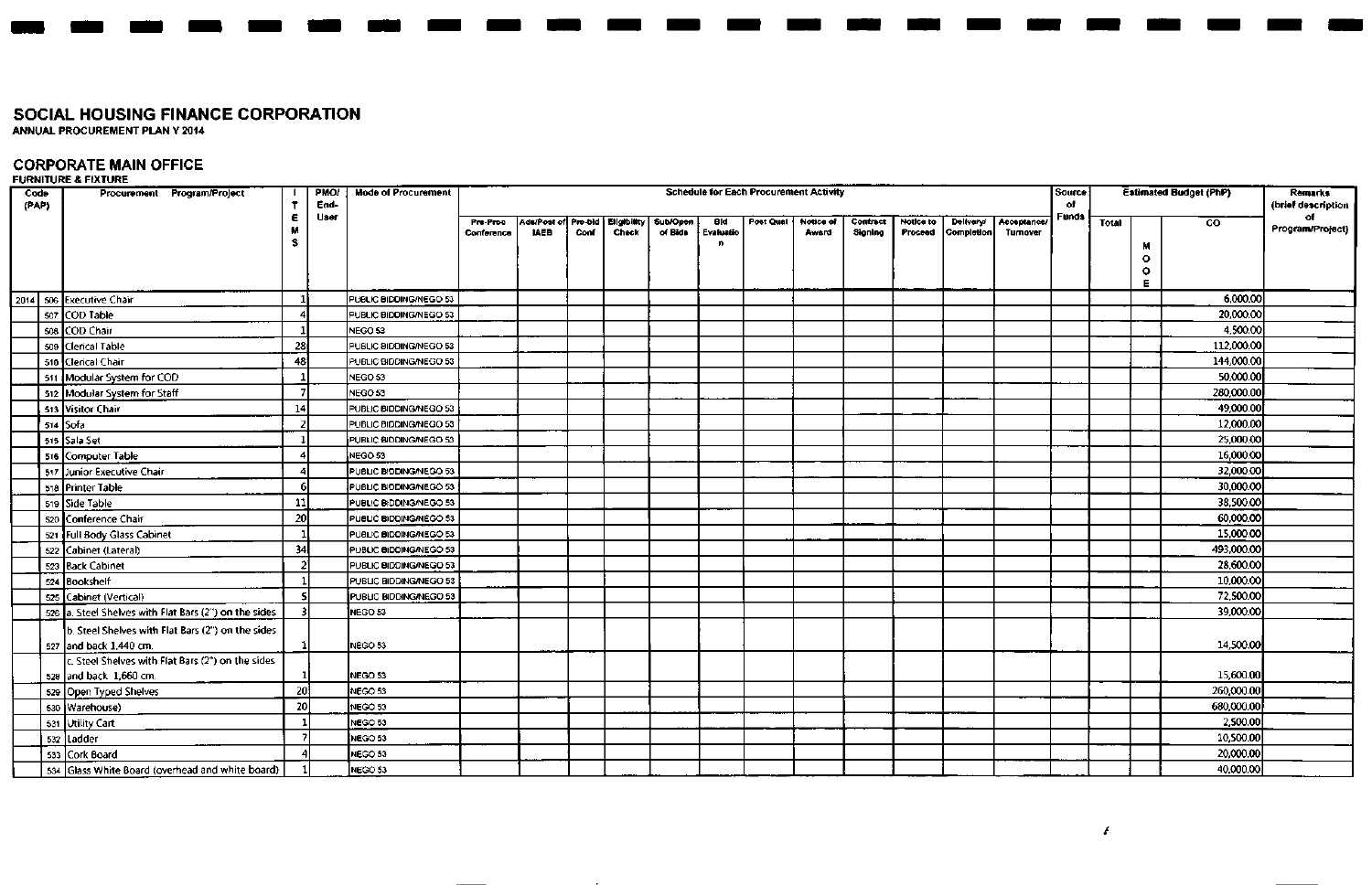|                                                            |                 |                        |  |  |  |  |  |  |  | 2,914,700.00 |                                                                                           |
|------------------------------------------------------------|-----------------|------------------------|--|--|--|--|--|--|--|--------------|-------------------------------------------------------------------------------------------|
|                                                            |                 |                        |  |  |  |  |  |  |  |              |                                                                                           |
| 545 Modular System                                         |                 | NEGO 53                |  |  |  |  |  |  |  |              | Amended additional<br>under Office of the<br>President and<br>296,780.00 Approved by HOPE |
|                                                            |                 | NEGO 53                |  |  |  |  |  |  |  | 5,000,00     |                                                                                           |
| 543 Vault Cabinet (5 drawers)<br>544 Plastic Box (Familia) |                 | NEGO 53                |  |  |  |  |  |  |  | 110,000.00   |                                                                                           |
| 542 Wall Partition                                         |                 | NEGO 53                |  |  |  |  |  |  |  | 40,000.00    |                                                                                           |
| 541 Arm Chairs (with detachable arm desk)                  | 30 <sup>1</sup> | PUBLIC BIDDING/NEGO 53 |  |  |  |  |  |  |  | 105,000,00   |                                                                                           |
| 540 Vertical Blinds                                        |                 | NEGO 53                |  |  |  |  |  |  |  | 40,000.00    |                                                                                           |
| 539 Easel Board                                            |                 | NEGO 53                |  |  |  |  |  |  |  | 2,500,00     |                                                                                           |
| 538 White Board (3x4)                                      |                 | NEGO 53                |  |  |  |  |  |  |  | 3,000.00     |                                                                                           |
| 537 White Board with stand (Big)                           |                 | NEGO 53                |  |  |  |  |  |  |  | 12,000.00    |                                                                                           |
| 536 White Board with stand (magnetic)                      |                 | NEGO 53                |  |  |  |  |  |  |  | 15,000.00    |                                                                                           |
|                                                            |                 | NEGO 53                |  |  |  |  |  |  |  | 2,000.00     |                                                                                           |
| 535 Glass Board                                            |                 |                        |  |  |  |  |  |  |  |              |                                                                                           |

 $\sqrt{ }$ 

- - - - - - - - - - - - - - - - - - - - - -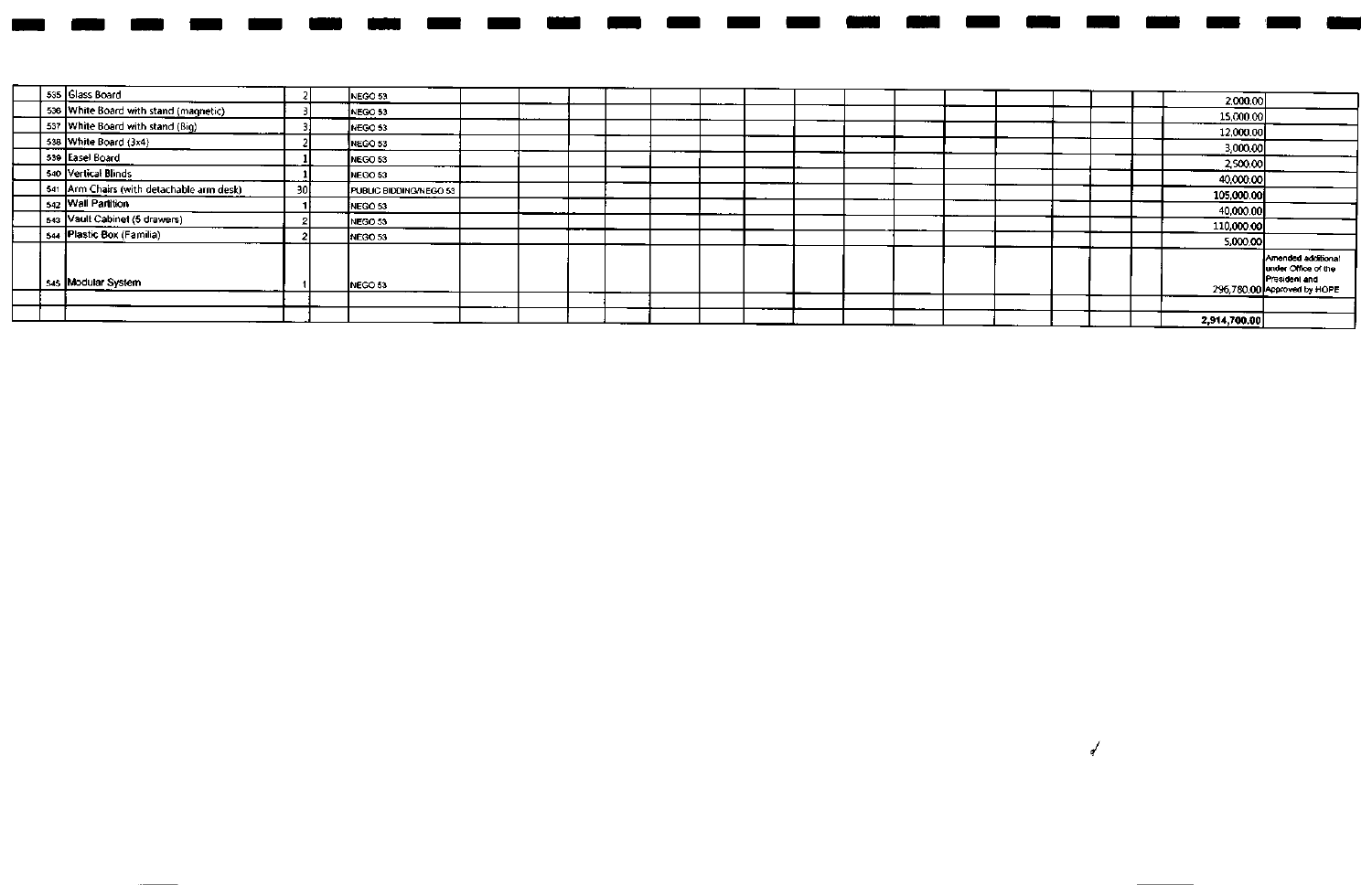**ANNUAL PROCUREMENT PLAN Y 2014** 

## **REGIONAL OFFICE**

### **FURNITURE & FIXTURE**

| Code<br>(PAP) | Procurement Program/Project              | т<br>Е                  | <b>PMO/</b><br>End-<br>User | <b>Mode of Procurement</b>        |                        |                                                |      |       |                     |                         | <b>Schedule for Each Procurement Activity</b> |                    |                     |                      |                                |                                | Source<br>of |       |                           | <b>Estimated Budget (PhP)</b> | <b>Remarks</b><br>(brief description                                             |
|---------------|------------------------------------------|-------------------------|-----------------------------|-----------------------------------|------------------------|------------------------------------------------|------|-------|---------------------|-------------------------|-----------------------------------------------|--------------------|---------------------|----------------------|--------------------------------|--------------------------------|--------------|-------|---------------------------|-------------------------------|----------------------------------------------------------------------------------|
|               |                                          | M<br>s.                 |                             |                                   | Pre-Proc<br>Conference | Adu/Post of Pre-bid Eligibility<br><b>IAEB</b> | Conf | Check | Sub/Open<br>of Bids | Bid<br><b>Evaluatio</b> | Post Qual                                     | Notice of<br>Award | Contract<br>Signing | Notice to<br>Proceed | Delivery/<br><b>Completion</b> | Acceptance/<br><b>Turnover</b> | Fund*        | Total | N                         | $\overline{c}$                | оf<br>Program/Project)                                                           |
|               |                                          |                         |                             |                                   |                        |                                                |      |       |                     |                         |                                               |                    |                     |                      |                                |                                |              |       | $\circ$<br>$\bullet$<br>Е |                               |                                                                                  |
|               | 2014 546 Executive Chair                 | -6                      |                             | NEGO 53                           |                        |                                                |      |       |                     |                         |                                               |                    |                     |                      |                                |                                |              |       |                           | 36,000.00                     |                                                                                  |
|               | 547 Executive Table                      |                         |                             | NEGO 53                           |                        |                                                |      |       |                     |                         |                                               |                    |                     |                      |                                |                                |              |       |                           | 40,000.00                     |                                                                                  |
|               | 548 Clerical Table<br>549 Clerical Chair | 15                      |                             | PUBLIC BIDDING/NEGO 53            |                        |                                                |      |       |                     |                         |                                               |                    |                     |                      |                                |                                |              |       |                           |                               | Amended additional 1<br>derical table for CDO<br>60,000,00 amounting to 4,000.00 |
|               | 550 Visitor Chair                        | 19                      |                             | NEGO 53                           |                        |                                                |      |       |                     |                         |                                               |                    |                     |                      |                                |                                |              |       |                           | 57,000.00                     |                                                                                  |
|               | 551 Sofa                                 | 6                       |                             | NEGO 53                           |                        |                                                |      |       |                     |                         |                                               |                    |                     |                      |                                |                                |              |       |                           | 21,000.00                     |                                                                                  |
|               | 552 Computer Table                       | 3                       |                             | NEGO 53                           |                        |                                                |      |       |                     |                         |                                               |                    |                     |                      |                                |                                |              |       |                           | 18,000.00                     |                                                                                  |
|               | 553 Junior Executive Chair               | $\overline{\mathbf{3}}$ |                             | NEGO 53                           |                        |                                                |      |       |                     |                         |                                               |                    |                     |                      |                                |                                |              |       |                           | 12,000.00                     |                                                                                  |
|               | 554 Monoblock Table                      | 8                       |                             | PUBLIC BIDDING/NEGO 53            |                        |                                                |      |       |                     |                         |                                               |                    |                     |                      |                                |                                |              |       |                           | 64,000.00                     |                                                                                  |
|               | 555 Monoblock Chairs                     | 135                     |                             | NEGO 53                           |                        |                                                |      |       |                     |                         |                                               |                    |                     |                      |                                |                                |              |       |                           | 3,000,00                      |                                                                                  |
|               | 556 Typewriter Table                     |                         |                             | NEGO 53                           |                        |                                                |      |       |                     |                         |                                               |                    |                     |                      |                                |                                |              |       |                           | 51,300.00                     |                                                                                  |
|               | 557 Printer Table                        |                         |                             | NEGO 53                           |                        |                                                |      |       |                     |                         |                                               |                    |                     |                      |                                |                                |              |       |                           | 3,000.00                      |                                                                                  |
|               | 558 Side Table                           |                         |                             | PUBLIC BIDDING/NEGO 53            |                        |                                                |      |       |                     |                         |                                               |                    |                     |                      |                                |                                |              |       |                           | 20,000.00                     |                                                                                  |
|               | 559 Gang Chair                           | 14                      |                             | PUBLIC BIDDING/NEGO 53<br>NEGO 53 |                        |                                                |      |       |                     |                         |                                               |                    |                     |                      |                                |                                |              |       |                           | 7,000.00                      |                                                                                  |
|               | 560 Cabinet (Lateral)                    | 11                      |                             | NEGO 53                           |                        |                                                |      |       |                     |                         |                                               |                    |                     |                      |                                |                                |              |       |                           | 259,000.00                    |                                                                                  |
|               | 561 Cabinet (Vertical)                   | $\mathbf{1}$            |                             | NEGO 53                           |                        |                                                |      |       |                     |                         |                                               |                    |                     |                      |                                |                                |              |       |                           | 159,500.00                    |                                                                                  |
|               | 562 Open Typed Shelves                   | 13                      |                             | NEGO 53                           |                        |                                                |      |       |                     |                         |                                               |                    |                     |                      |                                |                                |              |       |                           | 14,500.00                     |                                                                                  |
|               | 563 Steel Rack Filing System             | 6                       |                             | NEGO 53                           |                        |                                                |      |       |                     |                         |                                               |                    |                     |                      |                                |                                |              |       |                           | 169,000,00                    |                                                                                  |
|               | 564 Teller's Cubicle                     | -11                     |                             | NEGO 53                           |                        |                                                |      |       |                     |                         |                                               |                    |                     |                      |                                |                                |              |       |                           | 90,000,00                     |                                                                                  |
|               | 565 White Board with stand (Big)         | -21                     |                             | NEGO 53                           |                        |                                                |      |       |                     |                         |                                               |                    |                     |                      |                                |                                |              |       |                           | 6,500,00                      |                                                                                  |
|               | 566 Venetian Blinds                      | 10 <sup>1</sup>         |                             | NEGO 53                           |                        |                                                |      |       |                     |                         |                                               |                    |                     |                      |                                |                                |              |       |                           | 8,000.00                      |                                                                                  |
|               | 567 Signage Signboard                    |                         |                             | NEGO 53                           |                        |                                                |      |       |                     |                         |                                               |                    |                     |                      |                                |                                |              |       |                           | 200,000,00                    |                                                                                  |
|               | 568 Detachable Office Counter            |                         |                             | NEGO 53                           |                        |                                                |      |       |                     |                         |                                               |                    |                     |                      |                                |                                |              |       |                           | 20,000.00                     |                                                                                  |
|               | 569 Water Dispenser                      |                         |                             | NEGO 53                           |                        |                                                |      |       |                     |                         |                                               |                    |                     |                      |                                |                                |              |       |                           | 25,000.00                     |                                                                                  |
|               | 570 Detachable Office Divider            |                         |                             | NEGO 53                           |                        |                                                |      |       |                     |                         |                                               |                    |                     |                      |                                |                                |              |       |                           | 7,500.00                      |                                                                                  |
|               |                                          |                         |                             |                                   |                        |                                                |      |       |                     |                         |                                               |                    |                     |                      |                                |                                |              |       |                           | 75,000.00                     |                                                                                  |
|               |                                          |                         |                             |                                   |                        |                                                |      |       |                     |                         |                                               |                    |                     |                      |                                |                                |              |       |                           |                               |                                                                                  |
|               |                                          |                         |                             |                                   |                        |                                                |      |       |                     |                         |                                               |                    |                     |                      |                                |                                |              |       |                           | 1,426,300.00                  |                                                                                  |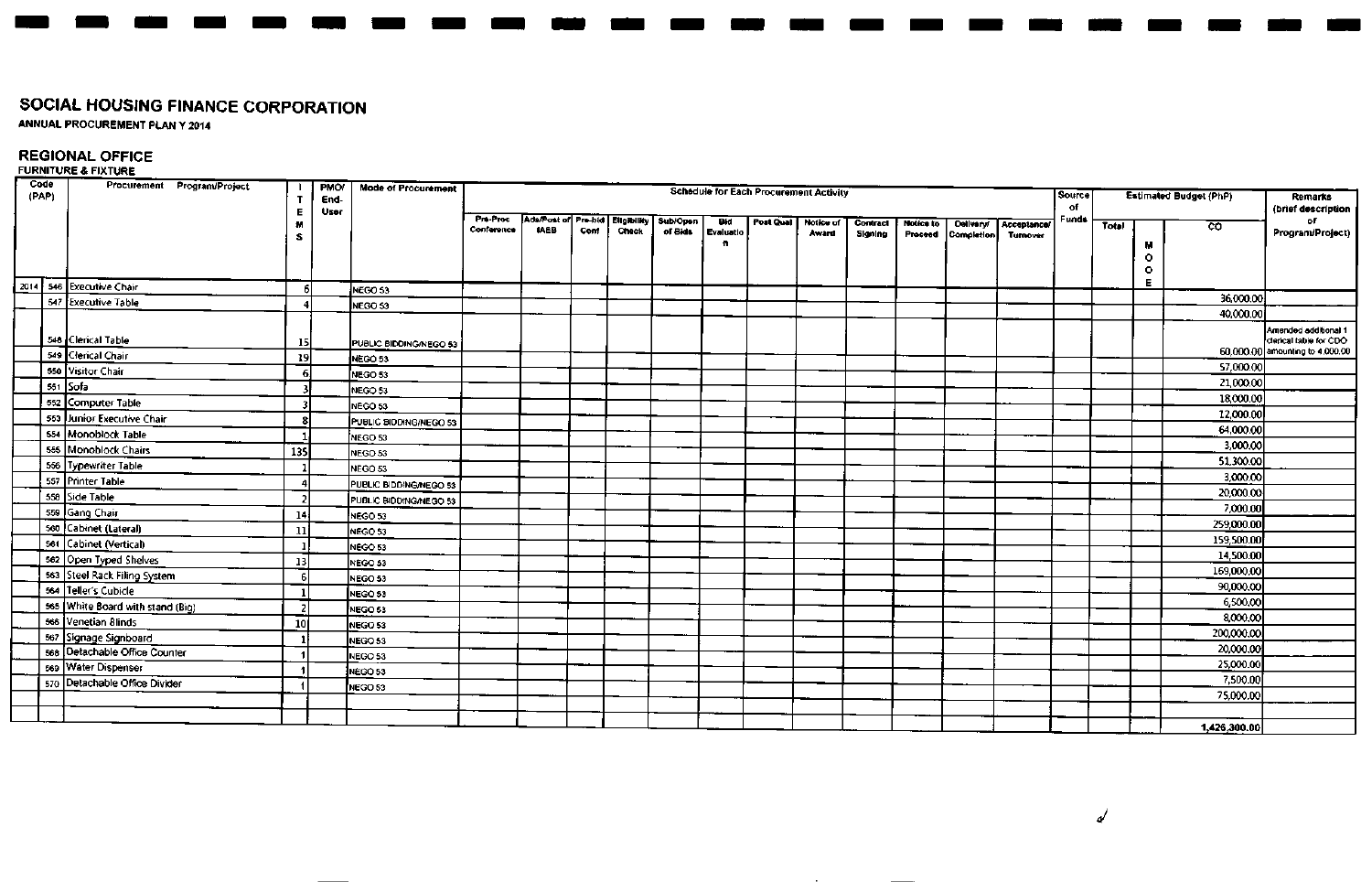# **CORPORATE MAIN OFFICE**

| Code<br>(PAP) |                                                | Procurement Program/Project          |        | <b>PMO/</b><br>End-User | Mode of<br>Procurement        |                        |             |      |       |                                                            | <b>Schedule for Each Procurement Activity</b> |           |                    |                     |                      |                         |                                | Source<br>of Funds |       |              | <b>Estimated Budget (PhP)</b> | Remarks<br>(brief description                                                                                                                      |
|---------------|------------------------------------------------|--------------------------------------|--------|-------------------------|-------------------------------|------------------------|-------------|------|-------|------------------------------------------------------------|-----------------------------------------------|-----------|--------------------|---------------------|----------------------|-------------------------|--------------------------------|--------------------|-------|--------------|-------------------------------|----------------------------------------------------------------------------------------------------------------------------------------------------|
|               |                                                |                                      |        |                         |                               | Pro-Proc<br>Conference | <b>IAEB</b> | Conf | Check | Ada/Post of Pre-bld Eligibility Sub/Open of<br><b>Bids</b> | Bid<br>Evaluation                             | Post Qual | Notice of<br>Award | Contract<br>Signing | Notice to<br>Proceed | Delivery/<br>Completion | <b>Acceptancel</b><br>Turnover |                    | Total | M<br>$\circ$ | $_{\rm co}$                   | of.<br>Program/Project)                                                                                                                            |
|               |                                                |                                      |        |                         |                               |                        |             |      |       |                                                            |                                               |           |                    |                     |                      |                         |                                |                    |       | ۰            |                               |                                                                                                                                                    |
| 2014          | 457 Laptop                                     |                                      | -6     |                         | PUBLIC BIDDING/NEGO 53        |                        |             |      |       |                                                            |                                               |           |                    |                     |                      |                         |                                |                    |       |              | 300,000.00                    |                                                                                                                                                    |
|               | 458 Desktop Computer                           |                                      | -54    |                         | PUBLIC BIDDING/NEGO 53        |                        |             |      |       |                                                            |                                               |           |                    |                     |                      |                         |                                |                    |       |              | 2,160,000.00                  |                                                                                                                                                    |
|               | 459   LCD Projector                            |                                      |        |                         | PS-DBM                        |                        |             |      |       |                                                            |                                               |           |                    |                     |                      |                         |                                |                    |       |              | 60,000.00                     |                                                                                                                                                    |
|               | 460 LED Monitor                                |                                      | -61    |                         | PUBLIC BIDDING/NEGO 53        |                        |             |      |       |                                                            |                                               |           |                    |                     |                      |                         |                                |                    |       |              | 30,000.00                     |                                                                                                                                                    |
|               |                                                | 461 High End Printer (Laser)         |        |                         | PUBLIC BIDDING/NEGO 53        |                        |             |      |       |                                                            |                                               |           |                    |                     |                      |                         |                                |                    |       |              | 160,000.00                    |                                                                                                                                                    |
|               |                                                | 462 High End Printer (Laser) Colored |        |                         | PUBLIC BIDDING/NEGO 53        |                        |             |      |       |                                                            |                                               |           |                    |                     |                      |                         |                                |                    |       |              | 50,000.00                     |                                                                                                                                                    |
|               | 463 Heavy Duty Printer                         |                                      |        |                         | PUBLIC BIDDING/NEGO 53        |                        |             |      |       |                                                            |                                               |           |                    |                     |                      |                         |                                |                    |       |              | 90,000,00                     |                                                                                                                                                    |
|               | 464 Dot Marix Printer                          |                                      | 17     |                         | PUBLIC BIDDING/NEGO 53        |                        |             |      |       |                                                            |                                               |           |                    |                     |                      |                         |                                |                    |       |              | 425,000.00                    |                                                                                                                                                    |
|               |                                                | 465 Office Printer (laserjet)        | 7      |                         | PUBLIC BIODING/NEGO 53        |                        |             |      |       |                                                            |                                               |           |                    |                     |                      |                         |                                |                    |       |              | 91,000.00                     |                                                                                                                                                    |
|               | 466 Printer (Mono)                             |                                      |        |                         | PUBLIC BIDDING/NEGO 53        |                        |             |      |       |                                                            |                                               |           |                    |                     |                      |                         |                                |                    |       |              |                               | Amended additional 1<br>monochrome printer<br>amounting to<br>24,300.00 under<br>insurance division<br>(replacement)<br>15,000,00 approved by HOPE |
|               | 467 Printer with Scanner<br>468 Printer Inkiet |                                      |        |                         | PUBLIC BIDDING/NEGO 53        |                        |             |      |       |                                                            |                                               |           |                    |                     |                      |                         |                                |                    |       |              | 64,000.00 CEBU                | Amended additional<br>of 1 printer amounting<br>to 6,500.00<br>(replacement) under                                                                 |
|               |                                                | 469 Printer (Multi-function)         | 5      |                         | PUBLIC BIDDING/NEGO 53        |                        |             |      |       |                                                            |                                               |           |                    |                     |                      |                         |                                |                    |       |              | 27,500.00                     |                                                                                                                                                    |
|               |                                                | 470 Multi-Function Scanner-Copier    |        |                         | PUBLIC BIDDING/NEGO 53        |                        |             |      |       |                                                            |                                               |           |                    |                     |                      |                         |                                |                    |       |              | 25,000.00                     |                                                                                                                                                    |
|               | 471 Scanner                                    |                                      |        |                         | PUBLIC BIDDING/NEGO 53        |                        |             |      |       |                                                            |                                               |           |                    |                     |                      |                         |                                |                    |       |              | 154,000.00                    |                                                                                                                                                    |
|               | 472 Document Scanner                           |                                      | Е<br>5 |                         | PUBLIC BIDDING/NEGO 53        |                        |             |      |       |                                                            |                                               |           |                    |                     |                      |                         |                                |                    |       |              | 15,000.00                     |                                                                                                                                                    |
|               | 473 Document Camera                            |                                      | -1     |                         | <b>FUBLIC BIDDING/NEGO 53</b> |                        |             |      |       |                                                            |                                               |           |                    |                     |                      |                         |                                |                    |       |              | 300,000.00                    |                                                                                                                                                    |
|               | 474 Scanner Software                           |                                      | 2      |                         | PS-DBM                        |                        |             |      |       |                                                            |                                               |           |                    |                     |                      |                         |                                |                    |       |              | 50,000.00                     |                                                                                                                                                    |
|               | 475 Projector                                  |                                      |        |                         | NEGO 53                       |                        |             |      |       |                                                            |                                               |           |                    |                     |                      |                         |                                |                    |       |              | 30,000.00                     |                                                                                                                                                    |
|               | 476 UPS                                        |                                      |        |                         | PS-DBM                        |                        |             |      |       |                                                            |                                               |           |                    |                     |                      |                         |                                |                    |       |              | 40,000.00                     |                                                                                                                                                    |
|               |                                                | <b>NAMES AND DESCRIPTION</b>         |        |                         | PUBLIC BIDDING/NEGO 53        |                        |             |      |       |                                                            |                                               |           |                    |                     |                      |                         |                                |                    |       |              | 50,000.00                     |                                                                                                                                                    |
|               | 477 Core Switches                              |                                      |        |                         |                               |                        |             |      |       |                                                            |                                               |           |                    |                     |                      |                         |                                |                    |       |              |                               |                                                                                                                                                    |
|               |                                                | 478 Wireless Access Points           |        |                         | PUBLIC BIDDING/NEGO 53        |                        |             |      |       |                                                            |                                               |           |                    |                     |                      |                         |                                |                    |       |              | 1,216,860.00                  |                                                                                                                                                    |
|               |                                                |                                      | 11     |                         | PUBLIC BIODING/NEGO 53        |                        |             |      |       |                                                            |                                               |           |                    |                     |                      |                         |                                |                    |       |              | 239,635.00                    |                                                                                                                                                    |

 $\langle \rangle$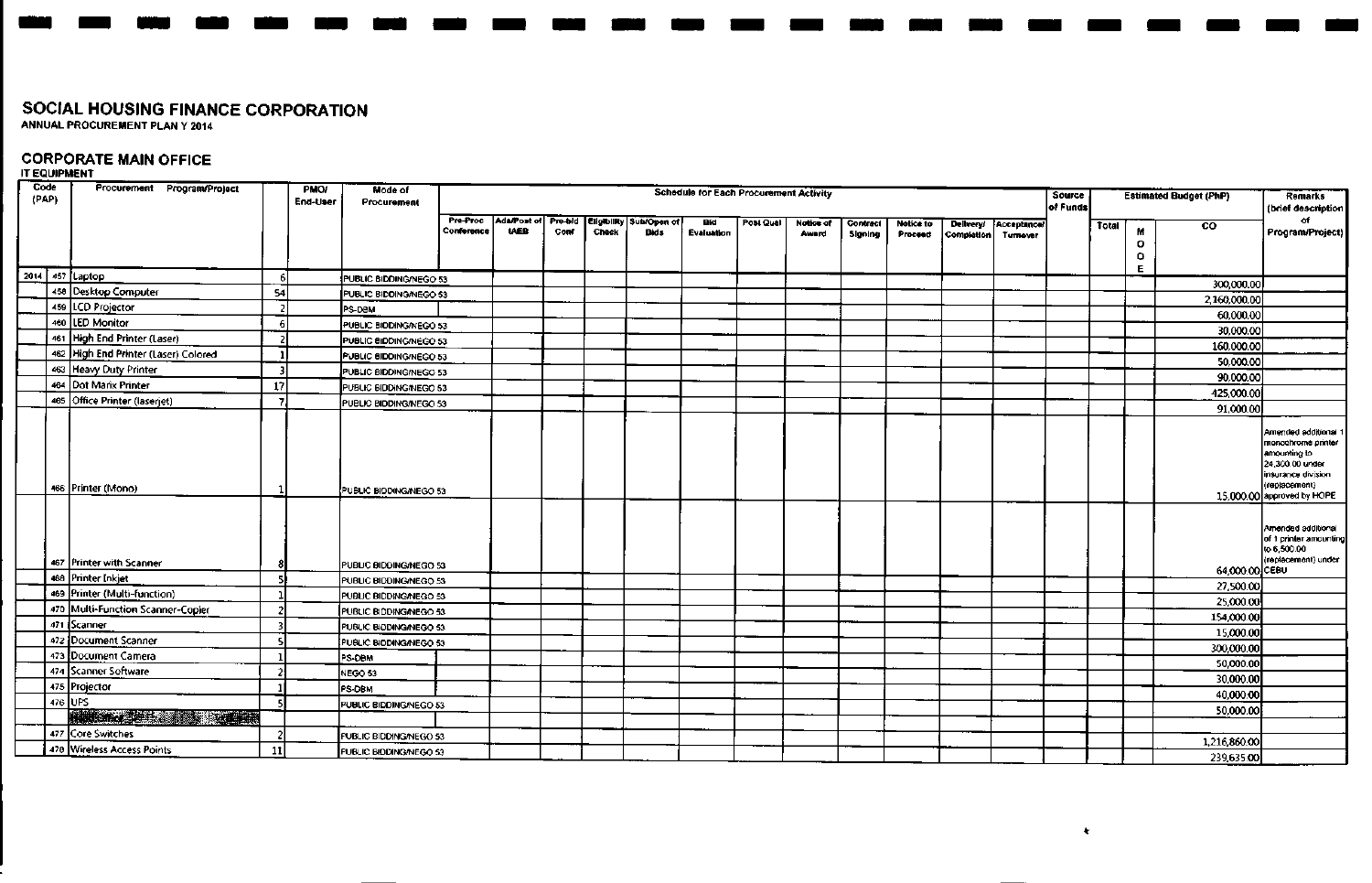|  | <b>The Communication of the Communication</b>                                                                                                                                                                                                                                                                                                                                                            |     |                        |                |                                                            |
|--|----------------------------------------------------------------------------------------------------------------------------------------------------------------------------------------------------------------------------------------------------------------------------------------------------------------------------------------------------------------------------------------------------------|-----|------------------------|----------------|------------------------------------------------------------|
|  | 479 Core Switches                                                                                                                                                                                                                                                                                                                                                                                        | 3   | PUBLIC BIDDING/NEGO 53 | 555,501.00     |                                                            |
|  | <b>START CONSTRUCTION</b>                                                                                                                                                                                                                                                                                                                                                                                |     |                        |                |                                                            |
|  | 480 Core Switches                                                                                                                                                                                                                                                                                                                                                                                        | O   | PUBLIC BIDDING/NEGO 53 | 390,267.00     |                                                            |
|  | 481 Server Computers                                                                                                                                                                                                                                                                                                                                                                                     |     | PUBLIC BIODING/NEGO 53 | 1,200,000.00   |                                                            |
|  | 482 Metwork Atlached Storage                                                                                                                                                                                                                                                                                                                                                                             |     | PUBLIC BIDDING/NEGO 53 | 400,000,00     |                                                            |
|  | 483 Tablet PC                                                                                                                                                                                                                                                                                                                                                                                            | -6  | PUBLIC BIDDING/NEGO 53 | 240,000.00     |                                                            |
|  | 484 Biometric                                                                                                                                                                                                                                                                                                                                                                                            | 10  | <b>DIRECT CONTRACT</b> |                |                                                            |
|  | 485 Online Testing                                                                                                                                                                                                                                                                                                                                                                                       | 300 | NEGO 53                | 80,000.00      |                                                            |
|  | 486 Electronic Built-in White Screen Projector                                                                                                                                                                                                                                                                                                                                                           |     | PUBLIC BIDDING/NEGO 53 | 300,000.00     |                                                            |
|  | 487 Plotting Software                                                                                                                                                                                                                                                                                                                                                                                    |     | NEGO <sub>53</sub>     | 80,000.00      |                                                            |
|  | $\begin{bmatrix} \frac{1}{2} & \frac{1}{2} & \frac{1}{2} & \frac{1}{2} & \frac{1}{2} & \frac{1}{2} & \frac{1}{2} & \frac{1}{2} & \frac{1}{2} & \frac{1}{2} & \frac{1}{2} & \frac{1}{2} & \frac{1}{2} & \frac{1}{2} & \frac{1}{2} & \frac{1}{2} & \frac{1}{2} & \frac{1}{2} & \frac{1}{2} & \frac{1}{2} & \frac{1}{2} & \frac{1}{2} & \frac{1}{2} & \frac{1}{2} & \frac{1}{2} & \frac{1}{2} & \frac{1}{2$ |     |                        | 100,000.00     |                                                            |
|  | 488 VPN Firewall                                                                                                                                                                                                                                                                                                                                                                                         |     | PUBLIC BIDDING/NEGO 53 |                |                                                            |
|  | KUTERALIST WARRANT                                                                                                                                                                                                                                                                                                                                                                                       |     |                        | 521,676.00     |                                                            |
|  | 489 VPN Firewall                                                                                                                                                                                                                                                                                                                                                                                         | -O  | NEGO 53                |                |                                                            |
|  | 490 Server OS                                                                                                                                                                                                                                                                                                                                                                                            | я   | NEGO 53                | 246,762.00     |                                                            |
|  | 490 SQL Server                                                                                                                                                                                                                                                                                                                                                                                           | 5   | NEGO 53                | 13,800.00      |                                                            |
|  | 491 Exchange Server Standard                                                                                                                                                                                                                                                                                                                                                                             | 70  | NEGO 53                | 25,875.00      |                                                            |
|  | 491 MS Office 2013                                                                                                                                                                                                                                                                                                                                                                                       | 70  | PUBLIC BIDDING/NEGO 53 | 224,000.00     |                                                            |
|  | 492 Anti-Virus Software                                                                                                                                                                                                                                                                                                                                                                                  | 89  | NEGO 53                | 973,630.00     |                                                            |
|  | 492 Disaster Recovery (Software/Hardware)                                                                                                                                                                                                                                                                                                                                                                |     |                        | 133,500.00     |                                                            |
|  |                                                                                                                                                                                                                                                                                                                                                                                                          |     | PUBLIC BIDDING/NEGO 53 | 3,000,000.00   |                                                            |
|  | 493 Firewall License<br>493 Internet Subscription                                                                                                                                                                                                                                                                                                                                                        | -11 | NEGO 53                | 40,000.00 HOPE | Amended budget<br>from 40,000 to 70.<br>000.00 approved by |
|  | 494 Network Rehabilitation                                                                                                                                                                                                                                                                                                                                                                               |     | NEGO 53                | 480,000.00     |                                                            |
|  | 494 Grid Coordinates/tie points                                                                                                                                                                                                                                                                                                                                                                          |     | PUBLIC BIDDING/NEGO 53 | 5,000,000.00   |                                                            |
|  | ett på 1998 till 1998 i 1999 på                                                                                                                                                                                                                                                                                                                                                                          | 10  | NEGO 53                | 8,000.00       |                                                            |
|  | 495 Cabling                                                                                                                                                                                                                                                                                                                                                                                              |     |                        |                |                                                            |
|  | BARAN STER OR THERE                                                                                                                                                                                                                                                                                                                                                                                      |     | PUBLIC BIDDING/NEGO 53 | 1,500,000,00   |                                                            |
|  | 496 Structured Cabling (3rdFloor0                                                                                                                                                                                                                                                                                                                                                                        |     |                        |                |                                                            |
|  |                                                                                                                                                                                                                                                                                                                                                                                                          |     | PUBLIC BIDDING/NEGO 53 | 2,500,000.00   |                                                            |
|  |                                                                                                                                                                                                                                                                                                                                                                                                          |     |                        |                |                                                            |
|  |                                                                                                                                                                                                                                                                                                                                                                                                          |     |                        |                |                                                            |
|  |                                                                                                                                                                                                                                                                                                                                                                                                          |     |                        | 23,606,006.00  |                                                            |

 $\overline{\mathcal{L}}$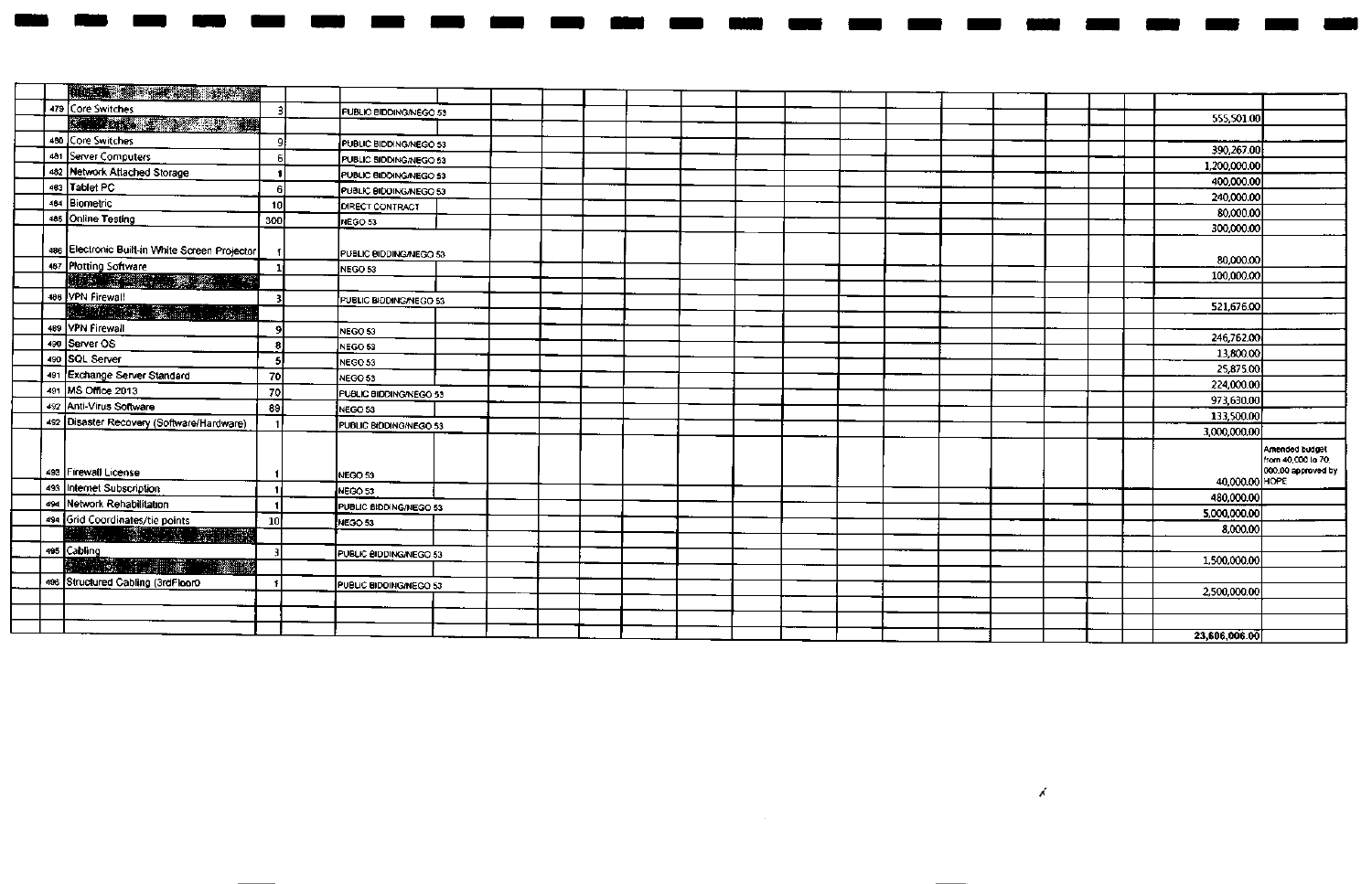ANNUAL PROCUREMENT PLAN Y 2014

#### **REGIONAL OFFICE**

#### IT EQUIPMENT

| Code<br>(PAP) | Procurement Program/Project   |    | <b>PMO/</b><br>End-User | Mode of<br>Procurement |                               |             |      |       |                                                     | <b>Schedule for Each Procurement Activity</b> |                  |                    |                            |                      |            |                                   | Source<br>of Funds |       |        | <b>Estimated Budget (PhP)</b> | Remarks<br>(brief description |
|---------------|-------------------------------|----|-------------------------|------------------------|-------------------------------|-------------|------|-------|-----------------------------------------------------|-----------------------------------------------|------------------|--------------------|----------------------------|----------------------|------------|-----------------------------------|--------------------|-------|--------|-------------------------------|-------------------------------|
|               |                               |    |                         |                        | Pre-Proc<br><b>Conference</b> | <b>IAEB</b> | Conf | Check | Ads/Post of Pre-bid Eligibility Sub/Open of<br>Bids | BIJ<br>Evaluation                             | <b>Post Qual</b> | Notice of<br>Award | <b>Contract</b><br>Signing | Notice to<br>Proceed | Completion | Delivery/ Acceptance/<br>Turnover |                    | Total | o<br>O | CO.                           | Program/Project)              |
|               | 2014 497 Laptop               |    |                         | PUBLIC BIDDING/NEGO 53 |                               |             |      |       |                                                     |                                               |                  |                    |                            |                      |            |                                   |                    |       |        | 50,000,00                     |                               |
|               | 498 Desktop Computer          |    |                         | PUBLIC BIDDING/NEGO 53 |                               |             |      |       |                                                     |                                               |                  |                    |                            |                      |            |                                   |                    |       |        | 80,000.00                     |                               |
|               | 499 LCD Projector             |    |                         | <b>PS-DBM</b>          |                               |             |      |       |                                                     |                                               |                  |                    |                            |                      |            |                                   |                    |       |        | 120,000.00                    |                               |
|               | 500 Heavy Duty Printer        |    |                         | PUBLIC BIDDING/NEGO 53 |                               |             |      |       |                                                     |                                               |                  |                    |                            |                      |            |                                   |                    |       |        | 90,000.00                     |                               |
|               | 501 Dot Marix Printer         |    |                         | PUBLIC BIDDING/NEGO 53 |                               |             |      |       |                                                     |                                               |                  |                    |                            |                      |            |                                   |                    |       |        | 75,000.00                     |                               |
|               | 502 Office Printer (laserjet) |    |                         | PUBLIC BIDDING/NEGO 53 |                               |             |      |       |                                                     |                                               |                  |                    |                            |                      |            |                                   |                    |       |        | 13,000.00                     |                               |
|               | 503   Printer Inkjet          |    |                         | PUBLIC BIDDING/NEGO 53 |                               |             |      |       |                                                     |                                               |                  |                    |                            |                      |            |                                   |                    |       |        | 5,500,00                      |                               |
|               | 504 Printer (Multi-function)  |    |                         | PUBLIC BIDDING/NEGO 53 |                               |             |      |       |                                                     |                                               |                  |                    |                            |                      |            |                                   |                    |       |        | 25,000.00                     |                               |
|               | 505 UPS                       | 17 |                         | PUBLIC BIDDING/NEGO 53 |                               |             |      |       |                                                     |                                               |                  |                    |                            |                      |            |                                   |                    |       |        | 170,000.00                    |                               |
|               |                               |    |                         |                        |                               |             |      |       |                                                     |                                               |                  |                    |                            |                      |            |                                   |                    |       |        |                               |                               |
|               |                               |    |                         |                        |                               |             |      |       |                                                     |                                               |                  |                    |                            |                      |            |                                   |                    |       |        | 628,500.00                    |                               |

 $\mathbf{r}$ 

- -- -- - - - - - - - - - - - - - - - - - -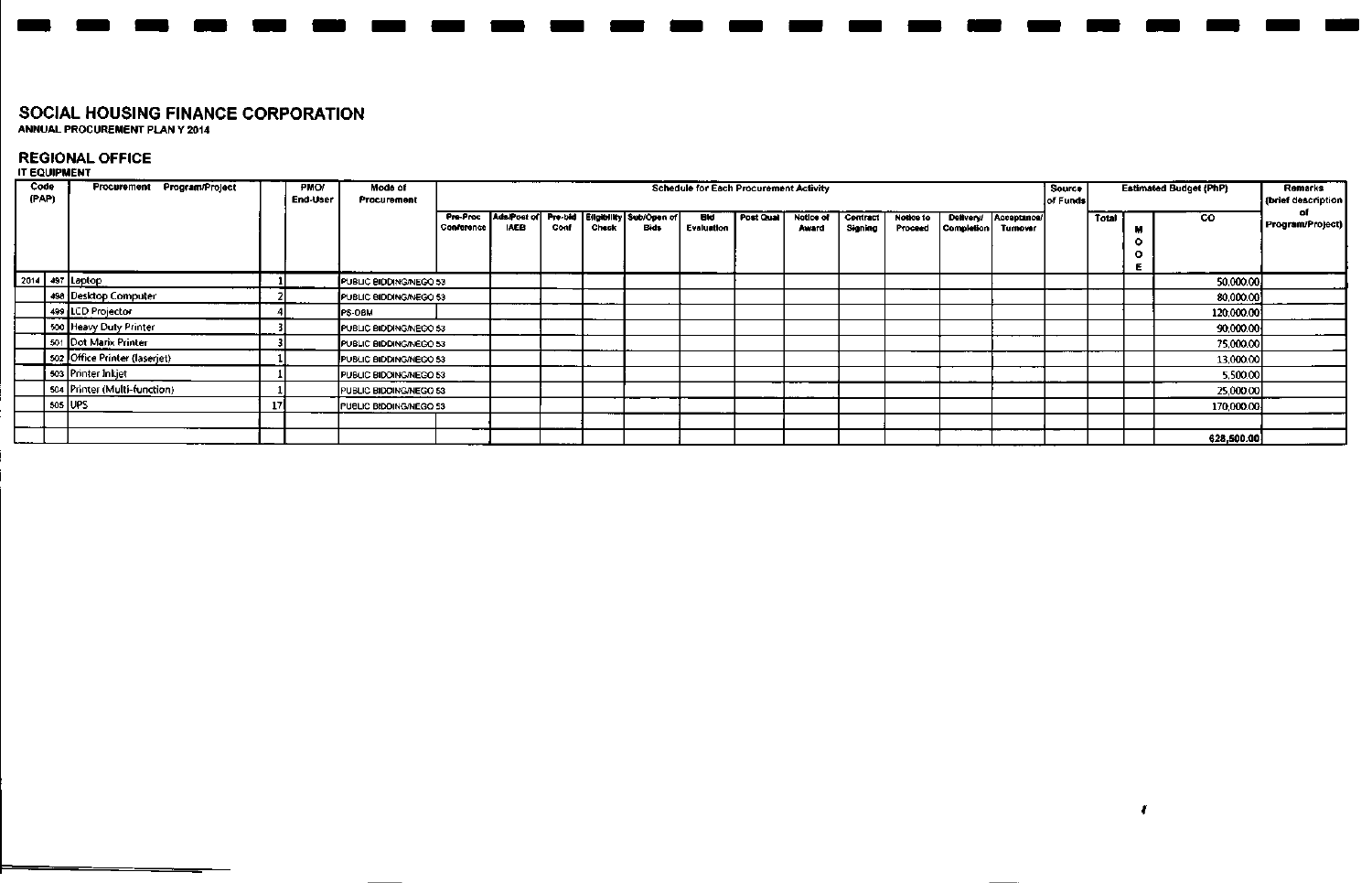# **CORPORATE MAIN OFFICE** OFFICE IMPROVEMENT

| Code<br>(PAP) | Procurement Program/Project                          |                 | <b>PMO/</b><br>End-Userl | Mode of<br>Procurement |                        | Schedule for Each Procurement Activity |                        |                             |                            |                                               |           |                    |                     |                      |                                |                                |                           |       |                         | <b>Estimated Budget (PhP)</b> | <b>Remarks</b><br>(brief description |
|---------------|------------------------------------------------------|-----------------|--------------------------|------------------------|------------------------|----------------------------------------|------------------------|-----------------------------|----------------------------|-----------------------------------------------|-----------|--------------------|---------------------|----------------------|--------------------------------|--------------------------------|---------------------------|-------|-------------------------|-------------------------------|--------------------------------------|
|               |                                                      |                 |                          |                        | Pre-Proc<br>Conference | Ads/Post of<br><b>IAEB</b>             | <b>Pro-bid</b><br>Conf | <b>Eligibility</b><br>Check | Sub/Open<br>of Bids        | Bid<br>Evaluation                             | Post Qual | Notice of<br>Award | Contract<br>Signing | Notice to<br>Proceed | <b>Delivery!</b><br>Completion | Acceptance/<br>Turnover        |                           | Total | M<br>$\circ$<br>$\circ$ | $\overline{c}$                | of<br>Program/Project)               |
|               | Repainting of SOHEAI Office in the                   |                 |                          |                        |                        |                                        |                        |                             |                            |                                               |           |                    |                     |                      |                                |                                |                           |       | Е                       |                               |                                      |
|               | 2014 571 Mezzanine Floor                             |                 |                          | NEGO 53                |                        |                                        |                        |                             |                            |                                               |           |                    |                     |                      |                                |                                |                           |       |                         |                               |                                      |
|               | 572 Partition (Half (1/2) glass fabric)              | 52              |                          | NEGO 53                |                        |                                        |                        |                             |                            |                                               |           |                    |                     |                      |                                |                                |                           |       |                         | 100,000.00                    |                                      |
|               | 573 Partition (Glass 90 x 30 inches)                 | 10 <sub>1</sub> |                          | NEGO 53                |                        |                                        |                        |                             |                            |                                               |           |                    |                     |                      |                                |                                |                           |       |                         | 234,000.00<br>120,000.00      |                                      |
|               | 574 Office Improvement - FCD                         |                 |                          | <b>PUBLIC BIDDING</b>  |                        |                                        |                        |                             |                            |                                               |           |                    |                     |                      |                                |                                |                           |       |                         | 1,245,000.00                  |                                      |
|               | 575 Office Room Expansion                            |                 |                          | NEGO 53                |                        |                                        |                        |                             |                            |                                               |           |                    |                     |                      |                                |                                |                           |       |                         | 100,000,00                    |                                      |
|               | 576 Office Improvement (5th Floor)                   |                 |                          | PUBLIC BIDDING         |                        |                                        |                        |                             |                            |                                               |           |                    |                     |                      |                                |                                |                           |       |                         | 2,500,000.00                  |                                      |
|               | 577 Office Improvement (3rd Floor)                   |                 |                          | PUBLIC BIDDING         |                        |                                        |                        |                             |                            |                                               |           |                    |                     |                      |                                |                                |                           |       |                         | 3,500,000.00                  |                                      |
|               | 578 Renovation of Office of the President            |                 |                          | NEGO 53                |                        |                                        |                        |                             |                            |                                               |           |                    |                     |                      |                                |                                |                           |       |                         | 199,876.88 by HOPE            | additional Approved                  |
|               |                                                      |                 |                          |                        |                        |                                        |                        |                             |                            |                                               |           |                    |                     |                      |                                |                                |                           |       |                         |                               |                                      |
|               |                                                      |                 |                          |                        |                        |                                        |                        |                             |                            |                                               |           |                    |                     |                      |                                |                                |                           |       |                         | 7,799,000.00                  |                                      |
|               | <b>REGIONAL OFFICE</b><br><b>OFFICE IMPROVEMENT</b>  |                 |                          |                        |                        |                                        |                        |                             |                            |                                               |           |                    |                     |                      |                                |                                |                           |       |                         |                               |                                      |
| Code<br>(PAP) | Procurement Program/Project                          |                 | <b>PMO</b><br>End-User   | Mode of<br>Procurement |                        |                                        |                        |                             |                            | <b>Schedule for Each Procurement Activity</b> |           |                    |                     |                      |                                |                                | Source of<br><b>Funds</b> |       |                         | <b>Estimated Budget (PhP)</b> | <b>Remarks</b><br>(brief description |
|               |                                                      |                 |                          |                        | Pre-Proc               | Ads/Post of                            | Pre-bid                | Eligibility                 |                            |                                               |           |                    | Contract            |                      |                                |                                |                           |       |                         |                               |                                      |
|               |                                                      |                 |                          |                        | Conference             | <b>IAEB</b>                            | Conf                   | <b>Check</b>                | <b>Sub/Open</b><br>of Bids | <b>Bid</b><br>Evaluation                      | Post Qual | Notice of<br>Award | Signing             | Notice to<br>Proceed | Delivery/<br>Completion        | <b>Acceptance/</b><br>Turnover |                           | Total | М<br>$\circ$<br>$\circ$ | <b>CO</b>                     | o.                                   |
|               |                                                      | -11             |                          |                        |                        |                                        |                        |                             |                            |                                               |           |                    |                     |                      |                                |                                |                           |       | E.                      |                               | Program/Project)                     |
|               | 2014 579 Improvement of New office Space             |                 |                          | NEGO 53                |                        |                                        |                        |                             |                            |                                               |           |                    |                     |                      |                                |                                |                           |       |                         | 150,000,00                    |                                      |
|               | 580 Office Signage<br>581 Office Improvement-Isabela |                 |                          | NEGO 53<br>NEGO 53     |                        |                                        |                        |                             |                            |                                               |           |                    |                     |                      |                                |                                |                           |       |                         | 30,000.00                     |                                      |
|               | 582 Office Renovation-Davao                          |                 |                          | NEGO 53                |                        |                                        |                        |                             |                            |                                               |           |                    |                     |                      |                                |                                |                           |       |                         | 250,000.00                    |                                      |
|               | 583 Office Renovation-Zamboanga                      |                 |                          | NEGO 53                |                        |                                        |                        |                             |                            |                                               |           |                    |                     |                      |                                |                                |                           |       |                         | 120,000.00                    |                                      |
|               | 584 Office Renovation-CDO                            |                 |                          | NEGO 53                |                        |                                        |                        |                             |                            |                                               |           |                    |                     |                      |                                |                                |                           |       |                         | 50,000.00                     |                                      |
|               | 585 Office Renovation-GENSAN                         |                 |                          | NEGO 53                |                        |                                        |                        |                             |                            |                                               |           |                    |                     |                      |                                |                                |                           |       |                         | 30,000.00                     |                                      |
|               | 586 Office Renovation-Bacolod                        |                 |                          | NEGO 53                |                        |                                        |                        |                             |                            |                                               |           |                    |                     |                      |                                |                                |                           |       |                         | 30,000.00                     |                                      |
|               | 587 Venetian Blinds                                  |                 |                          | NEGO 53                |                        |                                        |                        |                             |                            |                                               |           |                    |                     |                      |                                |                                |                           |       |                         | 50,000.00                     |                                      |
|               | 588 Transfer of Office from Daet to Naga             |                 |                          | NEGO 53                |                        |                                        |                        |                             |                            |                                               |           |                    |                     |                      |                                |                                |                           |       |                         | 20,000.00                     |                                      |
|               |                                                      |                 |                          | NEGO 53                |                        |                                        |                        |                             |                            |                                               |           |                    |                     |                      |                                |                                |                           |       |                         | 500.000.00                    |                                      |

-----------------------

 $\overline{\phantom{0}}$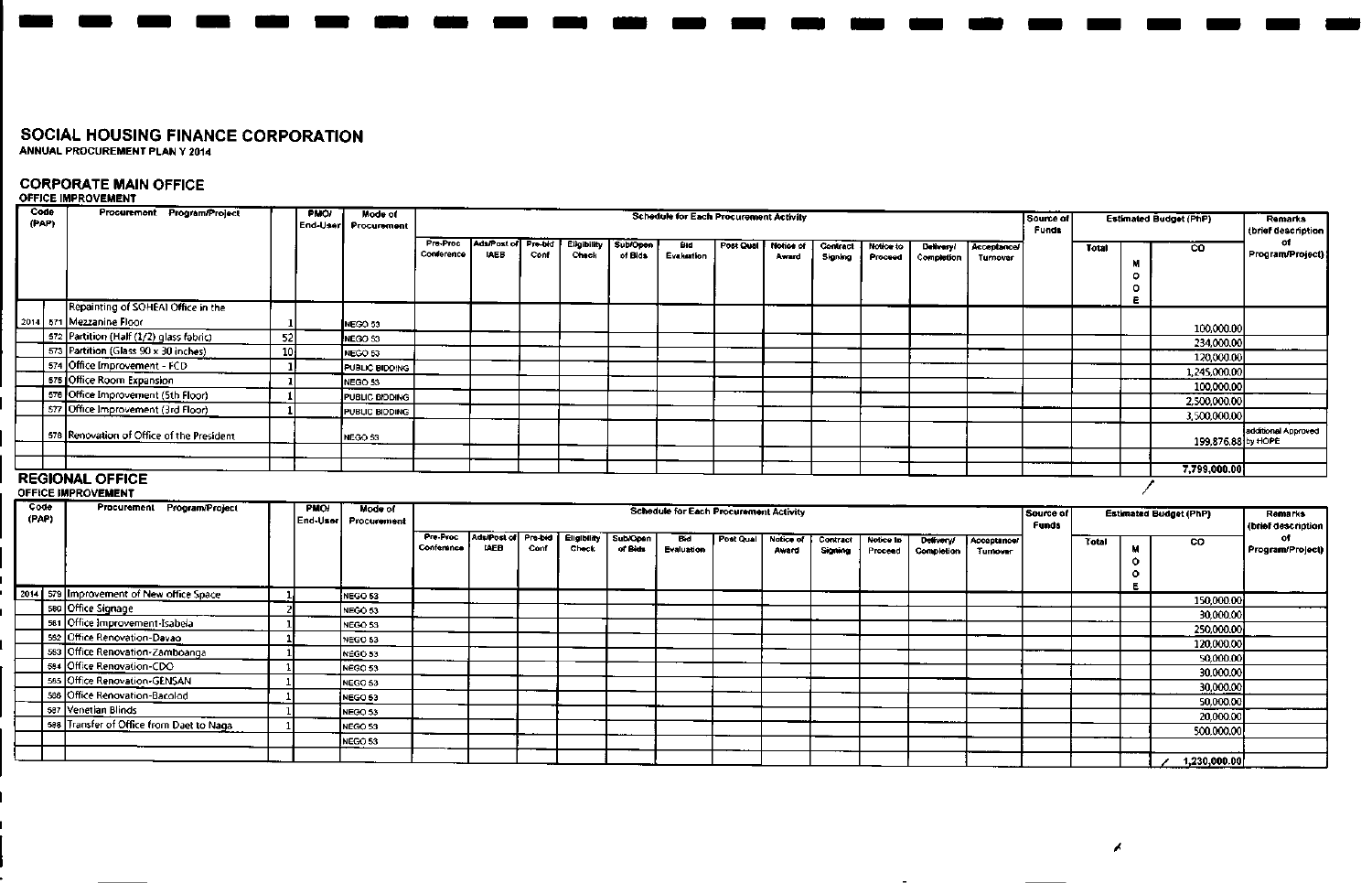### **CORPORATE MAIN OFFICE**

#### **TRANSPORATIONEQUIPMENT**

| Code<br>(PAP) | Procurement Program/Project       | <b>PMO/</b><br>End-User | Mode of<br><b>Procurement</b> |                        |                            |                 |                      |                     | <b>Schedule for Each Procurement Activity</b> |                              |         |                                   |                                       |                                | Source of<br>Funds |       |     | <b>Estimated Budget (PhP)</b> | Remarks<br>(brief description |
|---------------|-----------------------------------|-------------------------|-------------------------------|------------------------|----------------------------|-----------------|----------------------|---------------------|-----------------------------------------------|------------------------------|---------|-----------------------------------|---------------------------------------|--------------------------------|--------------------|-------|-----|-------------------------------|-------------------------------|
|               |                                   |                         |                               | Pre-Proc<br>Conference | Ads/Post of<br><b>LAEB</b> | Pre-bid<br>Conf | Eligibility<br>Check | Sub/Open<br>of Bids | Bio<br>Evaluation                             | Post Qual Notice of<br>Award | Signing | Contract   Notice to T<br>Proceed | <b>Delivery!</b><br><b>Completion</b> | Acceptance/<br><b>Turnover</b> |                    | Total | -44 | co                            | o۴<br>Program/Project)        |
|               | 2014 565 Transportation Equipment |                         | PUBLIC BIDDING                |                        |                            |                 |                      |                     |                                               |                              |         |                                   |                                       |                                |                    |       |     |                               |                               |
|               |                                   |                         |                               |                        |                            |                 |                      |                     |                                               |                              |         |                                   |                                       |                                |                    |       |     |                               |                               |
|               |                                   |                         |                               |                        |                            |                 |                      |                     |                                               |                              |         |                                   |                                       |                                |                    |       |     |                               |                               |
|               |                                   |                         |                               |                        |                            |                 |                      |                     |                                               |                              |         |                                   |                                       |                                |                    |       |     | 3,600,000.00                  |                               |

 $\sim$ 

*i*

------- ---------- ------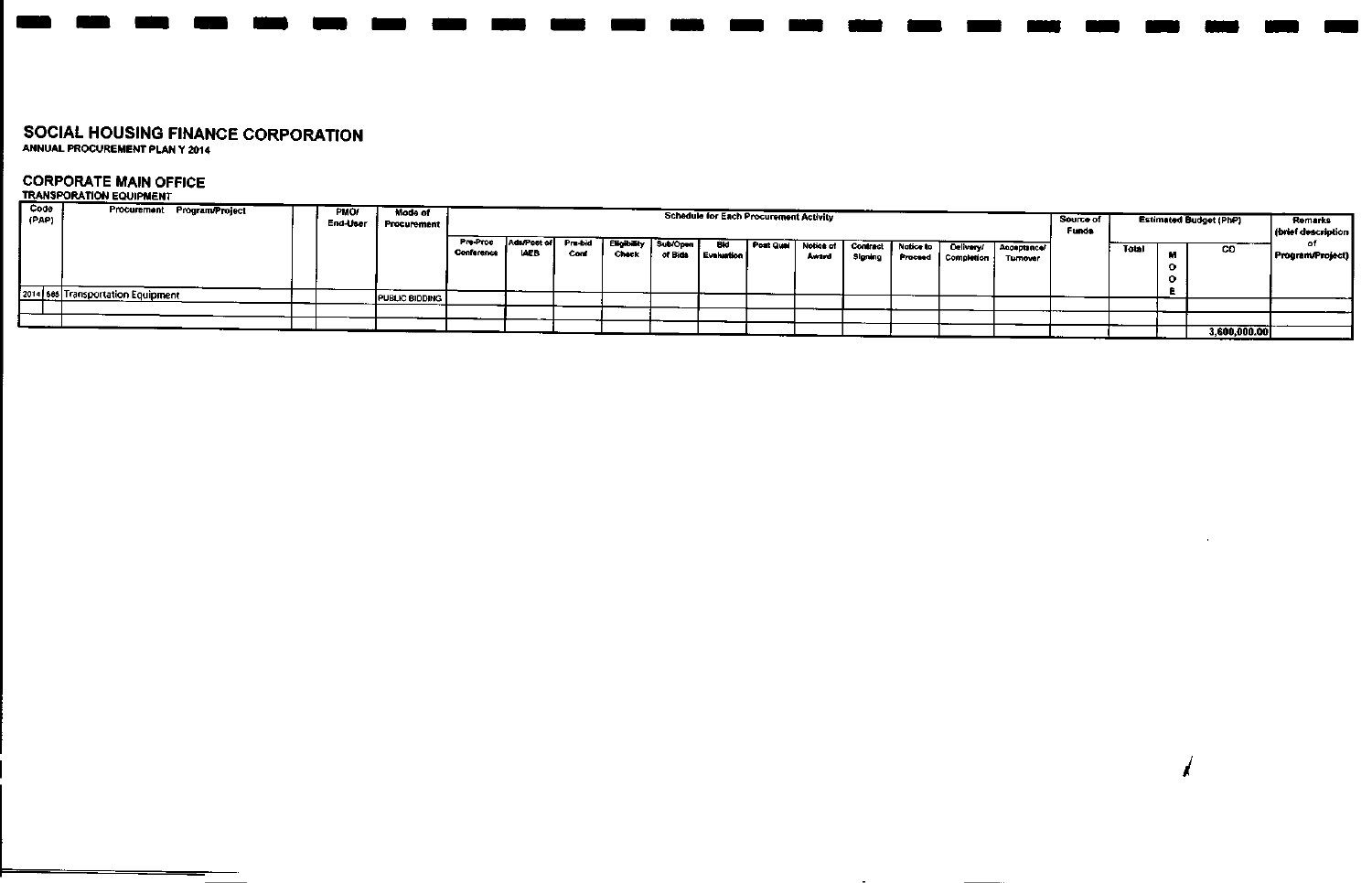## **CORPORATE MAIN OFFICE**

**BOOKS** 

| Code<br>(PAP) | Procurement Program/Project                         | <b>PMO/</b> | Mode of<br>End-User   Procurement / |                        |                            |                 |                      |                     |                     | Schedule for Each Procurement Activity |                    |         |                                 |                                |                       | Source of<br><b>Funds</b> |       |    | <b>Estimated Budget (PhP)</b> | <b>Remarks</b><br>(brief description |
|---------------|-----------------------------------------------------|-------------|-------------------------------------|------------------------|----------------------------|-----------------|----------------------|---------------------|---------------------|----------------------------------------|--------------------|---------|---------------------------------|--------------------------------|-----------------------|---------------------------|-------|----|-------------------------------|--------------------------------------|
|               |                                                     |             |                                     | Pre-Proc<br>Conference | Ada/Post of<br><b>IAEB</b> | Pra-bid<br>Conf | Eligibility<br>Check | Sub/Open<br>of Bids | Bid<br>i Evaluation | Post Qual                              | Notice of<br>Award | Signing | Contract   Notice to<br>Proceed | <b>Delivery!</b><br>Completion | Acceptance<br>Tumover |                           | Total | 64 | CO.                           | Program/Project                      |
|               | 2014 590 Lex Libris                                 |             |                                     |                        |                            |                 |                      |                     |                     |                                        |                    |         |                                 |                                |                       |                           |       |    |                               |                                      |
|               | 591   Law Books                                     |             |                                     |                        |                            |                 |                      |                     |                     |                                        |                    |         |                                 |                                |                       |                           |       |    | 40,000.00                     |                                      |
|               | 592 Purchase of Reference Books and other materials |             |                                     |                        |                            |                 |                      |                     |                     |                                        |                    |         |                                 |                                |                       |                           |       |    | 30,000.00                     |                                      |
|               |                                                     |             |                                     |                        |                            |                 |                      |                     |                     |                                        |                    |         |                                 |                                |                       |                           |       |    | 30,000.00                     |                                      |
|               |                                                     |             |                                     |                        |                            |                 |                      |                     |                     |                                        |                    |         |                                 |                                |                       |                           |       |    |                               |                                      |
|               |                                                     |             |                                     |                        |                            |                 |                      |                     |                     |                                        |                    |         |                                 |                                |                       |                           |       |    | 100,000.00                    |                                      |

----------<del>-</del>---<del>-------</del>